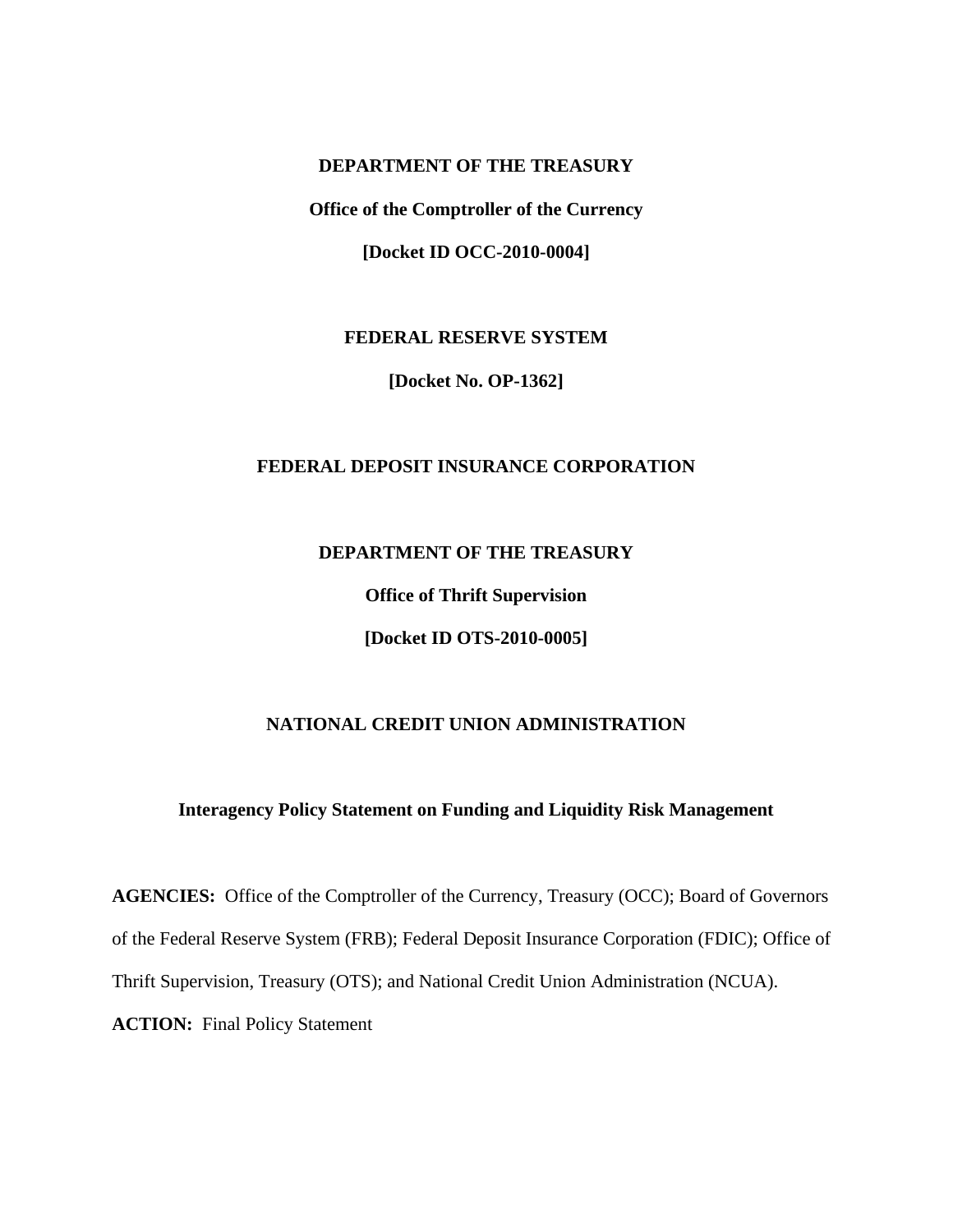**SUMMARY:** The OCC, FRB, FDIC, OTS, and NCUA (the agencies) in conjunction with the Conference of State Bank Supervisors (CSBS), are adopting this policy statement. The policy statement summarizes the principles of sound liquidity risk management that the agencies have issued in the past and, when appropriate, supplements them with the "Principles for Sound Liquidity Risk Management and Supervision" issued by the Basel Committee on Banking Supervision (BCBS) in September  $2008<sup>1</sup>$  $2008<sup>1</sup>$  $2008<sup>1</sup>$ . This policy statement emphasizes supervisory expectations for all depository institutions including banks, thrifts, and credit unions. **DATES:** This policy statement is effective on [INSERT DATE 60 DAYS FROM DATE OF PUBLICATION IN FEDERAL REGISTER]. Comments on the Paperwork Reduction Act burden estimates only may be submitted on or before [INSERT DATE 30 DAYS FROM DATE OF PUBLICATION IN FEDERAL REGISTER].

#### **FOR FURTHER INFORMATION CONTACT:**

 $\overline{a}$ 

OCC: Kerri Corn, Director for Market Risk, Credit and Market Risk Division, (202) 874- 5670 or J. Ray Diggs, Group Leader: Balance Sheet Management, Credit and Market Risk Division, (202) 874-5670.

FRB: James Embersit, Deputy Associate Director, Market and Liquidity Risk, 202-452- 5249 or Mary Arnett, Supervisory Financial Analyst, Market and Liquidity Risk, 202-721-4534 or Brendan Burke, Supervisory Financial Analyst, Supervisory Policy and Guidance, 202-452- 2987

FDIC: Kyle Hadley, Chief Capital Markets Examination Support, (202) 898-6532. OTS: Rich Gaffin, Financial Analyst, Risk Modeling and Analysis, (202) 906-6181or Marvin Shaw, Senior Attorney, Regulations and Legislation Division, (202) 906-6639.

<span id="page-1-0"></span><sup>&</sup>lt;sup>1</sup> NCUA is not a member of the Basel Committee on Banking Supervision and federally insured credit unions are not directly referenced in the principles issued by the Committee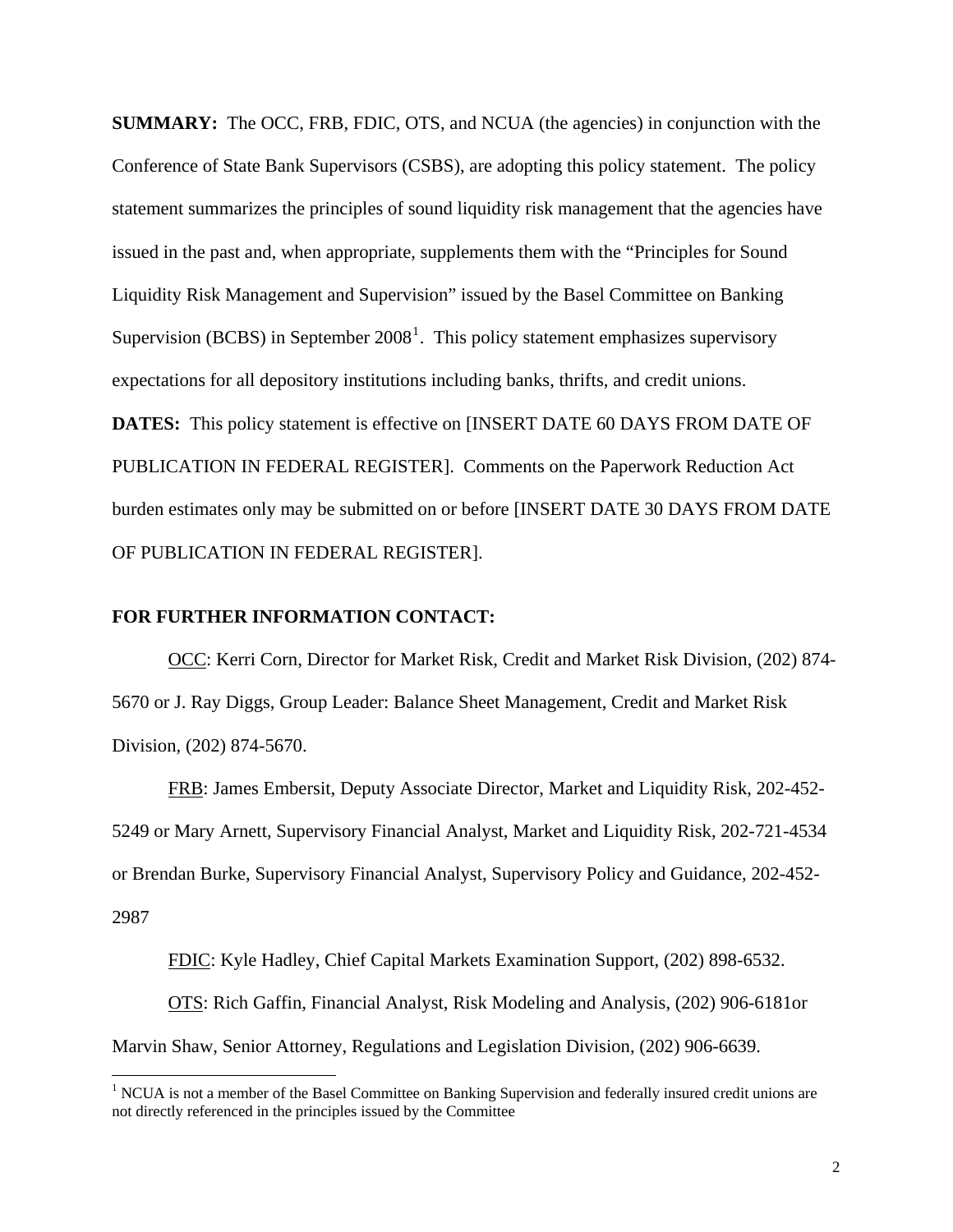NCUA: Amy Stroud, Program Officer, Office of Examination and Insurance, (703) 518- 6372.

#### **SUPPLEMENTARY INFORMATION:**

### **I. Background**

The recent turmoil in the financial markets clearly demonstrated the importance of good liquidity risk management to the safety and soundness of financial institutions. In light of this experience, supervisors worked on an international and national level through various groups  $2$  to assess the lessons learned on individual institutions' management of liquidity risk and inform future supervisory efforts on this topic. As one result of these efforts, the Basel Committee on Banking Supervision issued in September 2008, *Principles for Sound Liquidity Risk Management and Supervision*, which contains 17 principles detailing international supervisory guidance for sound liquidity risk management.

## **II. Comments on the Proposed Policy Statement**

 On July 6, 2009, the agencies requested public comment on all aspects of a proposed interagency policy statement<sup>[3](#page-2-1)</sup> on funding and liquidity risk management. The comment period closed on September 4, 2009. The agencies received 22 letters from financial institutions, bank consultants, industry trade groups, and individuals. Overall, the commenters generally supported the agencies' efforts to consolidate and supplement supervisory expectations for liquidity risk management.

 $\overline{a}$ 

<span id="page-2-0"></span><sup>&</sup>lt;sup>2</sup> Significant international groups addressing these issues include the Basel Committee on Banking Supervision (BCBS), Senior Supervisors Group, and the Financial Stability Board.

<span id="page-2-1"></span> $3$  74 FR 32035, (July 9, 2009).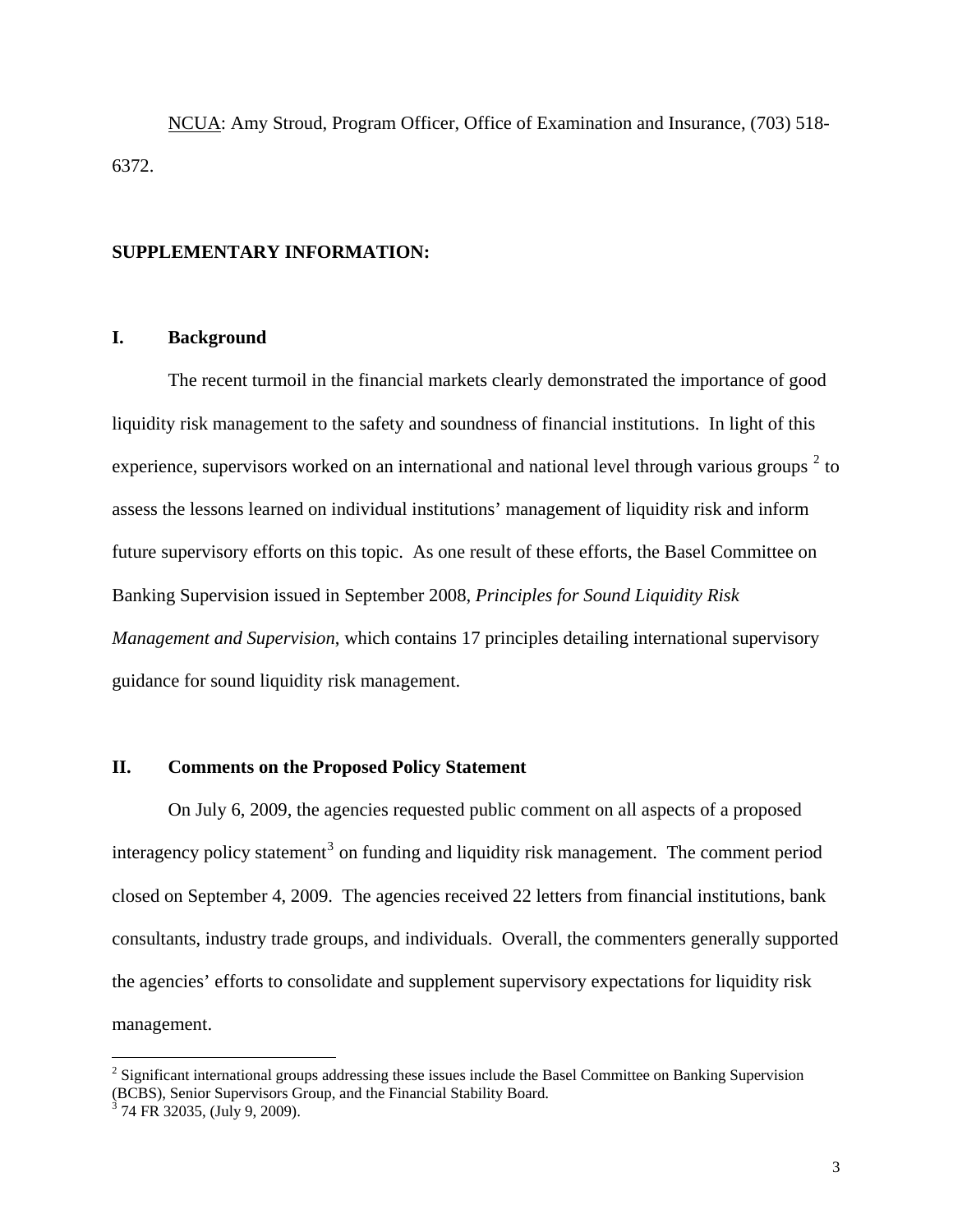Many commenters expressed concern regarding the proposed policy statement's articulation of the principle that separately regulated entities would be expected to maintain liquidity commensurate with their own profiles on a stand-alone basis. These commenters indicated that the language in the proposed statement suggested that each regulated entity affiliated with a parent financial institution would be required to maintain its own cushion of liquid assets. This could result in restrictions on the movement of liquidity within an organization in a time of stress. Such restrictions are commonly referred to as "trapped pools of liquidity". These commenters assert that there are advantages to maintaining liquidity on a centralized basis that were evident during the current market disruption. Further, they assert that requiring separate pools of liquidity may discourage the use of operating subsidiaries.

 The agencies recognize the need for clarification of the principles surrounding the management of liquidity with respect to the circumstances and responsibilities of various types of legal entities and supervisory interests pertaining to them, and, therefore, have clarified the scope of application of the policy statement with regard to the maintenance of liquidity on a legal entity basis. Specifically, the policy statement indicates that the agencies expect depository institutions to maintain adequate liquidity both at the consolidated level and at significant legal entities. The agencies recognize that a depository institution's approach to liquidity risk management will depend on the scope of its business operations, business mix, and other legal or operational constraints. As an overarching principle, depository institutions should maintain sufficient liquidity to ensure compliance during economically stressed periods with applicable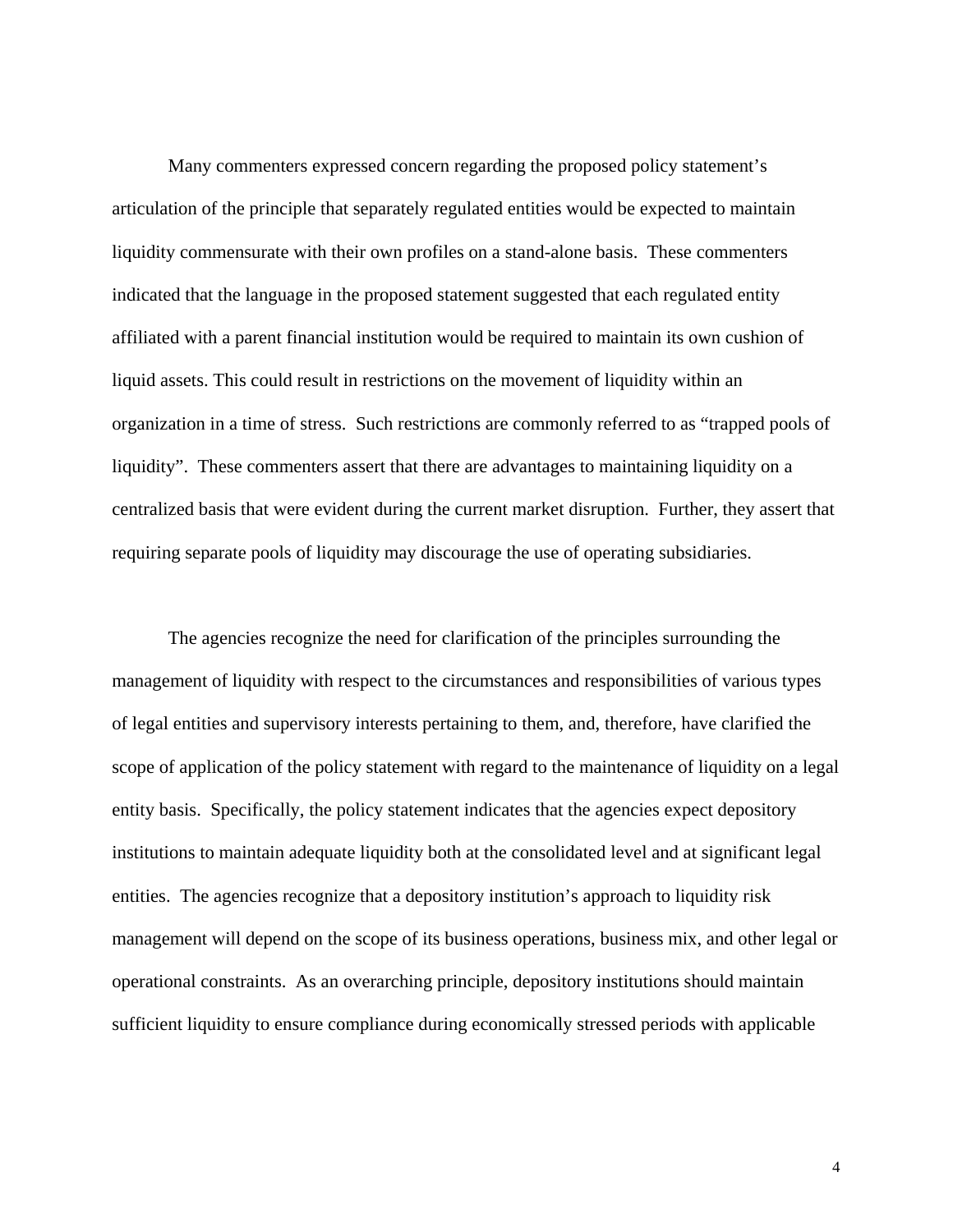legal and regulatory restrictions on the transfer of liquidity among regulated entities. The agencies have modified the language in the policy statement to reflect this view.

 The principles of liquidity risk management articulated in this policy statement are broadly applicable to bank and thrift holding companies, and non-insured subsidiaries of holding companies. However, because such institutions may face unique liquidity risk profiles and liquidity management challenges, the Federal Reserve and Office of Thrift Supervision are articulating the applicability of the policy statement's principles to these institutions in transmittal letters of the policy statement to their regulated institutions. As a result, the guidance for holding companies contained in the original proposal issued for comment has been omitted from this final policy statement.

 Many commenters expressed concern over whether the agencies were being too prescriptive in the policy statement regarding expectations for contingency funding plans (CFPs). These commenters asserted that there needs to be flexibility in the design of CFPs such that institutions can respond quickly to rapidly moving events that may not have been anticipated during the design of the CFP. Other commenters asked whether the policy statement requires institutions to use certain funding sources (e.g., FHLB advances or brokered deposits) in order to show diversification of funding within their CFP.

 The agencies believe that the policy statement provides adequate flexibility in supervisory expectations for the development and use of CFPs. In fact the policy statement provides a basic framework that allows for compliance across a broad range of business models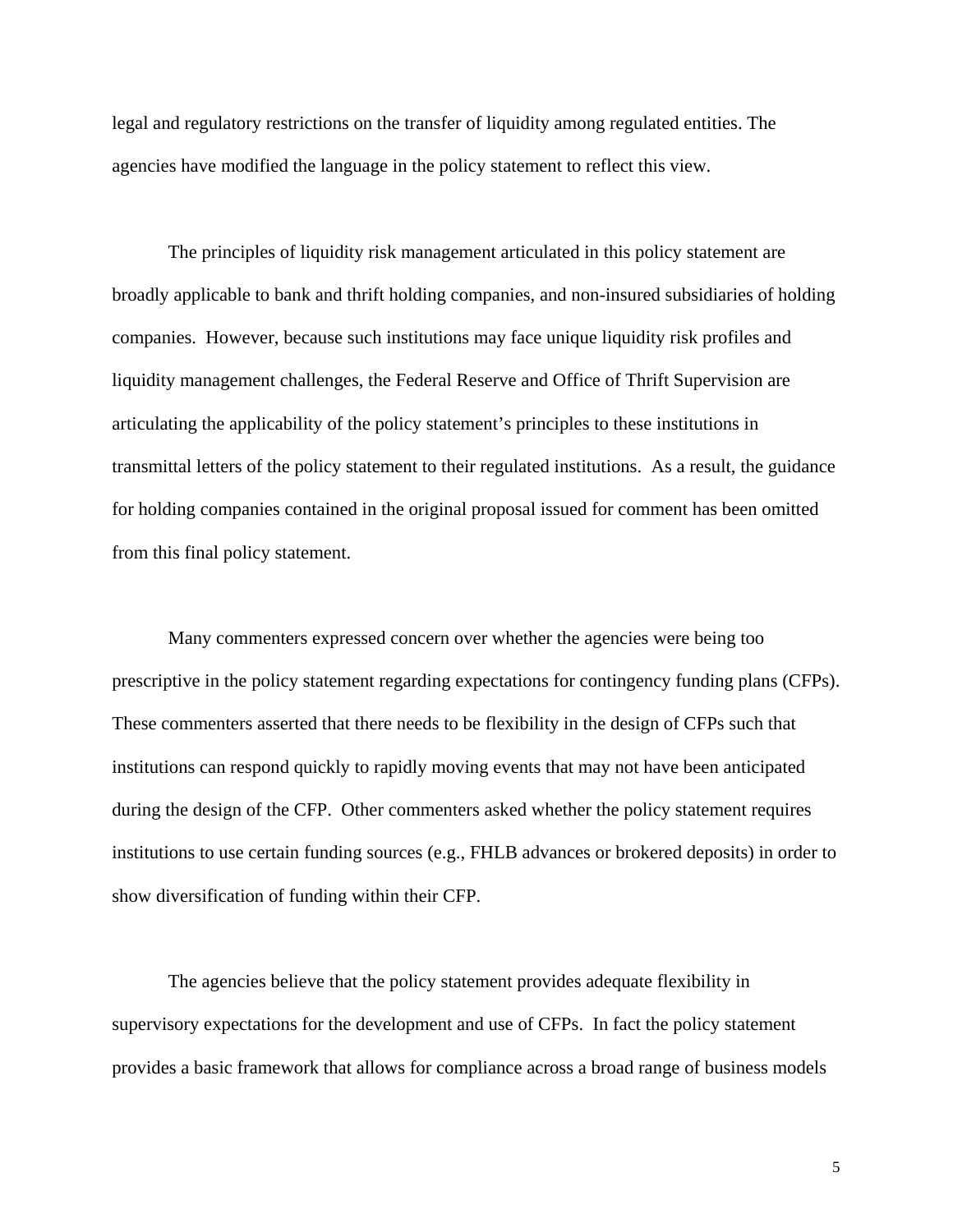whether financial institutions are large or small. While the policy statement addresses the need to diversify an institution's funding sources, there is no requirement to use a particular funding source. The agencies believe that a diversification of funding sources strengthens an institution's ability to withstand idiosyncratic and market wide liquidity shocks.

 Many commenters representing financial institution trade organizations (both domestic and international) and special-purpose organizations such as banker's banks and clearing house organizations expressed concern over the treatment of federal funds purchased as a concentration of funding. As of this writing, under a separate issuance, the agencies issued for public comment, "Correspondent Concentrations Risks."<sup>[4](#page-5-0)</sup> That guidance covers supervisory expectations for the risks that can occur in correspondent relationships. The draft guidance can be found at <http://www.occ.treas.gov/fr/fedregister/74fr48956.pdf>.

 Some commenters expressed concern over limiting the high-quality liquid assets used in the liquidity buffer to securities such as U.S. Treasuries. These commenters assert that limiting the liquidity buffer to these instruments would limit diversification of funding sources and potentially harm market liquidity.

 The agencies agree with some comments on the need for a liquidity buffer of unencumbered high-quality assets sized to cover an institution's risk given an appropriate stress test. The agencies believe that such buffers form an essential part of an effective liquidity risk management system. The question centers on the composition of assets that make up an institution's liquidity buffer. This is an issue that not only resonates with this domestic policy

 $\overline{a}$ 

<span id="page-5-0"></span><sup>&</sup>lt;sup>4</sup> NCUA did not participate in this proposed guidance.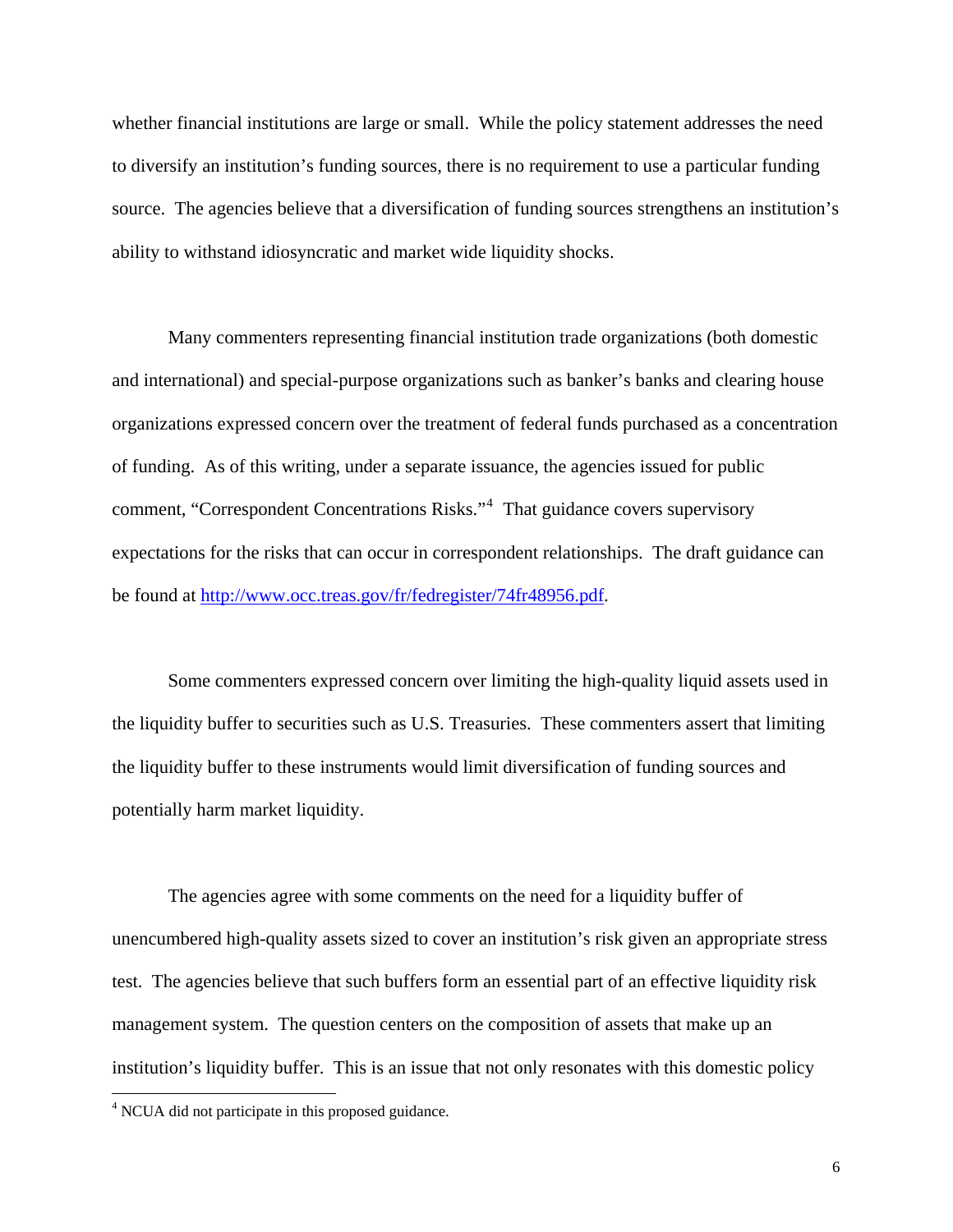statement but with the Basel Committee on Banking Supervision's (BCBS) "Principles for Sound Liquidity Risk Management and Supervision." It is the intention of the agencies for institutions to maintain a buffer of liquid assets that are of such high quality that they can be easily and immediately converted into cash. Additionally, these assets should have little or no loss in value when converted into cash. In addition to the example used in the policy statement, other examples of high-quality liquid assets may include government guaranteed debt, excess reserves at the Federal Reserve, and securities issued by U.S. government sponsored agencies. The policy statement was amended to include additional examples.

 Some commenters expressed concern over supervisory expectations for CFP testing. These commenters assert that the agencies need to clarify their expectations for testing of components of the CFP.

 The agencies agreed with the commenters and have amended the policy statement to include a recognition that testing of certain elements of the CFP may be impractical. For example, this may include the sale of assets in which the sale of such assets may have unintended market consequences. However, other components of the CFP can and should be tested (e.g., operational components such as ensuring that roles and responsibilities are up-to-date and appropriate; ensuring that legal and operational documents are current and appropriate; and ensuring that cash collateral can be moved where and when needed and back-up liquidity lines can be drawn).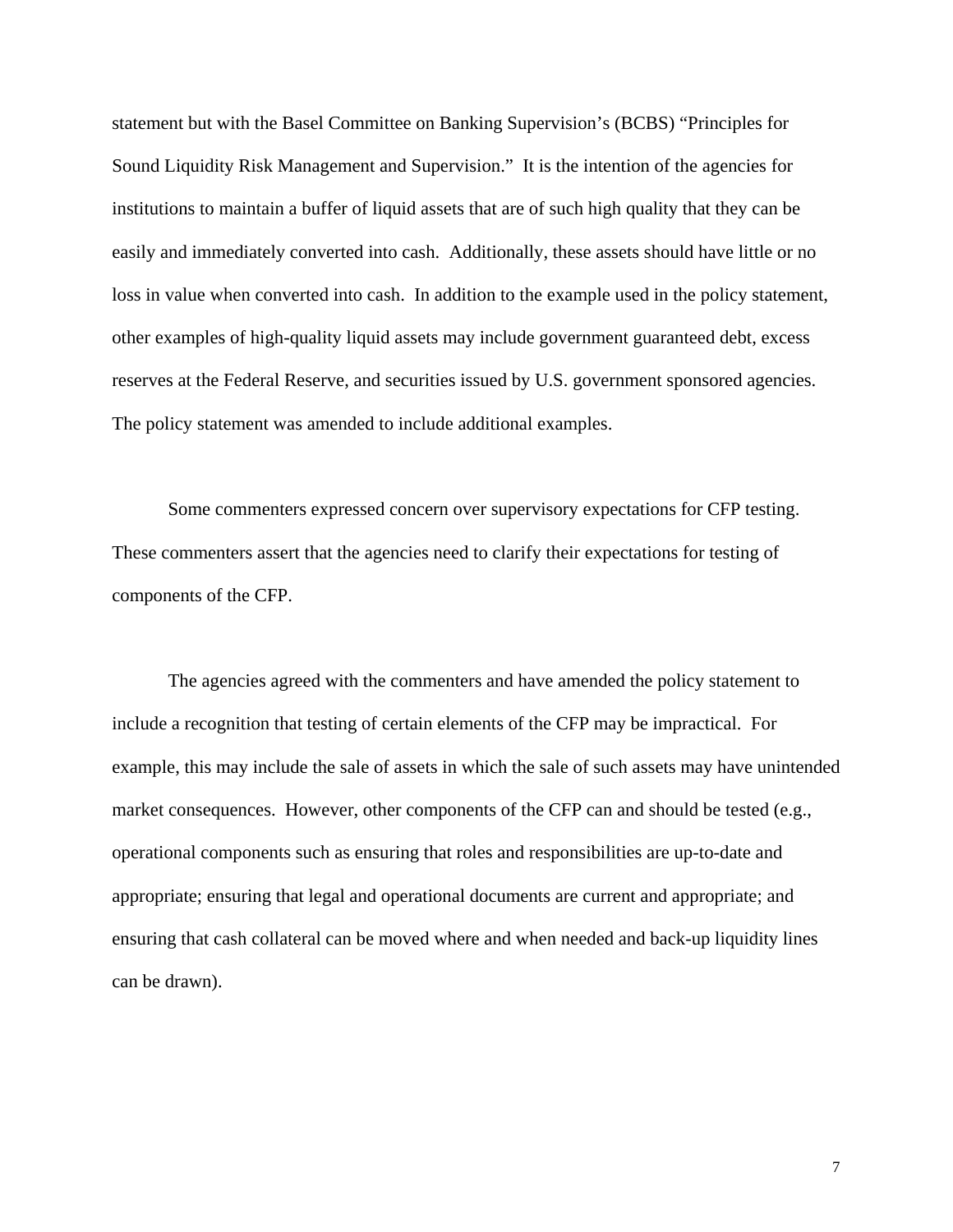Two credit union commenters questioned the need for NCUA to adopt the proposed policy statement in light of existing guidance in NCUA's Examiner's Guide. The commenters questioned the appropriateness of imposing new requirements on credit unions. The purpose of the policy statement is to reiterate the process and liquidity risk management measures that depository institutions, including federally insured credit unions, should follow to appropriately manage related risks. The policy statement does not impose requirements and contemplates flexibility in its application. The policy statement is also not intended to replace the NCUA's Examiner's Guide but provides a uniform set of sound business practices, with the expectation that each institution will scale the guidance to its complexity and risk profile. The policy statement, when issued by NCUA, will likely be an attachment to an NCUA Letter to Credit Unions. The letter will provide additional guidance to federally insured credit unions on NCUA's expectations. The two credit union commenters also characterized the policy statement as imposing additional burden on federally insured credit unions, specifically as it relates to stress testing and overall liquidity management reporting. Depending on a credit union's risk profile, such testing and reporting is already expected. NCUA "Letter to Credit Unions 02-CU-05, Examination Program Liquidity Questionnaire", issued in March of 2002, includes examiner review of stress testing performed as well as an overall assessment of the adequacy of management reporting<sup>[5](#page-7-0)</sup>. The policy statement does not add to a credit union's current burden in this regard but rather clarifies NCUA's expectation for those credit unions with risk profiles warranting a higher degree of liquidity risk management.

 Lastly, the two credit union commenters encouraged NCUA to not include corporate credit unions within the scope of this policy statement as the corporate credit union network may

 $\overline{a}$ 

<span id="page-7-0"></span> $<sup>5</sup>$  The letter can be found at NCUA's website at www.ncua.gov/letters/2002/02-CU-05.html</sup>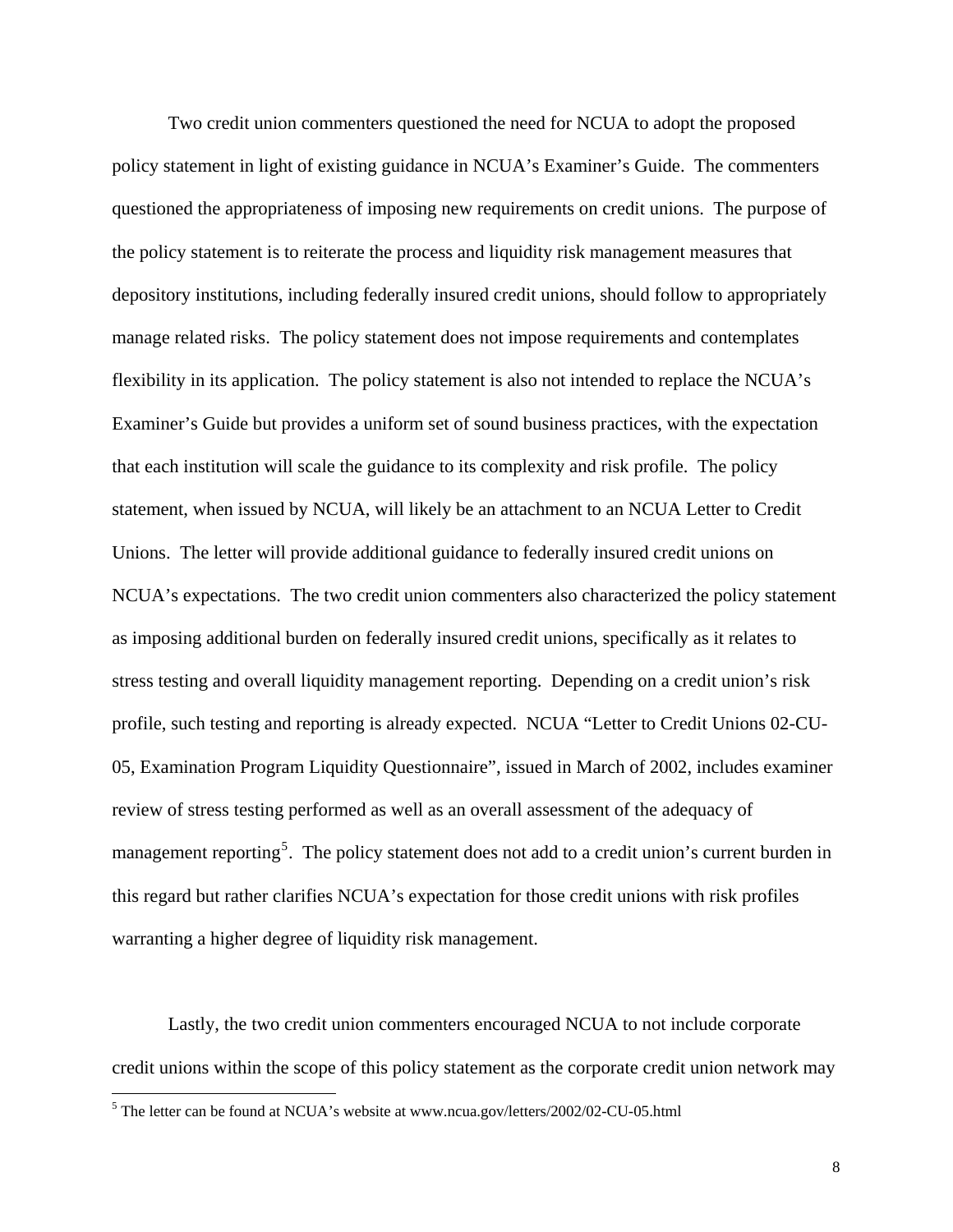be restructured. NCUA's intent is for the policy statement to apply only to federally insured, natural person credit unions, not corporate credit unions and the policy statement has been modified to clarify that point.

 Accordingly, for all the reasons discussed above, the agencies have determined that it is appropriate to adopt as final the proposed policy statement as amended.

## **III. Paperwork Reduction Act**

 In accordance with section 3512 of the Paperwork Reduction Act of 1995, 44 U.S.C. 3501-3521 (PRA), the Agencies may not conduct or sponsor, and the respondent is not required to respond to, an information collection unless it displays a currently valid Office of Management and Budget (OMB) control number. The information collection requirements contained in this guidance have been submitted to OMB for approval.

On July [6](#page-8-0), 2009, $6$  the agencies sought comment on the burden estimates for this information collection. The comments are summarized below.

Comments continue to be invited on:

 (a) Whether the collection of information is necessary for the proper performance of the Federal banking agencies' functions, including whether the information has practical utility;

 (b) The accuracy of the estimates of the burden of the information collection, including the validity of the methodology and assumptions used;

(c) Ways to enhance the quality, utility, and clarity of the information to be collected;

 (d) Ways to minimize the burden of the information collection on respondents, including through the use of automated collection techniques or other forms of information technology;

 $\overline{a}$ 

<span id="page-8-0"></span><sup>6</sup> 74 FR 32035.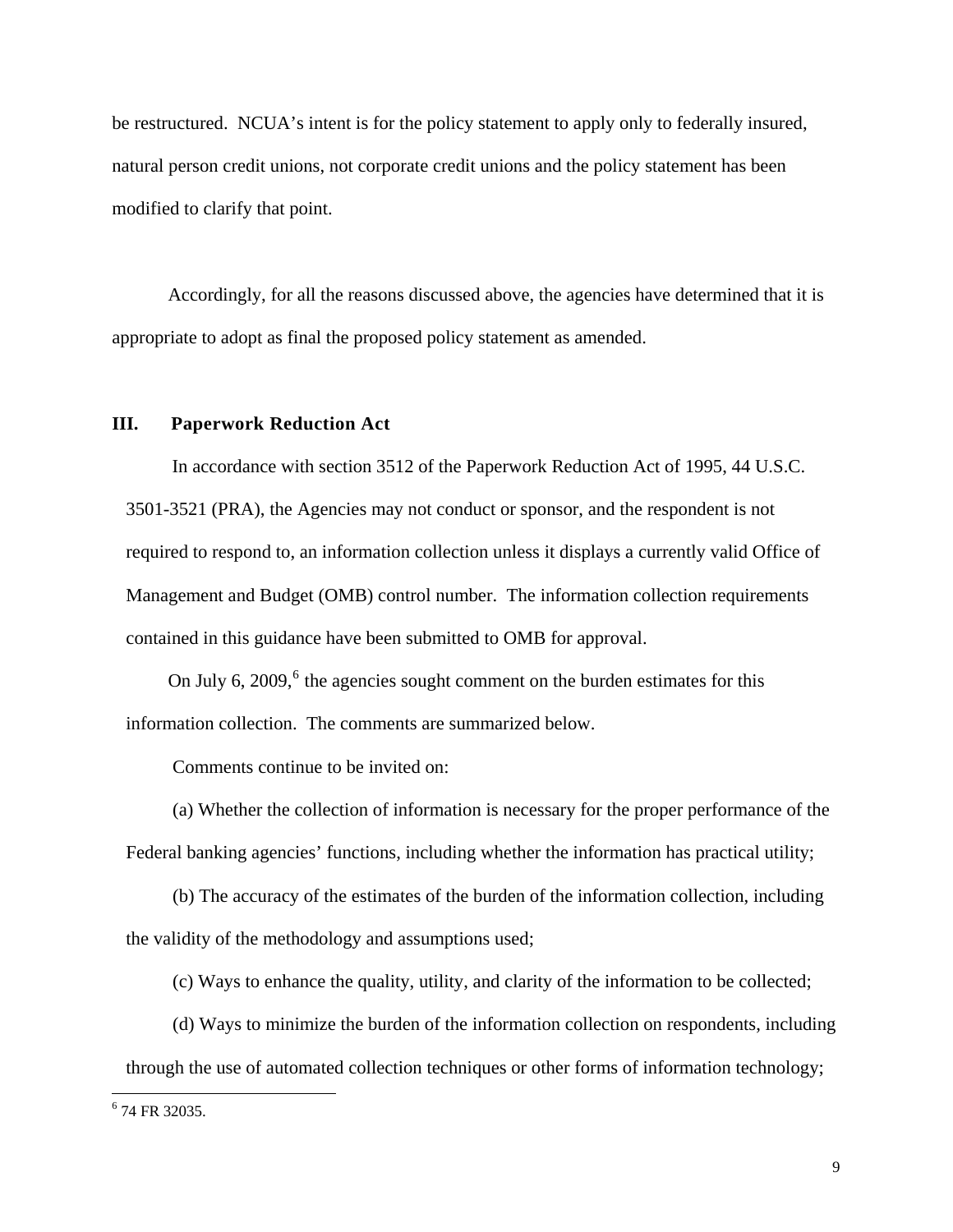and

 (e) Estimates of capital or start up costs and costs of operation, maintenance, and purchase of services to provide information.

Comments on these questions should be directed to:

OCC: Communications Division, Office of the Comptroller of the Currency, Mailstop 2-3, Attention 1557-NEW, 250 E Street, SW., Washington, DC 20219. In addition comments may be sent by fax to (202) 874-5274, or by electronic mail to [regs.comments@occ.treas.gov.](mailto:regs.comments@occ.treas.gov) You may personally inspect and photocopy comments at the OCC, 250 E Street, SW., Washington, DC. For security reasons, the OCC requires that visitors make an appointment to inspect comments. You may do so by calling (202) 874-4700. Upon arrival, visitors will be required to present valid government-issued photo identification and to submit to security screening in order to inspect and photocopy comments.

FRB: You may submit comments, identified by Docket No. OP-1362, by any of the following methods:

• Agency Web Site: http://www.federalreserve.gov. Follow the instructions for submitting comments at http://www.federalreserve.gov/generalinfo/foia/ProposedRegs.cfm.

• Federal eRulemaking Portal: http://www.regulations.gov. Follow the instructions for submitting comments.

• E-mail: regs.comments@federalreserve.gov. Include the docket number in the subject line of the message.

• FAX: 202/452-3819 or 202/452-3102.

• Mail: Jennifer J. Johnson, Secretary, Board of Governors of the Federal Reserve System, 20<sup>th</sup> Street and Constitution Avenue, NW., Washington, DC 20551.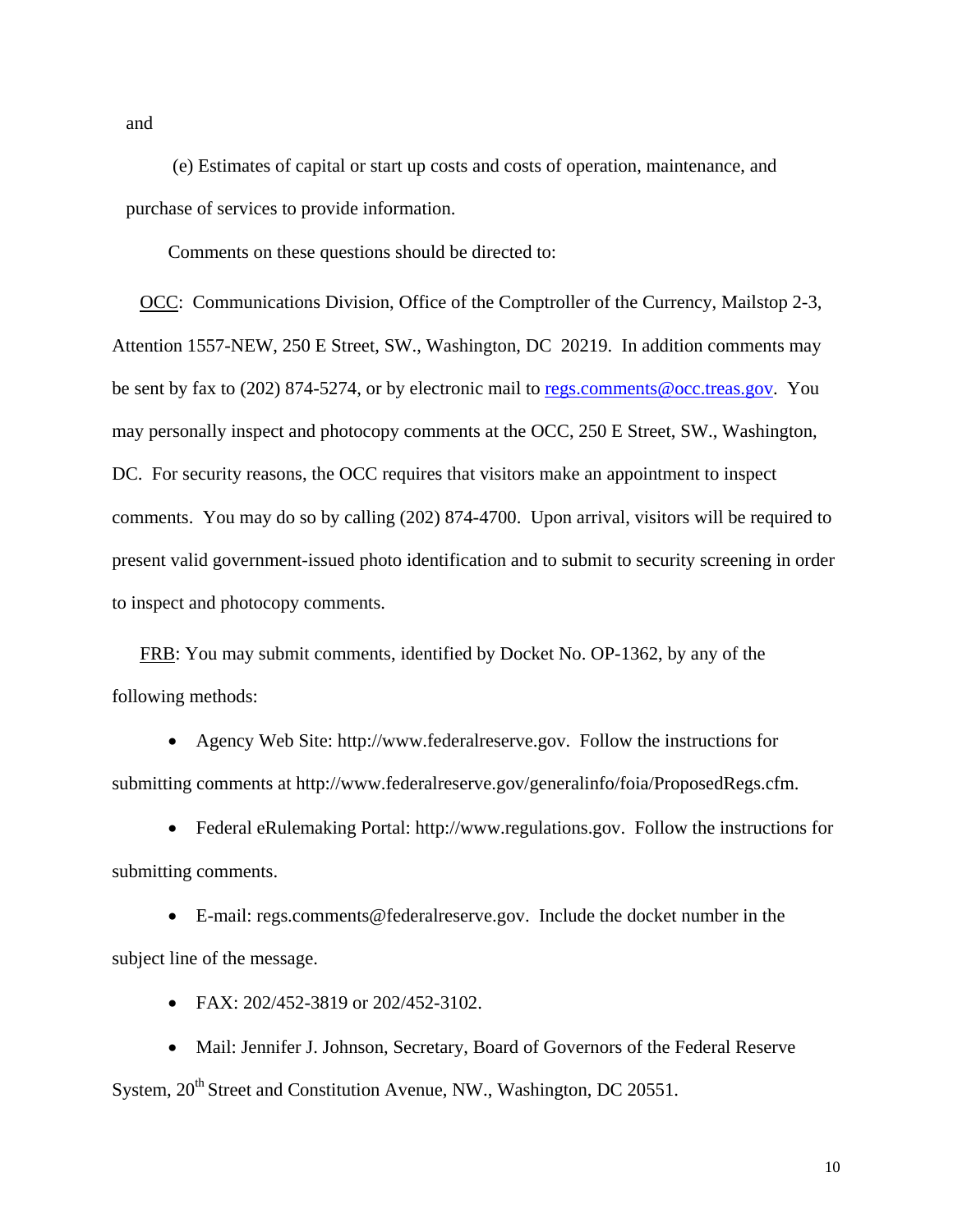All public comments are available from the FRB's Web site at

www.federalreserve.gov/generalinfo/foia/ProposedRegs.cfm as submitted, unless modified for technical reasons. Accordingly, your comments will not be edited to remove any identifying or contact information. Public comments may also be viewed in electronic or paper form in Room MP-500 of the FRB's Martin Building (20th and C Streets, NW) between 9 a.m. and 5 p.m. on weekdays.

FDIC: Interested parties are invited to submit written comments. All comments should refer to the name of the collection, "Liquidity Risk Management." Comments may be submitted by any of the following methods:

- *[http://www.FDIC.gov/regulations/laws/federal/propose.html](http://www.fdic.gov/regulations/laws/federal/propose.html)*.
- *E-mail*: [comments@fdic.gov](mailto:comments@fdic.gov).
- *Mail*: Leneta G. Gregorie (202.898.3719), Counsel, Federal Deposit Insurance Corporation, PA1730-3000, 550 17<sup>th</sup> Street, NW., Washington, DC 20429.
- *Hand Delivery*: Comments may be hand-delivered to the guard station at the rear of the 550 17th Street Building (located on F Street), on business days between 7:00 a.m. and 5:00 p.m.

 OTS: Send comments, referring to the collection by title of the proposal or by OMB approval number, to OMB and OTS at these addresses: Office of Information and Regulatory Affairs, Attention: Desk Officer for OTS, U.S. Office of Management and Budget,  $725 - 17<sup>th</sup>$  Street, NW., Room 10235, Washington, DC 20503, or by fax to (202) 395-6974; and Information Collection Comments, Chief Counsel's Office, Office of Thrift Supervision, 1700 G Street, NW., Washington, DC 20552, by fax to (202) 906-6518, or by e-mail to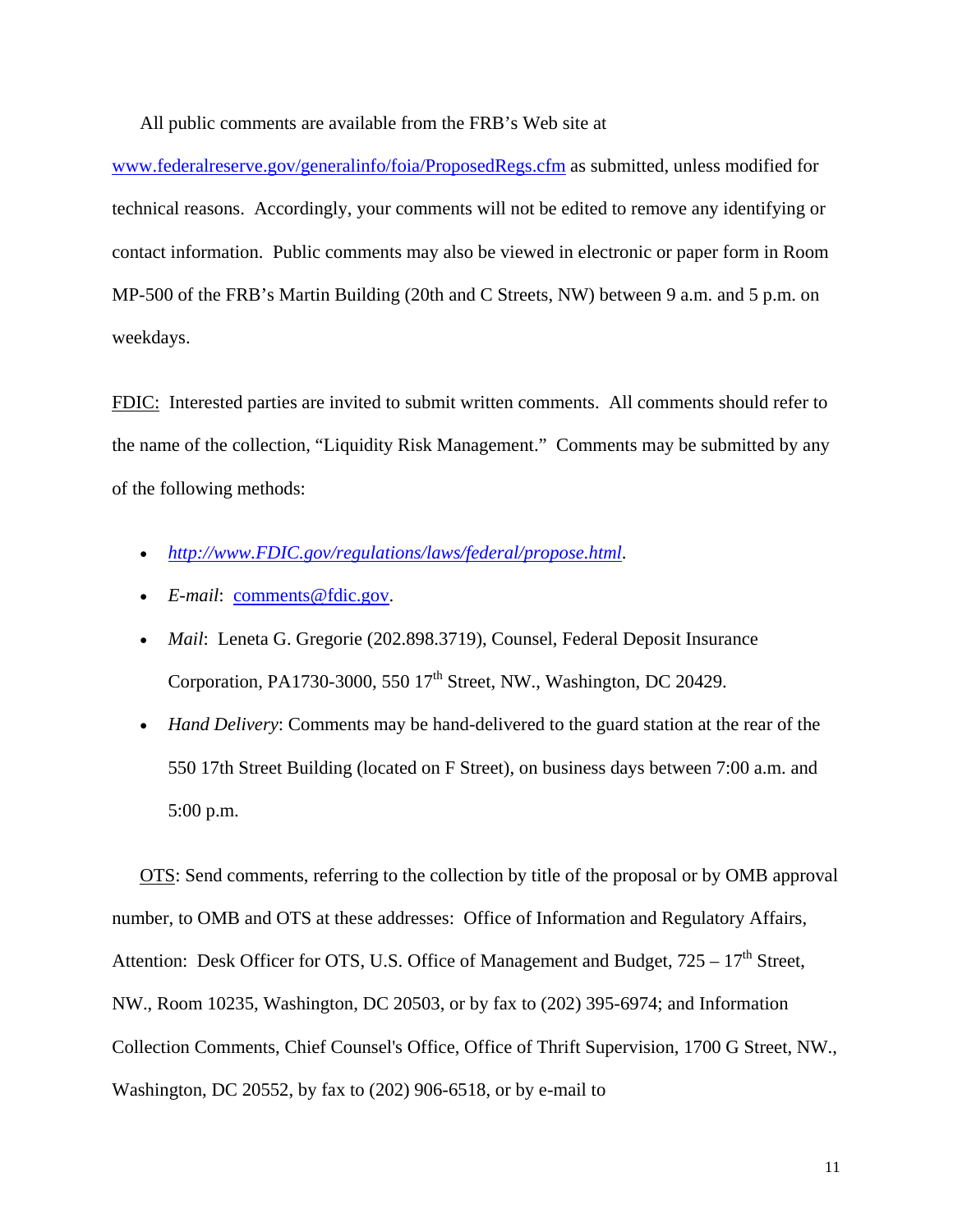[infocollection.comments@ots.treas.gov.](mailto:infocollection.comments@ots.treas.gov) OTS will post comments and the related index on the OTS Internet Site at [www.ots.treas.gov.](http://www.ots.treas.gov/) In addition, interested persons may inspect comments at the Public Reading Room, 1700 G Street, NW., by appointment. To make an appointment, call (202) 906-5922, send an e-mail to [public.info@ots.treas.gov](mailto:public.info@ots.treas.gov), or send a facsimile transmission to (202) 906-7755.

 NCUA: You may submit comments by any of the following methods (Please send comments by one method only):

• Federal eRulemaking Portal: http://www.regulations.gov. Follow the instructions for submitting comments.

NCUA Web Site:

<http://www.ncua.gov/Resources/RegulationsOpinionsLaws/ProposedRegulations.aspx>Follow the instructions for submitting comments.

- E-mail: Address to [regcomments@ncua.gov](mailto:regcomments@ncua.gov). Include "[Your name] Comments on Proposed Interagency Guidance – Funding and Liquidity Risk Management," in the e-mail subject line.
- Fax: (703) 518-6319. Use the subject line described above for e-mail.
- Mail: Address to Mary F. Rupp, Secretary of the Board, National Credit Union

Administration, 1775 Duke Street, Alexandria, Virginia 22314-3428.

• Hand Delivery/Courier: Same as mail address.

Public inspection: All public comments are available on the agency's website at <http://www.ncua.gov/Resources/RegulationsOpinionsLaws/ProposedRegulations.aspx>

 as submitted, except as may not be possible for technical reasons. Public comments will not be edited to remove any identifying or contact information. Paper copies of comments may be inspected in NCUA's law library, at 1775 Duke Street, Alexandria, Virginia 22314, by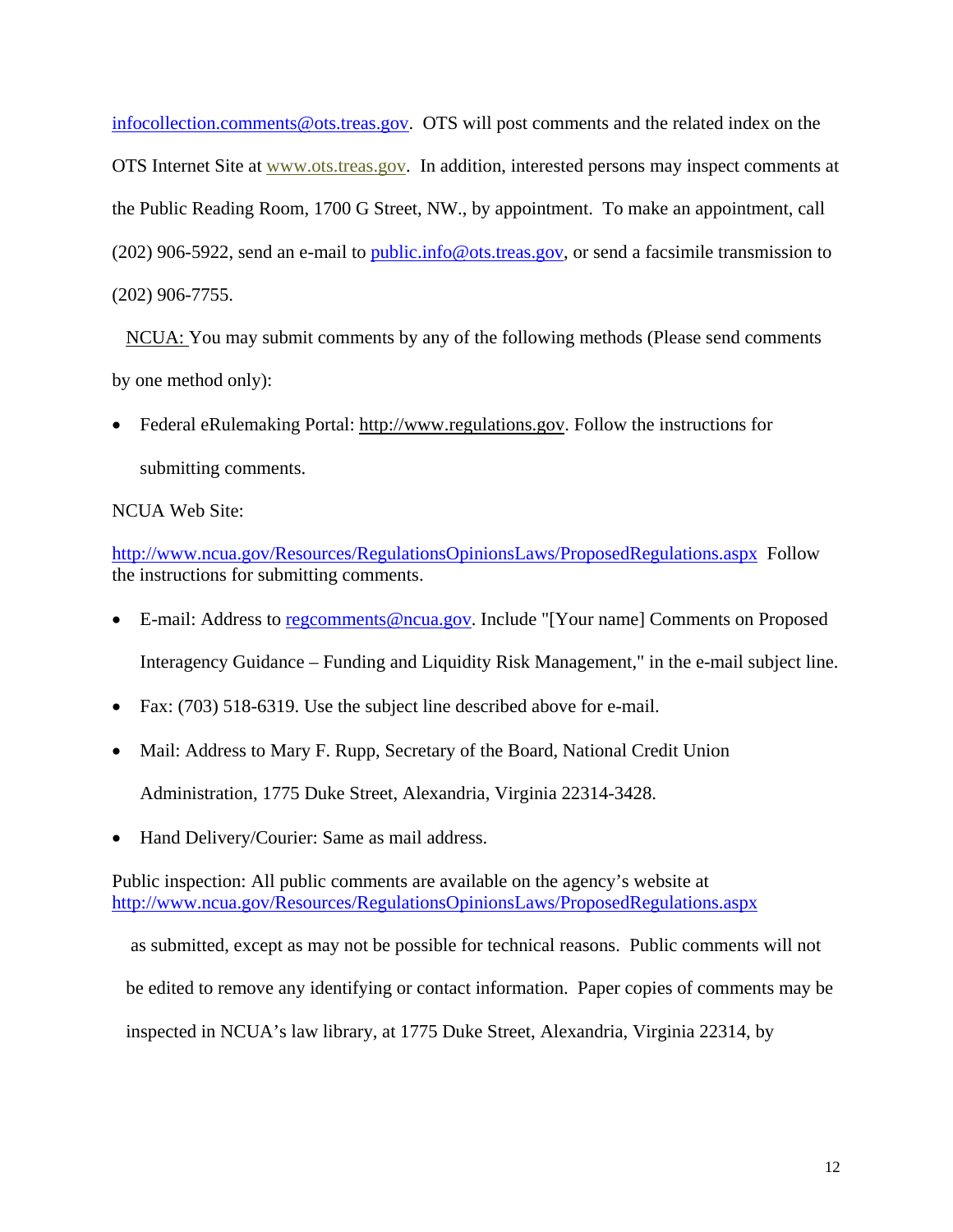appointment weekdays between 9:00 a.m. and 3:00 p.m. To make an appointment, call (703) 518-6546 or send an e-mail to \_OGC Mail @ncua.gov.

 You should send a copy of your comments to the OMB Desk Officer for the agencies, by mail to U.S. Office of Management and Budget, 725 17th Street, NW., #10235, Washington, DC 20503, or by fax to (202) 395-6974.

Title of Information Collection:Funding and Liquidity Risk Management.

OMB Control Numbers: New collection; to be assigned by OMB.

 Abstract:Section 14 states that institutions should consider liquidity costs, benefits, and risks in strategic planning and budgeting processes. Significant business activities should be evaluated for liquidity risk exposure as well as profitability. More complex and sophisticated institutions should incorporate liquidity costs, benefits, and risks in the internal product pricing, performance measurement, and new product approval process for all material business lines, products and activities. Incorporating the cost of liquidity into these functions should align the risk-taking incentives of individual business lines with the liquidity risk exposure their activities create for the institution as a whole. The quantification and attribution of liquidity risks should be explicit and transparent at the line management level and should include consideration of how liquidity would be affected under stressed conditions.

 Section 20 would require that liquidity risk reports provide aggregate information with sufficient supporting detail to enable management to assess the sensitivity of the institution to changes in market conditions, its own financial performance, and other important risk factors. Institutions should also report on the use of and availability of government support, such as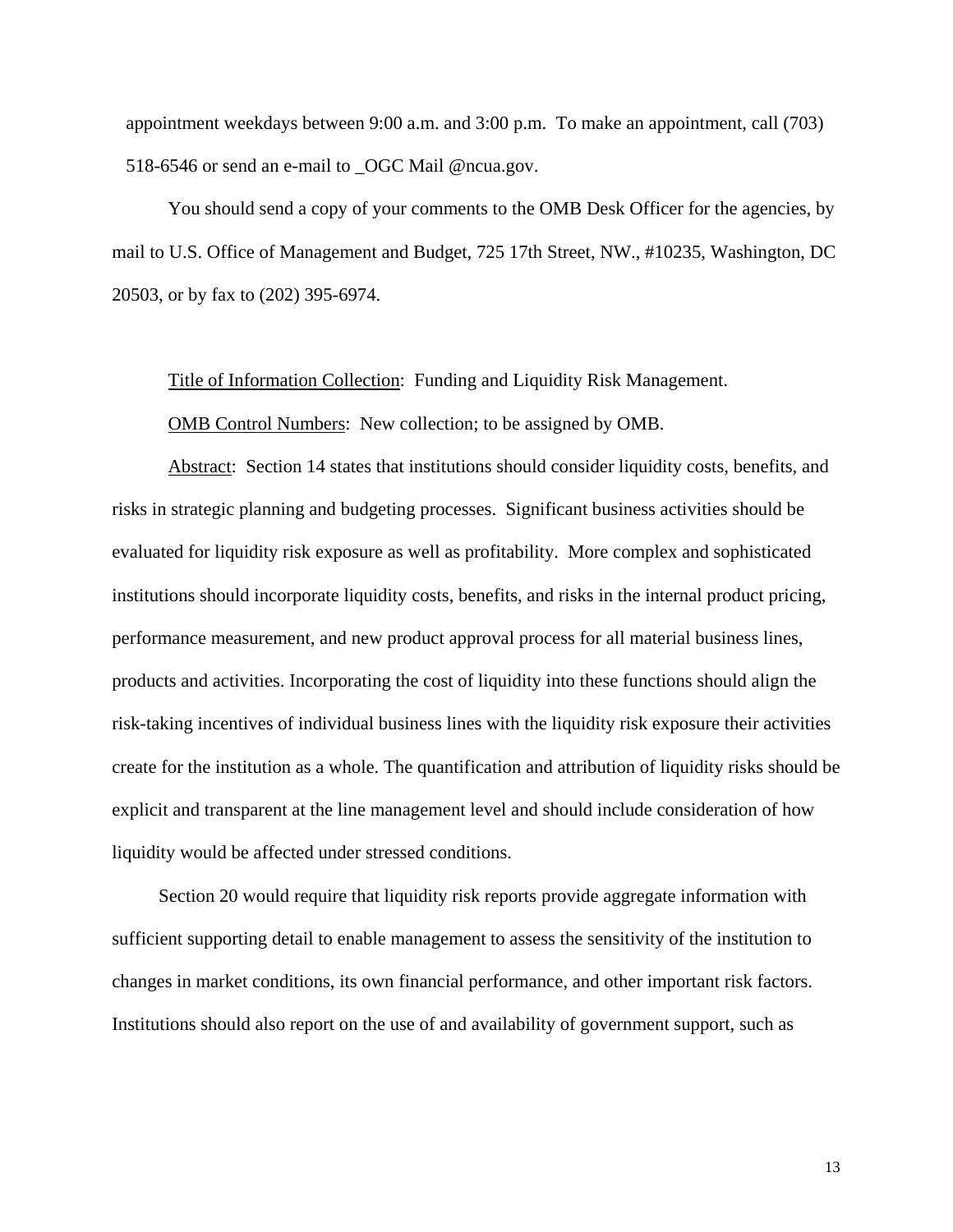lending and guarantee programs, and implications on liquidity positions, particularly since these programs are generally temporary or reserved as a source for contingent funding.

#### Comment Summary:

 The OCC, FRB, and OTS received one comment regarding its burden estimates under the Paperwork Reduction Act. The comment, which was from a trade association, stated that some community banks with less than \$10 billion in assets reported to them that the estimate of 80 burden hours for small respondents is accurate. Other community banks estimated that it would take significantly longer, especially in the first year of implementation. The agencies have determined that, on average, the burden estimate is accurate and, therefore they have not changed the burden estimates in the final policy statement.

 The NCUA received two comments from trade organizations regarding the Paperwork Reduction Act, section III, items (a) through (e). One commenter stated that no additional information should be required of credit unions if they are following current procedures addressed in NCUA's Examiner's Guide. Sections 14 and 20 of the proposed guidance include specific analysis and reporting expectations based on the complexity of the credit union and risk profile. The time estimates provided by NCUA reflect the estimated amount of time if credit unions complied with those expectations. The time burden estimate is not in addition to complying with NCUA Examiner's Guide and such analysis and reporting are existing expectations for complex, higher risk credit unions (refer to Letter to Credit Unions 02-CU-05). It is difficult to accurately estimate how many credit unions would have an implementation burden for Sections 14 and 20 under the proposed guidance and the extent of that additional burden. It is largely dependent upon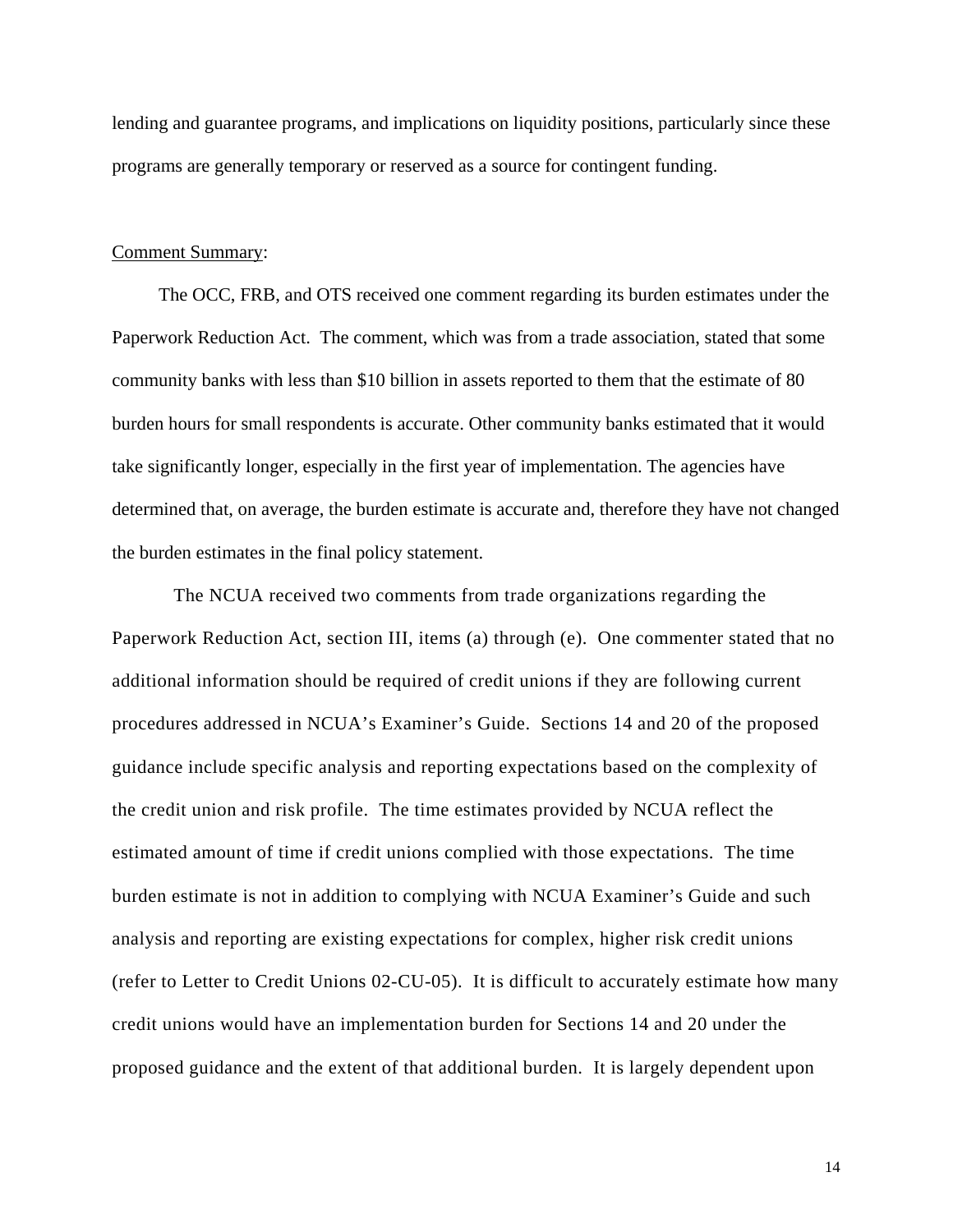the structure of the credit union and the inherent risks present, which will fluctuate over time. The initial comment period for the guidance solicited comments on time burden estimates. No specific responses were provided from credit unions to support or challenge the time estimates provided. The time estimates provided are an average per credit union based on asset size alone and may not accurately reflect the time necessary for a particular credit union to comply with the expectations of Sections 14 and 20.

#### Affected Public:

OCC: National banks, their subsidiaries, and federal branches or agencies of foreign banks.

**FRB:** Bank holding companies, state member banks, state-licensed branches and agencies of foreign banks (other than insured branches), and corporations organized or operating under sections 25 or 25A of the Federal Reserve Act (Agreement corporations and Edge corporations).

FDIC: Insured state nonmember banks.

OTS:Federal savings associations and their affiliated holding companies.

NCUA:Federally-insured credit unions.

**Type of Review: Regular.** 

Estimated Burden:

OCC:

Number of respondents:1,560 total (13 large (over \$100 billion in assets), 29 mid-size (\$10 - \$100 billion), 1,518 small (less than \$10 billion)).

Burden under Section 14: 720 hours per large respondent, 240 hours per mid-size respondent, and 80 hours per small respondent.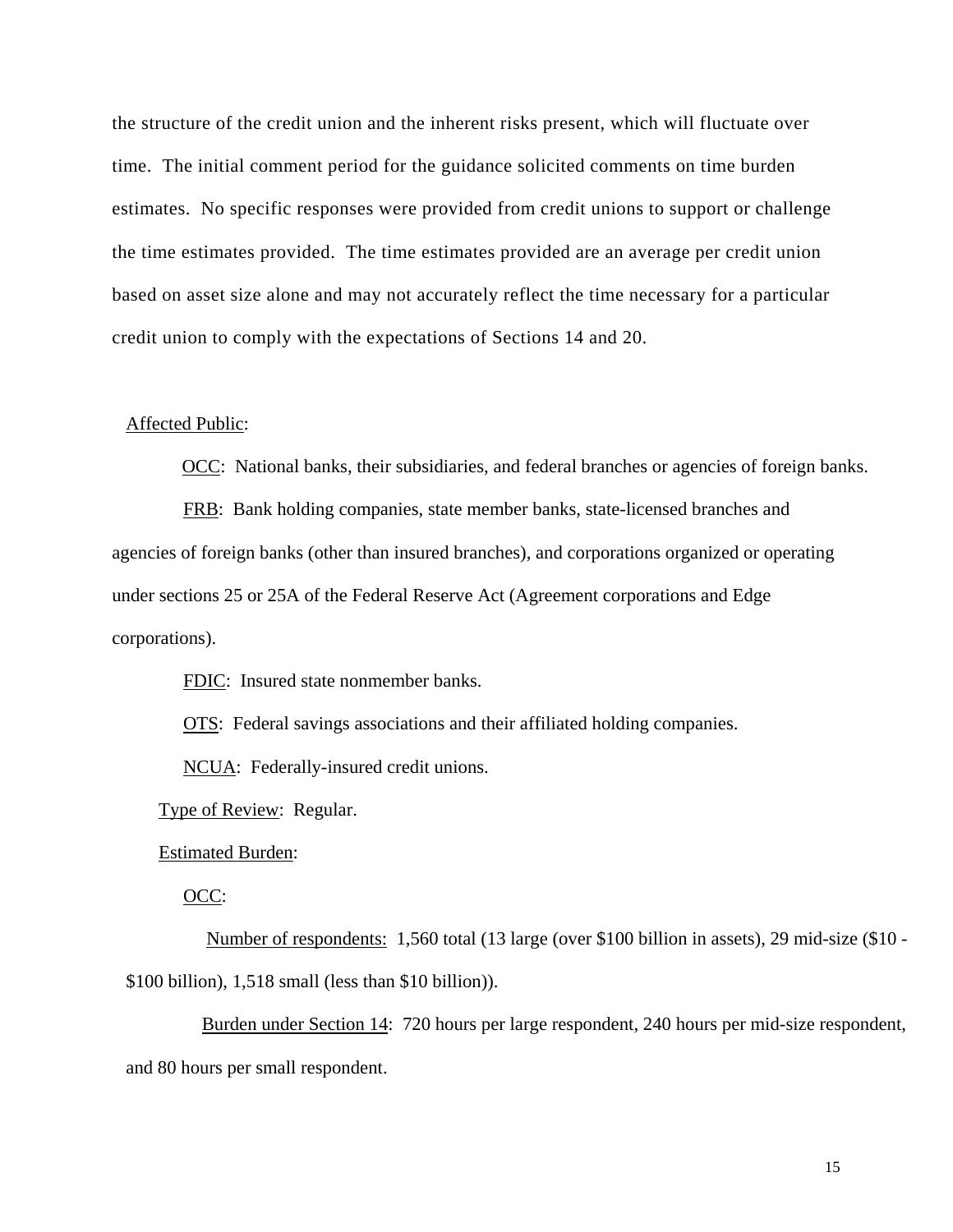Burden under Section 20: 4 hours per month.

Total estimated annual burden: 212,640 hours.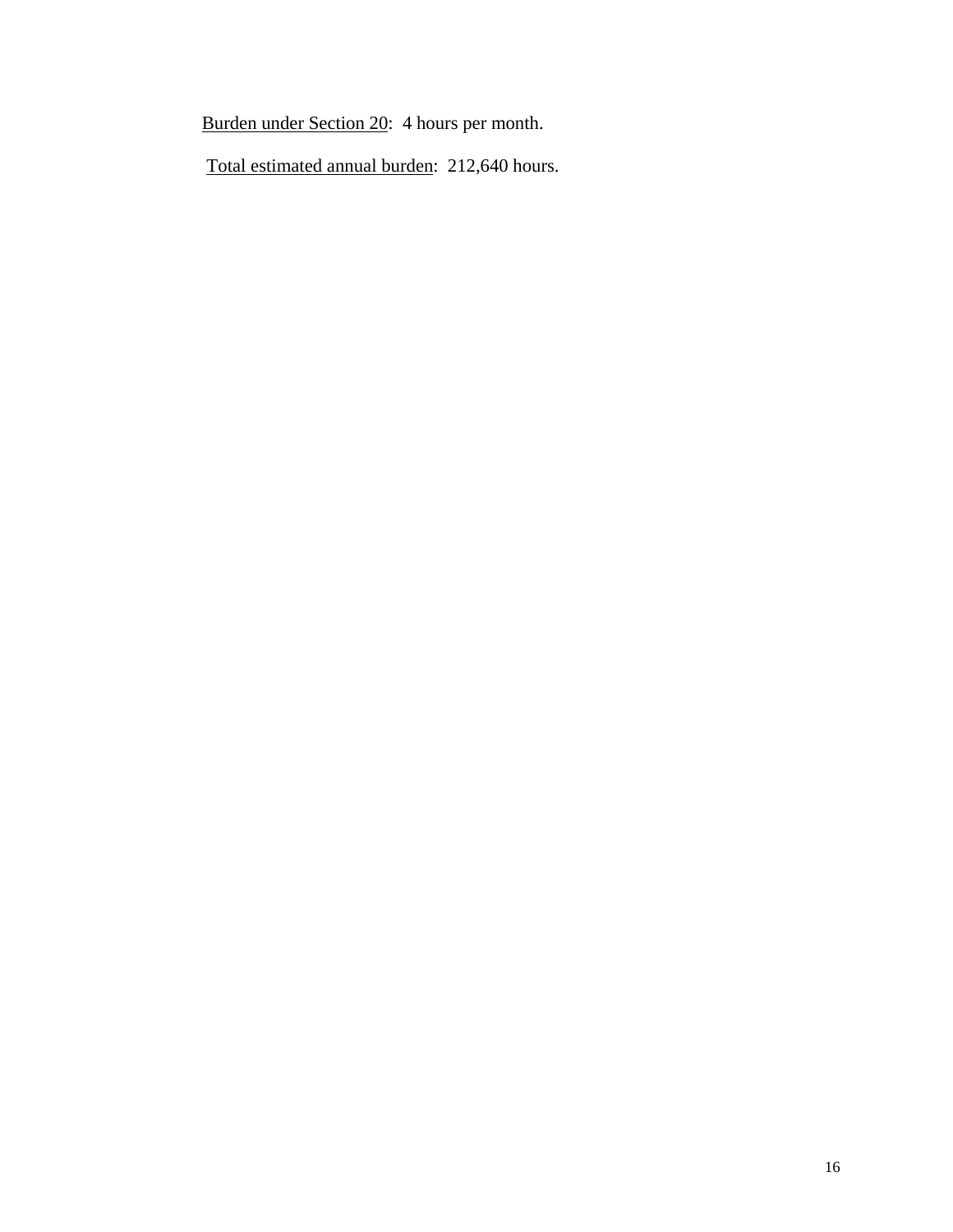FRB:

Number of respondents:6,156 total (29 large (over \$100 billion in assets); 117 midsize (\$10--\$100 billion); and 6,010 small (less than \$10 billion).

Burden under Section 14: 720 hours per large respondent, 240 hours

per mid-size respondent, and 80 hours per small respondent.

Burden under Section 20: 4 hours per month.

Total estimated annual burden: 825,248 hours.

FDIC:

Number of respondents:5,076 total (10 large (over \$20 billion in assets), 309 mid-size (\$1 -

\$20 billion), 4,757 small (less than \$1 billion)).

Burden under Section 14: 720 hours per large respondent, 240 hours per mid-size respondent,

and 80 hours per small respondent.

Burden under Section 20: 4 hours per month.

Total estimated annual burden: 705,564.

#### OTS:

Number of respondents:801 total (14 large (over \$100 billion in assets), 104 mid-size (\$10 -

\$100 billion), 683 small (less than \$10 billion)).

Burden under Section 14: 720 hours per large respondent, 240 hours per mid-size respondent, and 80 hours per small respondent.

Burden under Section 20: 4 hours per month.

Total estimated annual burden: 128,128*.*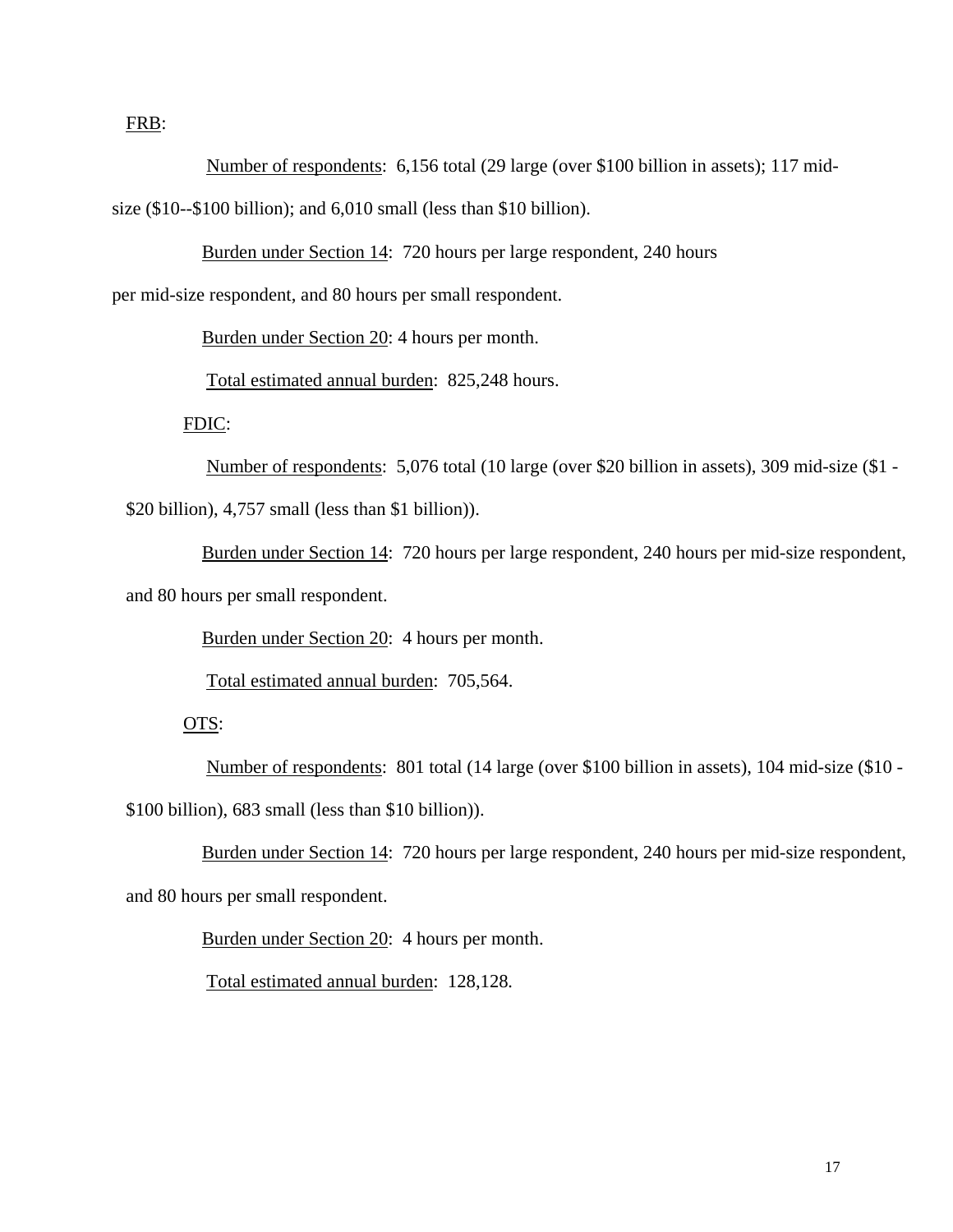# NCUA:

Number of respondents:7,736 total (153 large (over \$1 billion in assets), 501 mid-size (\$250 million to \$1 billion), and 7,082 small (less than \$250 million)).

 Burden under Section 14: 240 hours per large respondent, 80 hours per mid-size respondent, and 20 hours per small respondent.

Burden under Section 20: 2 hours per month.

Total estimated annual burden: 404,104.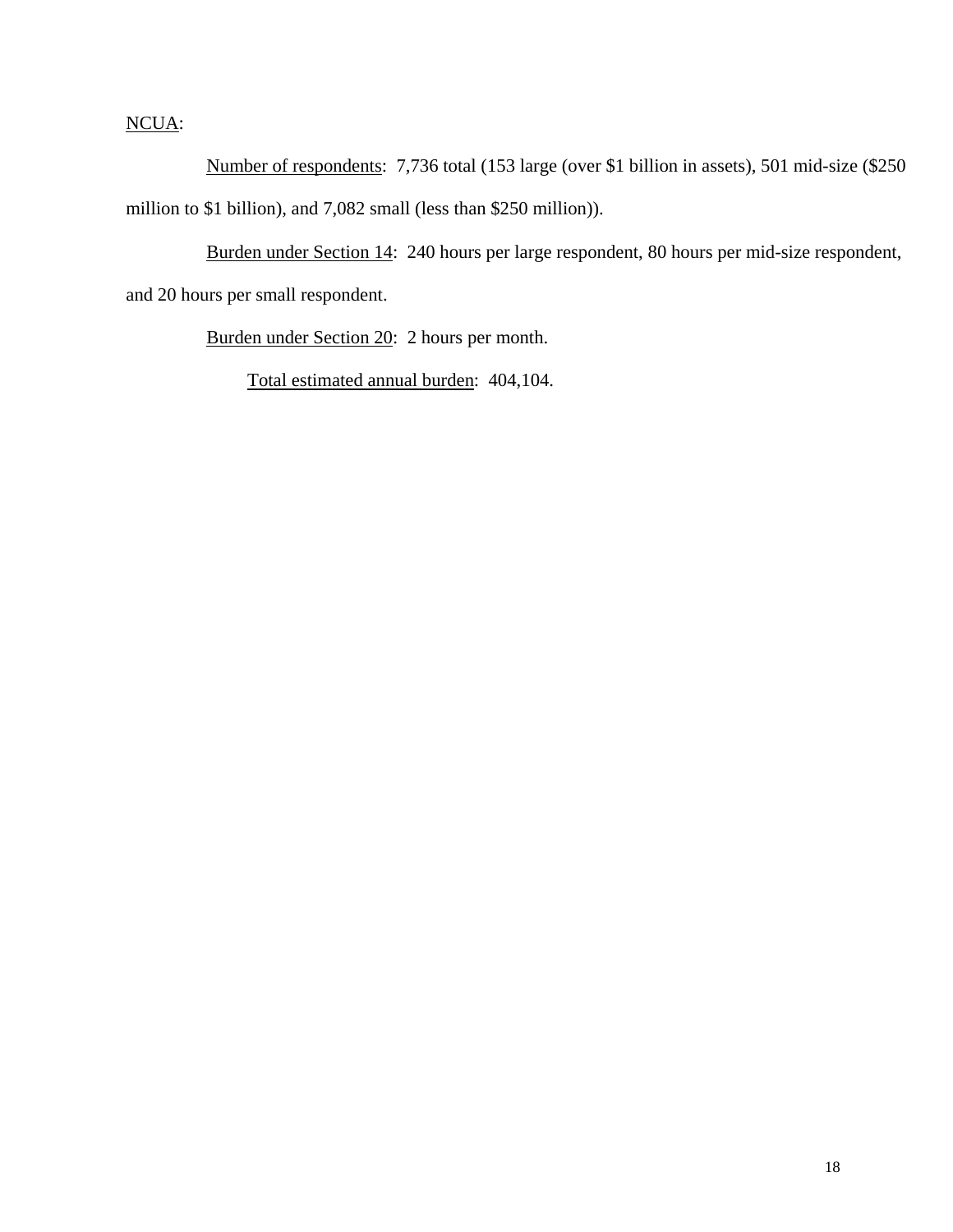### **IV. Guidance**

1

 The text of the Interagency Policy Statement on Funding and Liquidity Risk Management is as follows:

# **INTERAGENCY POLICY STATEMENT ON FUNDING AND LIQUIDITY RISK MANAGEMENT**

1. The Office of the Comptroller of the Currency (OCC), Board of Governors of the Federal Reserve System (FRB), Federal Deposit Insurance Corporation (FDIC), the Office of Thrift Supervision (OTS), and the National Credit Union Administration (NCUA) (collectively, the agencies) in conjunction with the Conference of State Bank Supervisors  $(CSBS)^7$  $(CSBS)^7$  are issuing this guidance to provide consistent interagency expectations on sound practices for managing funding and liquidity risk. The guidance summarizes the principles of sound liquidity risk management that the agencies have issued in the past<sup>[8](#page-18-1)</sup> and, where appropriate, harmonizes these principles with the international statement recently issued by the Basel Committee on Banking Supervision titled "Principles for Sound Liquidity Risk Management and Supervision."<sup>[9](#page-18-2)</sup>

<span id="page-18-0"></span> $<sup>7</sup>$  The various state banking supervisors may implement this policy statement through their individual supervisory</sup> process.<br><sup>8</sup>

<span id="page-18-1"></span>For national banks, see the *Comptroller's Handbook on Liquidity*. For state member banks and bank holding companies, see the Federal Reserve's *Commercial Bank Examination Manual* (section 4020), *Bank Holding Company Supervision Manual* (section 4010), and *Trading and Capital Markets Activities Manual* (section 2030). For state non-member banks, see the FDIC's *Revised Examination Guidance for Liquidity and Funds Management* (Trans. No. 2002-01) (Nov. 19, 2001) as well as Financial Institution Letter 84-2008, *Liquidity Risk Management* (August 2008). For savings associations, see the Office of Thrift Supervision's *Examination Handbook,* section 530, "Cash Flow and Liquidity Management"; and the *Holding Companies Handbook,* section 600. For federally insured credit unions, see Letter to Credit Unions No. 02-CU-05, Examination Program Liquidity Questionnaire (March 2002). Also see Basel Committee on Banking Supervision, "Principles for Sound Liquidity Risk Management and Supervision," (September 2008).

<span id="page-18-2"></span><sup>&</sup>lt;sup>9</sup> Basel Committee on Banking Supervision, "Principles for Sound Liquidity Risk Management and Supervision", September 2008. See [www.bis.org/publ/bcbs144.htm](http://www.bis.org/publ/bcbs144.htm). Federally insured credit unions are not directly referenced in the principles issued by the Basel Committee.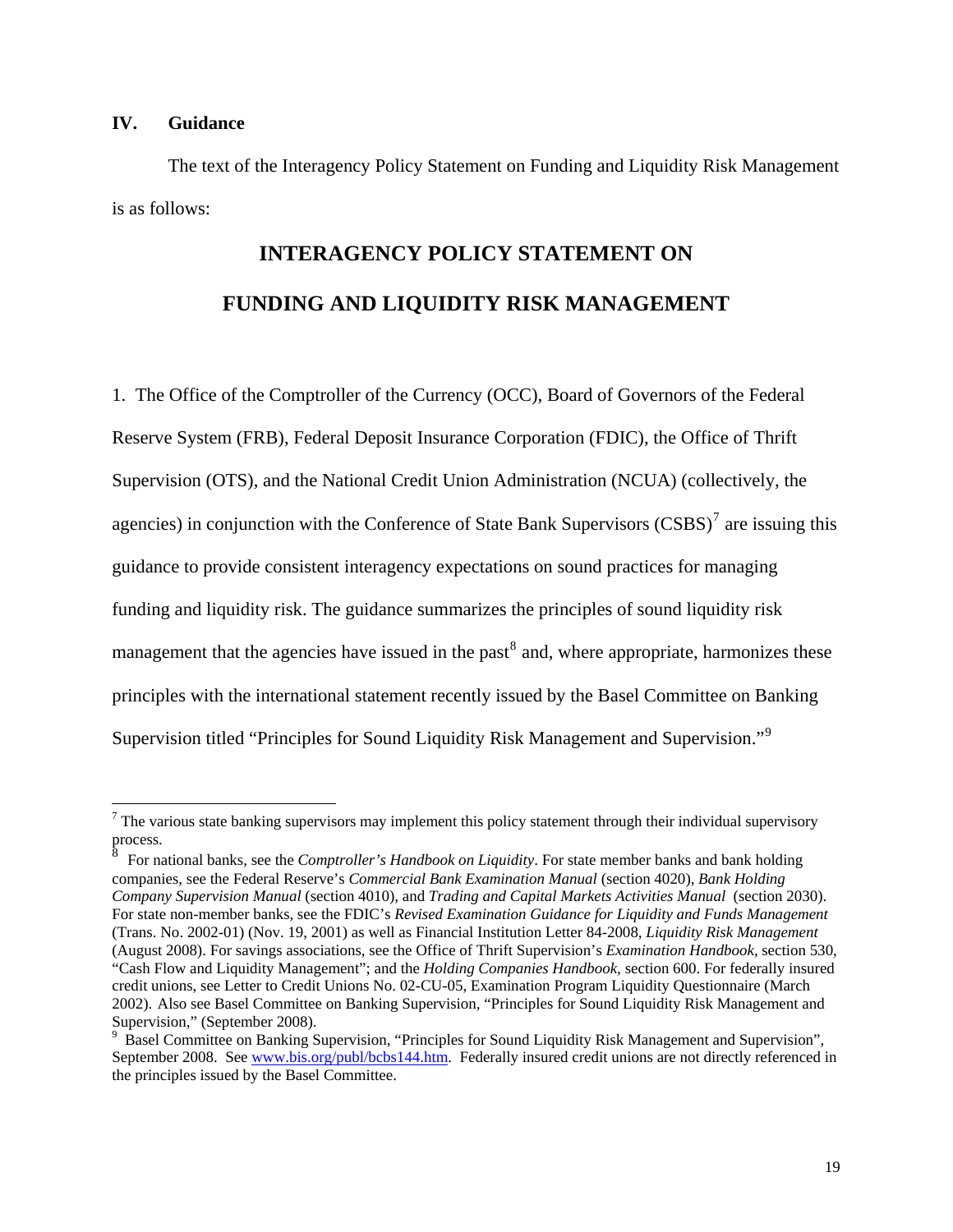2. Recent events illustrate that liquidity risk management at many financial institutions is in need of improvement. Deficiencies include insufficient holdings of liquid assets, funding risky or illiquid asset portfolios with potentially volatile short-term liabilities, and a lack of meaningful cash flow projections and liquidity contingency plans.

3. The following guidance reiterates the process that institutions should follow to appropriately identify, measure, monitor, and control their funding and liquidity risk. In particular, the guidance re-emphasizes the importance of cash flow projections, diversified funding sources, stress testing, a cushion of liquid assets, and a formal well-developed contingency funding plan (CFP) as primary tools for measuring and managing liquidity risk. The agencies expect every depository financial institution<sup>[10](#page-19-0)</sup> to manage liquidity risk using processes and systems that are commensurate with the institution's complexity, risk profile, and scope of operations. Liquidity risk management processes and plans should be well documented and available for supervisory review. Failure to maintain an adequate liquidity risk management process will be considered an unsafe and unsound practice.

## **Liquidity and Liquidity Risk**

 $\overline{a}$ 

4. *Liquidity* is a financial institution's capacity to meet its cash and collateral obligations at a reasonable cost. Maintaining an adequate level of liquidity depends on the institution's ability to

<span id="page-19-0"></span><sup>&</sup>lt;sup>10</sup> Unless otherwise indicated, this interagency guidance uses the term "depository financial institutions" or "institutions" to include banks, saving associations, and federally insured natural person credit unions. Federally insured credit unions (FICUs) do not have holding company affiliations, and, therefore, references to holding companies contained within this guidance are not applicable to FICUs.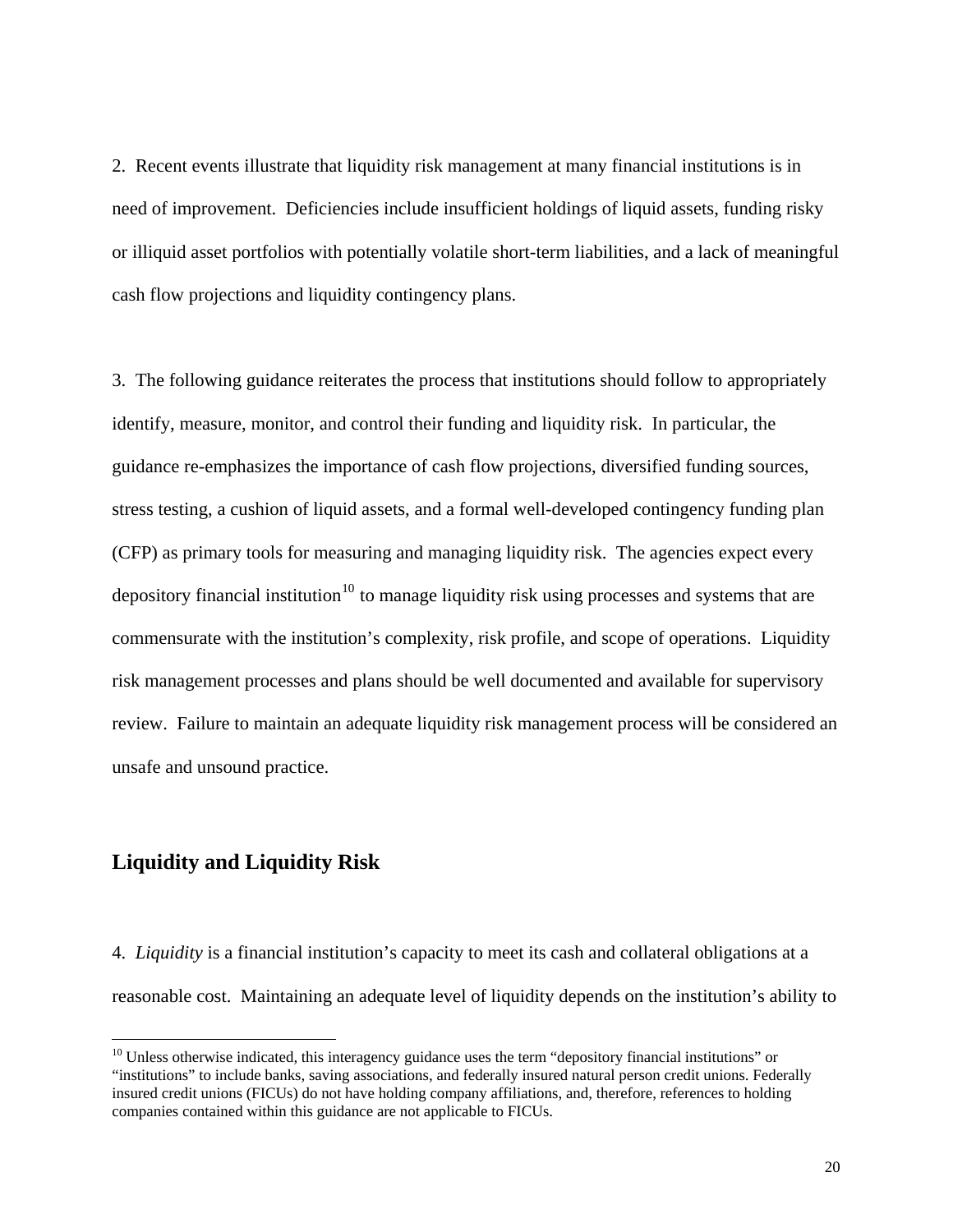efficiently meet both expected and unexpected cash flows and collateral needs without adversely affecting either daily operations or the financial condition of the institution.

5. *Liquidity risk* is the risk that an institution's financial condition or overall safety and soundness is adversely affected by an inability (or perceived inability) to meet its obligations. An institution's obligations, and the funding sources used to meet them, depend significantly on its business mix, balance-sheet structure, and the cash flow profiles of its on- and off-balance-sheet obligations. In managing their cash flows, institutions confront various situations that can give rise to increased liquidity risk. These include funding mismatches, market constraints on the ability to convert assets into cash or in accessing sources of funds (i.e., market liquidity), and contingent liquidity events. Changes in economic conditions or exposure to credit, market, operation, legal, and reputation risks also can affect an institution's liquidity risk profile and should be considered in the assessment of liquidity and asset/liability management.

## **Sound Practices of Liquidity Risk Management**

6. An institution's liquidity management process should be sufficient to meet its daily funding needs and cover both expected and unexpected deviations from normal operations. Accordingly, institutions should have a comprehensive management process for identifying, measuring, monitoring, and controlling liquidity risk. Because of the critical importance to the viability of the institution, liquidity risk management should be fully integrated into the institution's risk management processes. Critical elements of sound liquidity risk management include: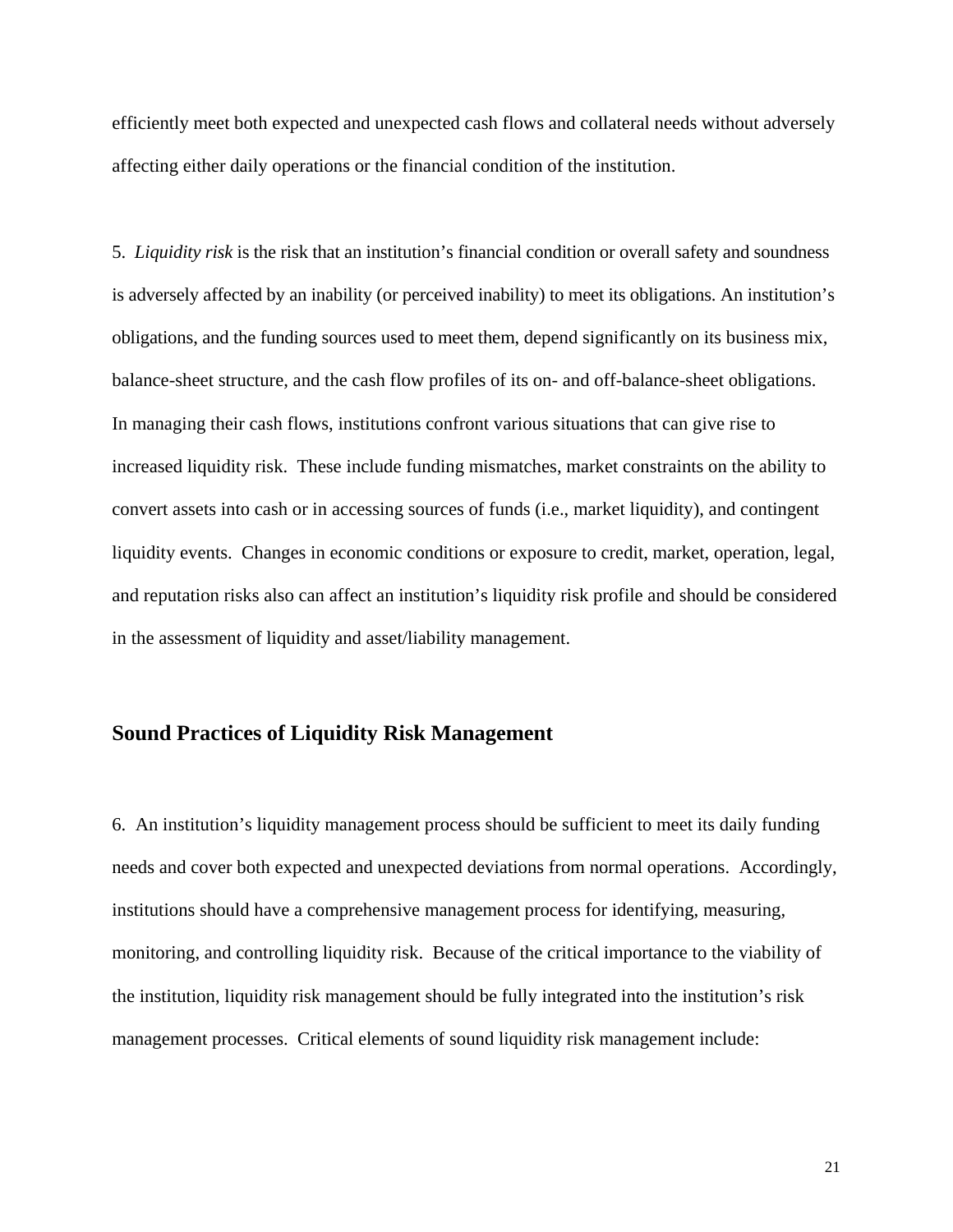- Effective corporate governance consisting of oversight by the board of directors and active involvement by management in an institution's control of liquidity risk.
- Appropriate strategies, policies, procedures, and limits used to manage and mitigate liquidity risk.
- Comprehensive liquidity risk measurement and monitoring systems (including assessments of the current and prospective cash flows or sources and uses of funds) that are commensurate with the complexity and business activities of the institution.
- Active management of intraday liquidity and collateral.
- An appropriately diverse mix of existing and potential future funding sources.
- Adequate levels of highly liquid marketable securities free of legal, regulatory, or operational impediments, that can be used to meet liquidity needs in stressful situations.
- Comprehensive contingency funding plans (CFPs) that sufficiently address potential adverse liquidity events and emergency cash flow requirements.
- Internal controls and internal audit processes sufficient to determine the adequacy of the institution's liquidity risk management process.

*Supervisors will assess these critical elements in their reviews of an institution's liquidity risk management process in relation to its size, complexity, and scope of operations.* 

# *Corporate Governance*

7. The board of directors is ultimately responsible for the liquidity risk assumed by the institution. As a result, the board should ensure that the institution's liquidity risk tolerance is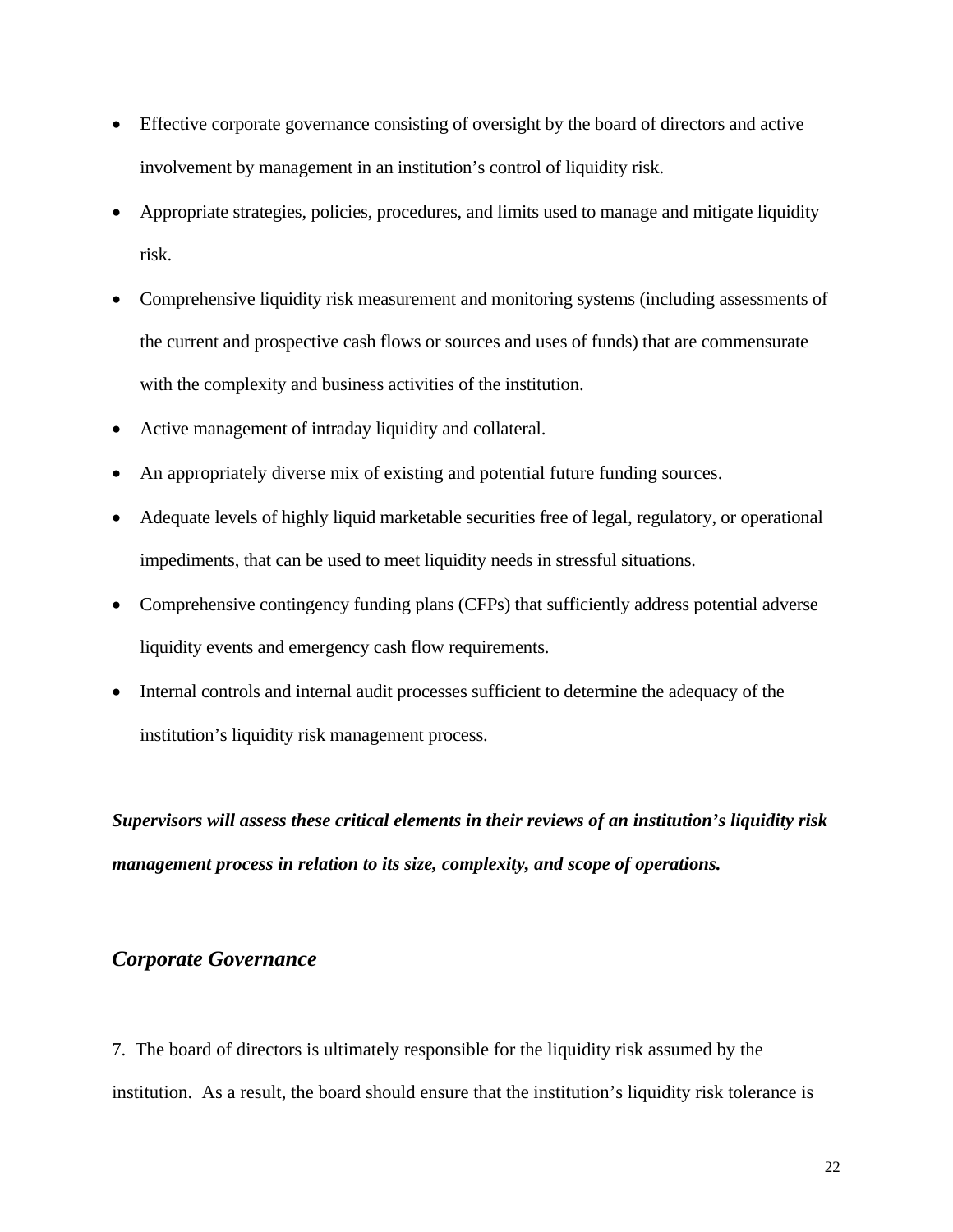established and communicated in such a manner that all levels of management clearly understand the institution's approach to managing the trade-offs between liquidity risk and short-term profits. The board of directors or its delegated committee of board members should oversee the establishment and approval of liquidity management strategies, policies and procedures, and review them at least annually. In addition, the board should ensure that it:

- Understands the nature of the liquidity risks of its institution and periodically reviews information necessary to maintain this understanding.
- Establishes executive-level lines of authority and responsibility for managing the institution's liquidity risk.
- Enforces management's duties to identify, measure, monitor, and control liquidity risk.
- Understands and periodically reviews the institution's CFPs for handling potential adverse liquidity events.
- Understands the liquidity risk profiles of important subsidiaries and affiliates as appropriate.

8. Senior management is responsible for ensuring that board-approved strategies, policies, and procedures for managing liquidity (on both a long-term and day-to-day basis) are appropriately executed within the lines of authority and responsibility designated for managing and controlling liquidity risk. This includes overseeing the development and implementation of appropriate risk measurement and reporting systems, liquid buffers (e.g., cash, unencumbered marketable securities, and market instruments), CFPs, and an adequate internal control infrastructure. Senior management is also responsible for regularly reporting to the board of directors on the liquidity risk profile of the institution.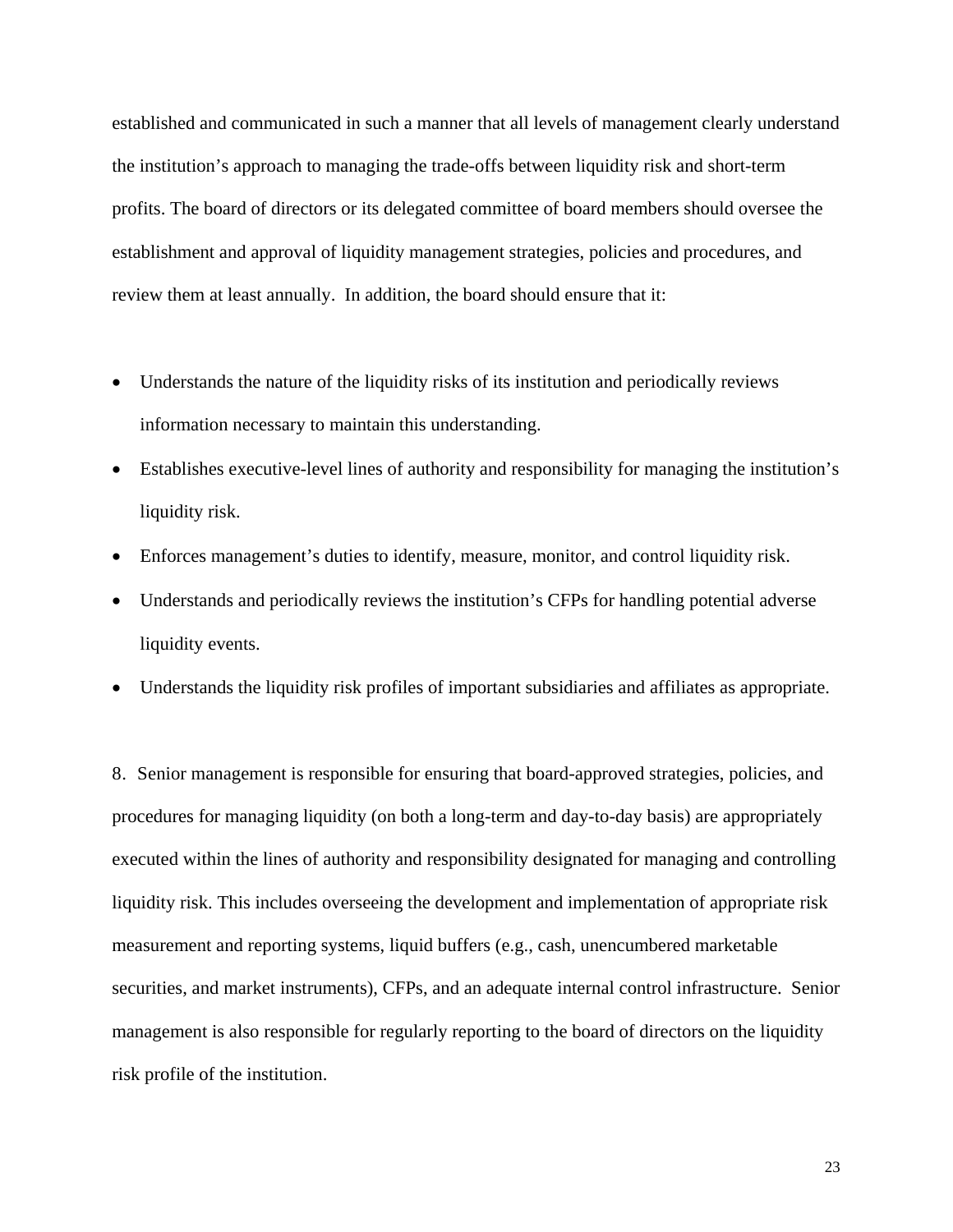9. Senior management should determine the structure, responsibilities, and controls for managing liquidity risk and for overseeing the liquidity positions of the institution. These elements should be clearly documented in liquidity risk policies and procedures. For institutions comprised of multiple entities, such elements should be fully specified and documented in policies for each material legal entity and subsidiary. Senior management should be able to monitor liquidity risks for each entity across the institution on an ongoing basis. Processes should be in place to ensure that the group's senior management is actively monitoring and quickly responding to all material developments and reporting to the boards of directors as appropriate.

10. Institutions should clearly identify the individuals or committees responsible for implementing and making liquidity risk decisions. When an institution uses an asset/liability committee (ALCO) or other similar senior management committee, the committee should actively monitor the institution's liquidity profile and should have sufficiently broad representation across major institutional functions that can directly or indirectly influence the institution's liquidity risk profile (e.g., lending, investment securities, wholesale and retail funding). Committee members should include senior managers with authority over the units responsible for executing liquidity-related transactions and other activities within the liquidity risk management process. In addition, the committee should ensure that the risk measurement system adequately identifies and quantifies risk exposure. The committee also should ensure that the reporting process communicates accurate, timely, and relevant information about the level and sources of risk exposure.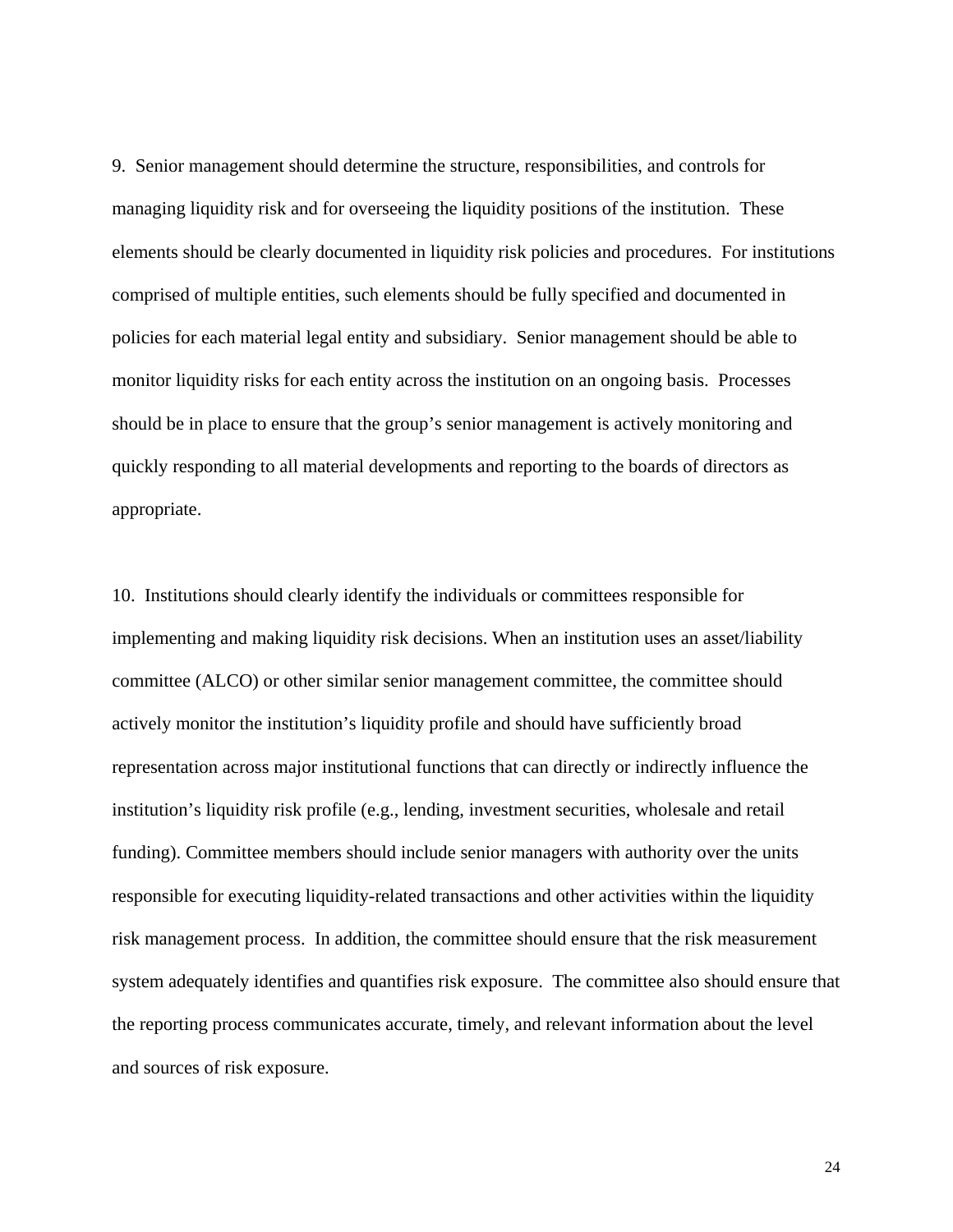# **Strategies, Policies, Procedures, and Risk Tolerances**

11. Institutions should have documented strategies for managing liquidity risk and clear policies and procedures for limiting and controlling risk exposures that appropriately reflect the institution's risk tolerances. Strategies should identify primary sources of funding for meeting daily operating cash outflows, as well as seasonal and cyclical cash flow fluctuations. Strategies should also address alternative responses to various adverse business scenarios.<sup>[11](#page-24-0)</sup> Policies and procedures should provide for the formulation of plans and courses of actions for dealing with potential temporary, intermediate-term, and long-term liquidity disruptions. Policies, procedures, and limits also should address liquidity separately for individual currencies, legal entities, and business lines, when appropriate and material, and should allow for legal, regulatory, and operational limits for the transferability of liquidity as well. Senior management should coordinate the institution's liquidity risk management with disaster, contingency, and strategic planning efforts, as well as with business line and risk management objectives, strategies, and tactics.

12. Policies should clearly articulate a liquidity risk tolerance that is appropriate for the business strategy of the institution considering its complexity, business mix, liquidity risk profile, and its role in the financial system. Policies should also contain provisions for documenting and periodically reviewing assumptions used in liquidity projections. Policy guidelines should

 $\overline{a}$ 

<span id="page-24-0"></span> $11$  In formulating liquidity management strategies, members of complex banking groups should take into consideration their legal structures (e.g., branches versus separate legal entities and operating subsidiaries), key business lines, markets, products, and jurisdictions in which they operate.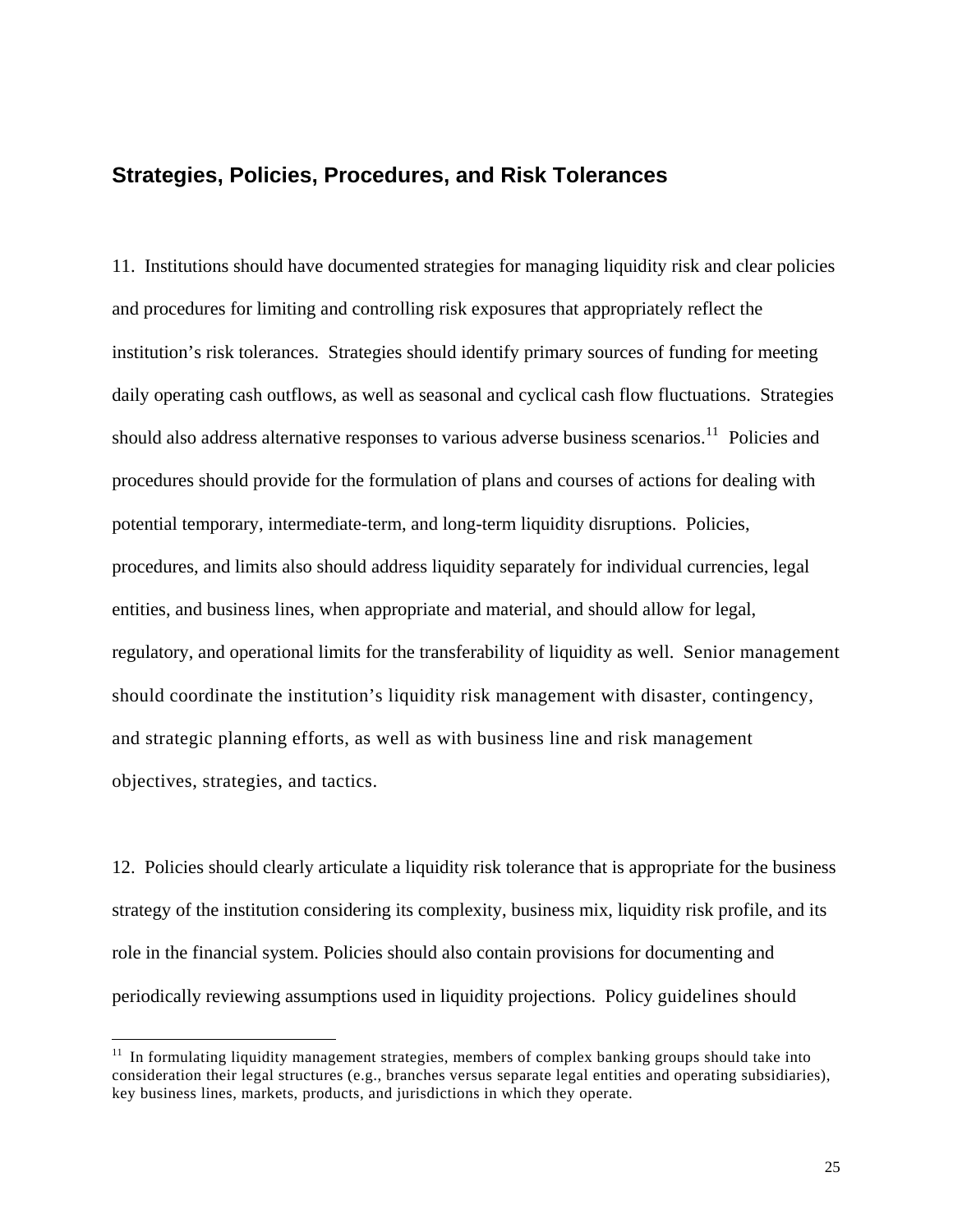employ both quantitative targets and qualitative guidelines. For example, these measurements, limits, and guidelines may be specified in terms of the following measures and conditions, as applicable:

- Cash flow projections that include discrete and cumulative cash flow mismatches or gaps over specified future time horizons under both expected and adverse business conditions.
- Target amounts of unencumbered liquid asset reserves.
- Measures used to identify unstable liabilities and liquid asset coverage ratios. For example, these may include ratios of wholesale funding to total liabilities, potentially volatile retail (e.g., high-cost or out-of-market) deposits to total deposits, and other liability dependency measures, such as short-term borrowings as a percent of total funding.
- Asset concentrations that could increase liquidity risk through a limited ability to convert to cash (e.g., complex financial instruments,  $^{12}$  $^{12}$  $^{12}$  bank-owned (corporate-owned) life insurance, and less marketable loan portfolios).
- Funding concentrations that address diversification of funding sources and types, such as large liability and borrowed funds dependency, secured versus unsecured funding sources, exposures to single providers of funds, exposures to funds providers by market segments, and different types of brokered deposits or wholesale funding.
- Funding concentrations that address the term, re-pricing, and market characteristics of funding sources with consideration given to the nature of the assets they fund. This may include diversification targets for short-, medium-, and long-term funding; instrument type

 $\overline{a}$ 

<span id="page-25-0"></span> $12$  Financial instruments that are illiquid, difficult to value, or marked by the presence of cash flows that are irregular, uncertain, or difficult to model.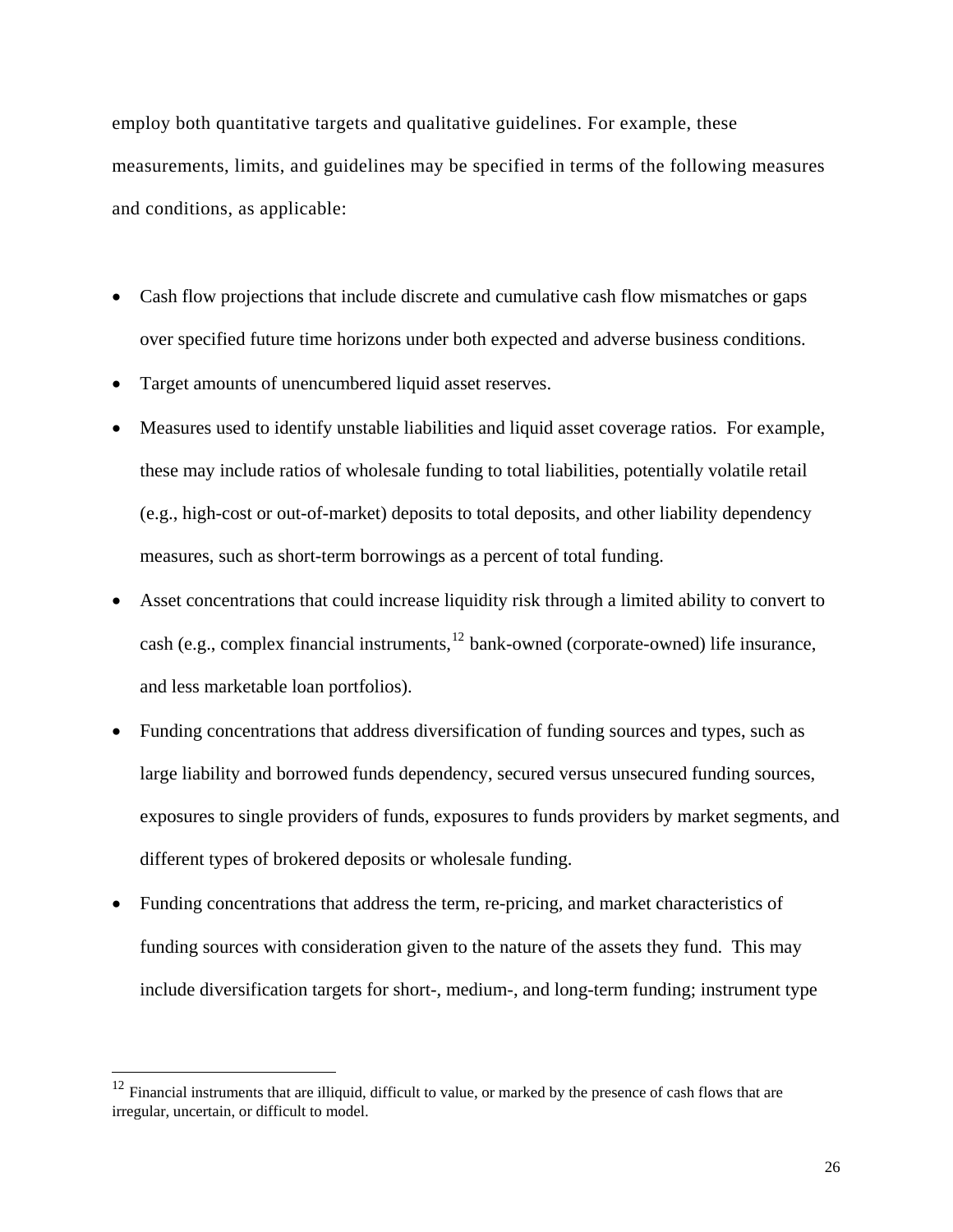and securitization vehicles; and guidance on concentrations for currencies and geographical markets.

- Contingent liability exposures such as unfunded loan commitments, lines of credit supporting asset sales or securitizations, and collateral requirements for derivatives transactions and various types of secured lending.
- Exposures of material activities, such as securitization, derivatives, trading, transaction processing, and international activities, to broad systemic and adverse financial market events. This is most applicable to institutions with complex and sophisticated liquidity risk profiles.
- Alternative measures and conditions may be appropriate for certain institutions.

13. Policies also should specify the nature and frequency of management reporting. In normal business environments, senior managers should receive liquidity risk reports at least monthly, while the board of directors should receive liquidity risk reports at least quarterly. Depending upon the complexity of the institution's business mix and liquidity risk profile, management reporting may need to be more frequent. Regardless of an institution's complexity, it should have the ability to increase the frequency of reporting on short notice, if the need arises. Liquidity risk reports should impart to senior management and the board a clear understanding of the institution's liquidity risk exposure, compliance with risk limits, consistency between management's strategies and tactics, and consistency between these strategies and the board's expressed risk tolerance.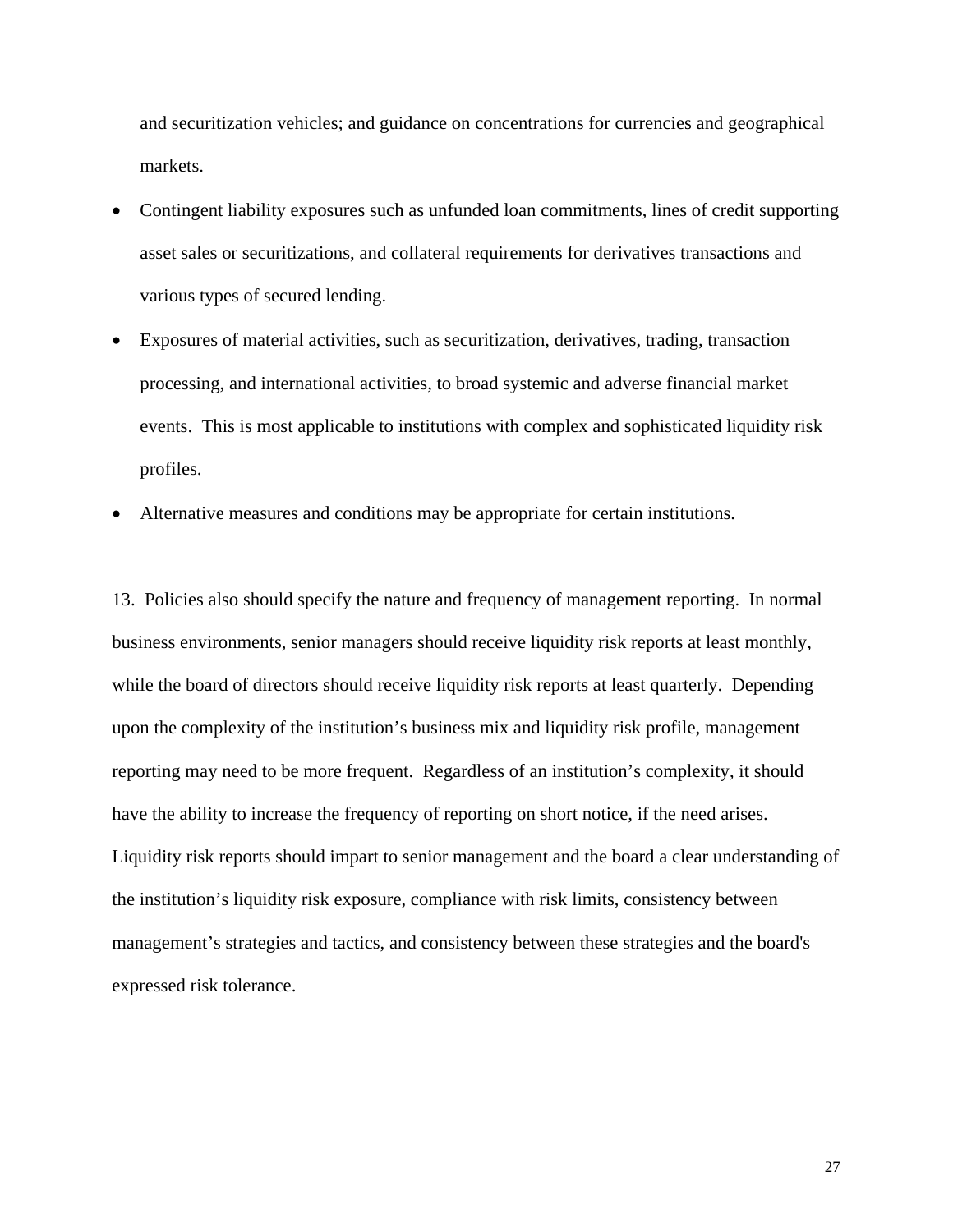14. Institutions should consider liquidity costs, benefits, and risks in strategic planning and budgeting processes. Significant business activities should be evaluated for both liquidity risk exposure and profitability. More complex and sophisticated institutions should incorporate liquidity costs, benefits, and risks in the internal product pricing, performance measurement, and new product approval process for all material business lines, products, and activities. Incorporating the cost of liquidity into these functions should align the risk-taking incentives of individual business lines with the liquidity risk exposure their activities create for the institution as a whole. The quantification and attribution of liquidity risks should be explicit and transparent at the line management level and should include consideration of how liquidity would be affected under stressed conditions.

# **Liquidity Risk Measurement, Monitoring, and Reporting**

15. The process of measuring liquidity risk should include robust methods for comprehensively projecting cash flows arising from assets, liabilities, and off-balance-sheet items over an appropriate set of time horizons. For example, time buckets may be daily for very short timeframes out to weekly, monthly, and quarterly for longer time frames. Pro forma cash flow statements are a critical tool for adequately managing liquidity risk. Cash flow projections can range from simple spreadsheets to very detailed reports depending upon the complexity and sophistication of the institution and its liquidity risk profile under alternative scenarios. Given the critical importance that assumptions play in constructing measures of liquidity risk and projections of cash flows, institutions should ensure that the assumptions used are reasonable, appropriate, and adequately documented. Institutions should periodically review and formally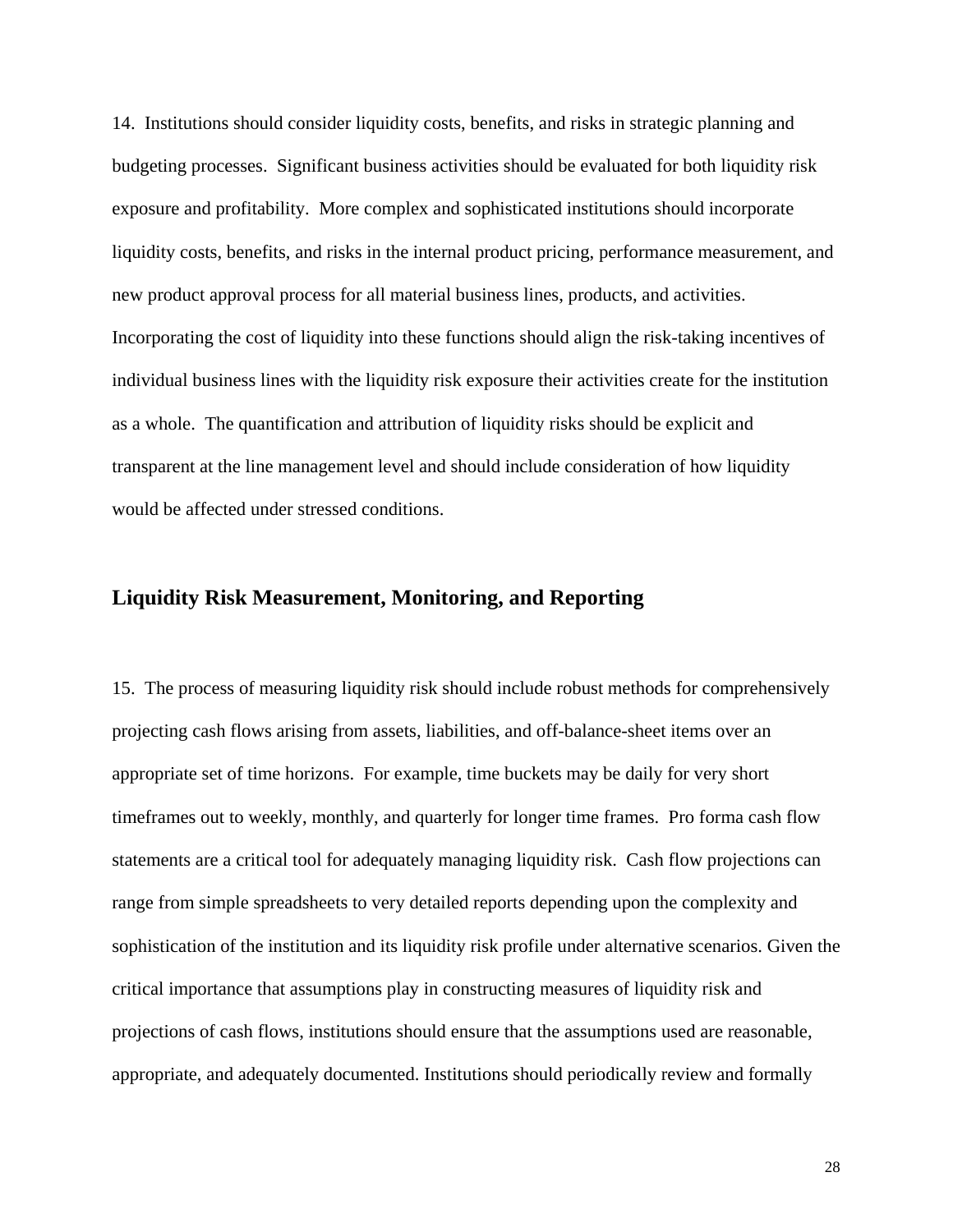approve these assumptions. Institutions should focus particular attention on the assumptions used in assessing the liquidity risk of complex assets, liabilities, and off-balance-sheet positions. Assumptions applied to positions with uncertain cash flows, including the stability of retail and brokered deposits and secondary market issuances and borrowings, are especially important when they are used to evaluate the availability of alternative sources of funds under adverse contingent liquidity scenarios. Such scenarios include, but are not limited to, deterioration in the institution's asset quality or capital adequacy.

16. Institutions should ensure that assets are properly valued according to relevant financial reporting and supervisory standards. An institution should fully factor into its risk management practices the consideration that valuations may deteriorate under market stress and take this into account in assessing the feasibility and impact of asset sales on its liquidity position during stress events.

17. Institutions should ensure that their vulnerabilities to changing liquidity needs and liquidity capacities are appropriately assessed within meaningful time horizons, including intraday, dayto-day, short-term weekly and monthly horizons, medium-term horizons of up to one year, and longer-term liquidity needs of one year or more. These assessments should include vulnerabilities to events, activities, and strategies that can significantly strain the capability to generate internal cash.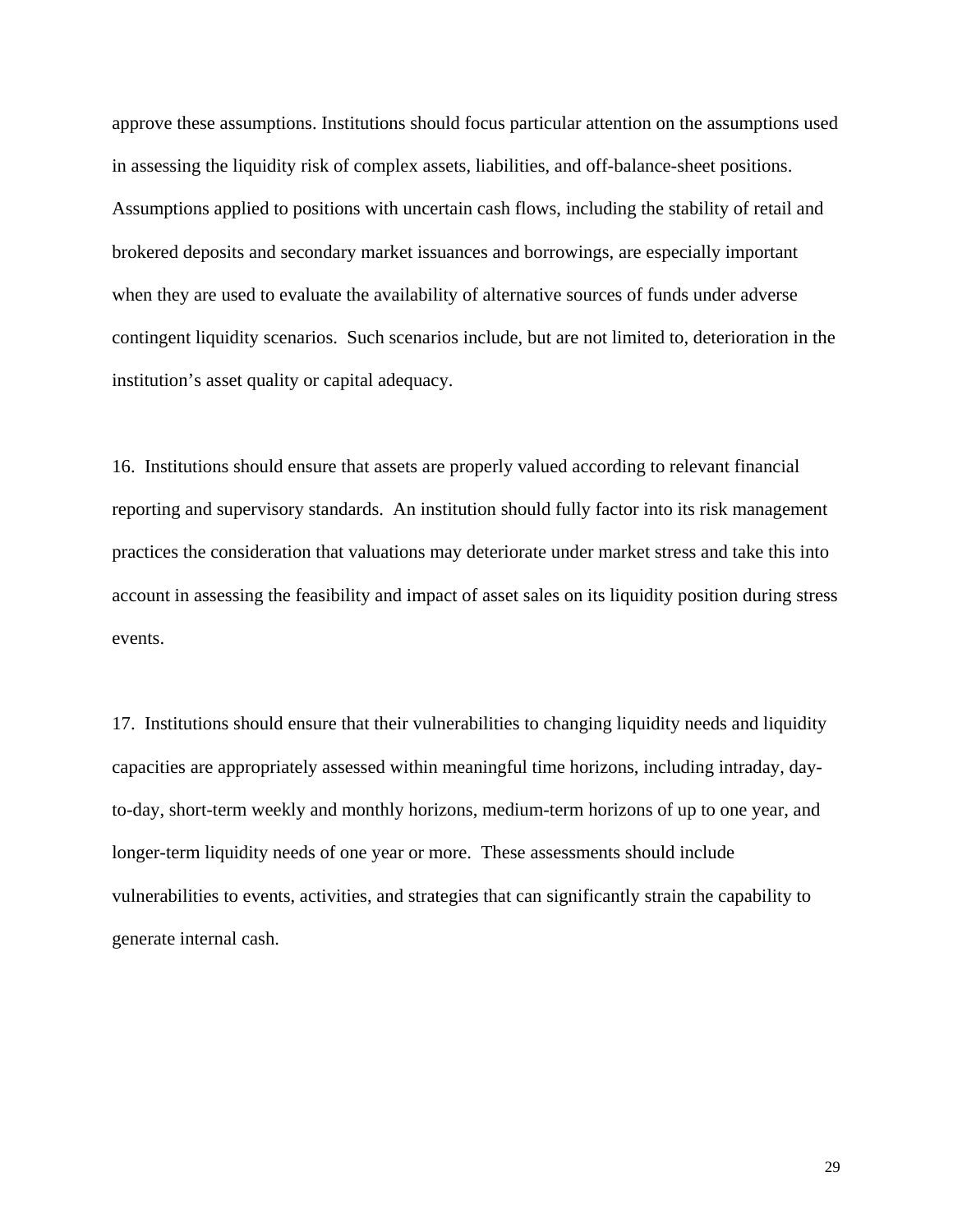#### *Stress Testing*

18. Institutions should conduct stress tests regularly for a variety of institution-specific and marketwide events across multiple time horizons. The magnitude and frequency of stress testing should be commensurate with the complexity of the financial institution and the level of its risk exposures. Stress test outcomes should be used to identify and quantify sources of potential liquidity strain and to analyze possible impacts on the institution's cash flows, liquidity position, profitability, and solvency. Stress tests should also be used to ensure that current exposures are consistent with the financial institution's established liquidity risk tolerance. Management's active involvement and support is critical to the effectiveness of the stress testing process. Management should discuss the results of stress tests and take remedial or mitigating actions to limit the institution's exposures, build up a liquidity cushion, and adjust its liquidity profile to fit its risk tolerance. The results of stress tests should also play a key role in shaping the institution's contingency planning. As such, stress testing and contingency planning are closely intertwined.

#### *Collateral Position Management*

19. An institution should have the ability to calculate all of its collateral positions in a timely manner, including the value of assets currently pledged relative to the amount of security required and unencumbered assets available to be pledged. An institution's level of available collateral should be monitored by legal entity, jurisdiction, and currency exposure, and systems should be capable of monitoring shifts between intraday and overnight or term collateral usage.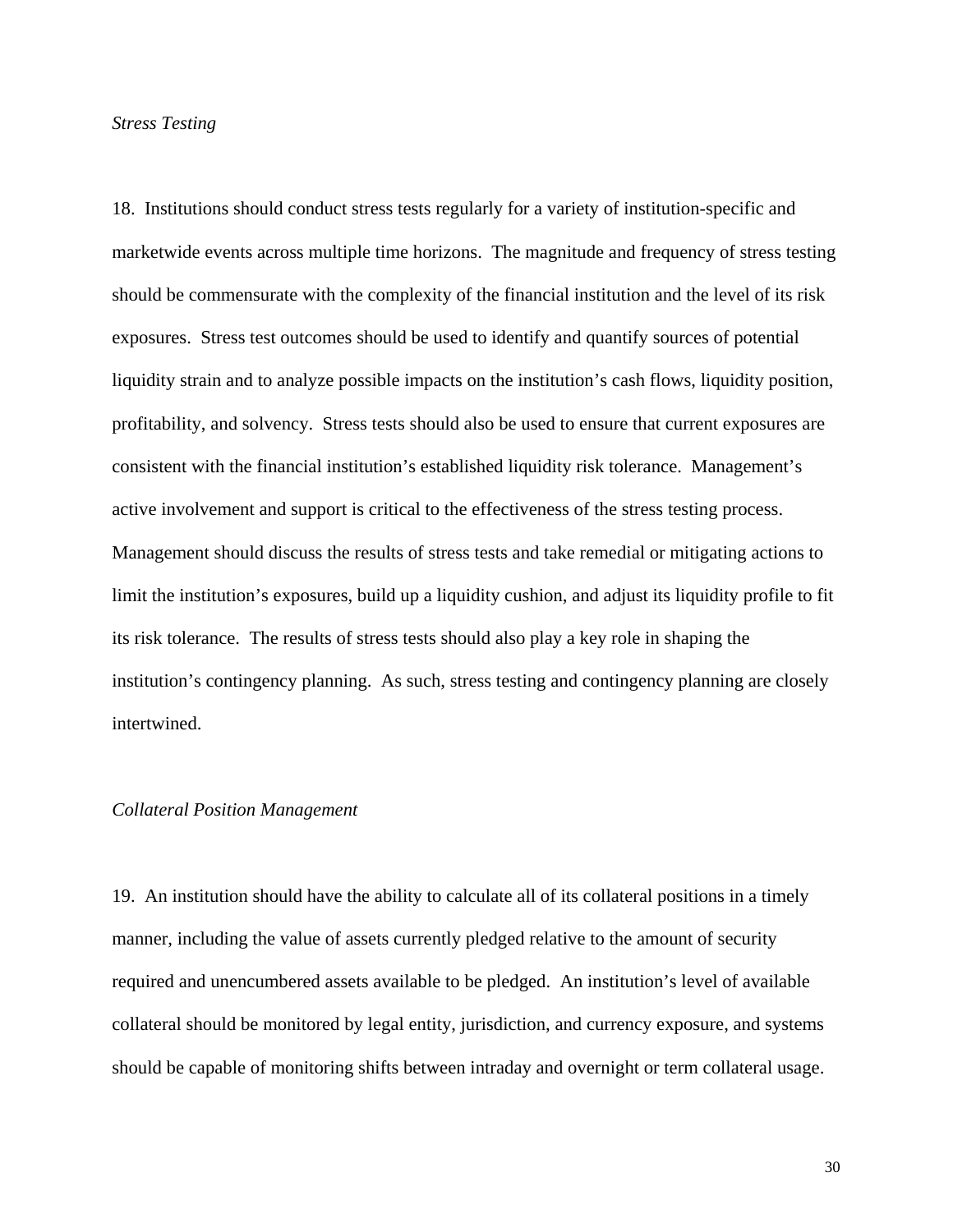An institution should be aware of the operational and timing requirements associated with accessing the collateral given its physical location (i.e., the custodian institution or securities settlement system with which the collateral is held). Institutions should also fully understand the potential demand on required and available collateral arising from various types of contractual contingencies during periods of both marketwide and institution-specific stress.

#### *Management Reporting*

20. Liquidity risk reports should provide aggregate information with sufficient supporting detail to enable management to assess the sensitivity of the institution to changes in market conditions, its own financial performance, and other important risk factors. The types of reports or information and their timing will vary according to the complexity of the institution's operations and risk profile. Reportable items may include but are not limited to cash flow gaps, cash flow projections, asset and funding concentrations, critical assumptions used in cash flow projections, key early warning or risk indicators, funding availability, status of contingent funding sources, or collateral usage. Institutions should also report on the use of and availability of government support, such as lending and guarantee programs, and implications on liquidity positions, particularly since these programs are generally temporary or reserved as a source for contingent funding.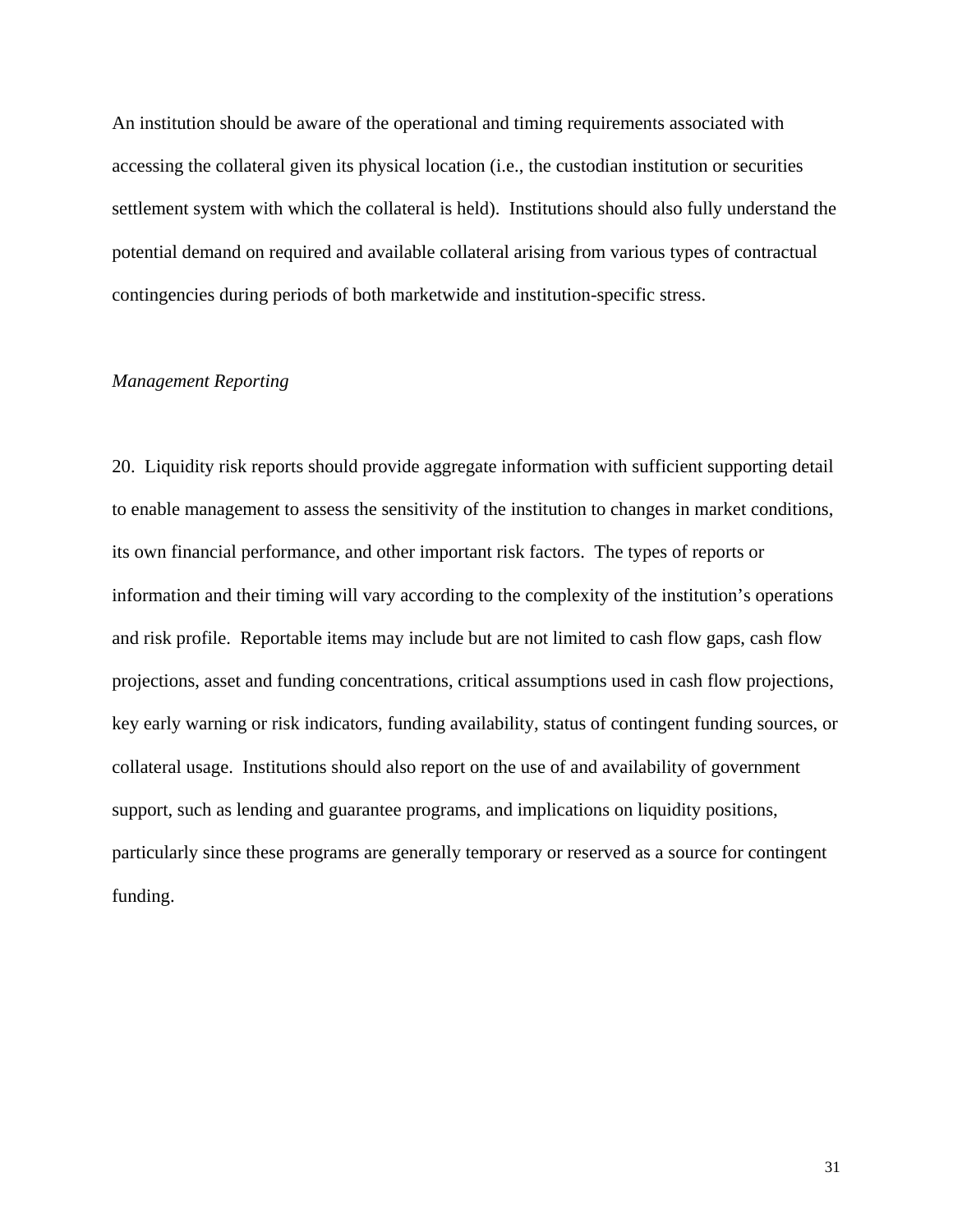#### *Liquidity across Currencies, Legal Entities, and Business Lines*

21. A depository institution should actively monitor and control liquidity risk exposures and funding needs within and across currencies, legal entities, and business lines. Also, depository institutions should take into account operational limitations to the transferability of liquidity, and should maintain sufficient liquidity to ensure compliance during economically stressed periods with applicable legal and regulatory restrictions on the transfer of liquidity among regulated entities. The degree of centralization in managing liquidity should be appropriate for the depository institution's business mix and liquidity risk profile<sup>[13](#page-31-0)</sup>. The agencies expect depository institutions to maintain adequate liquidity both at the consolidated level and at significant legal entities.

22. Regardless of its organizational structure, it is important that an institution actively monitor and control liquidity risks at the level of individual legal entities, and the group as a whole, incorporating processes that aggregate data across multiple systems in order to develop a groupwide view of liquidity risk exposures. It is also important that the institution identify constraints on the transfer of liquidity within the group.

23. Assumptions regarding the transferability of funds and collateral should be described in liquidity risk management plans.

 $\overline{a}$ 

<span id="page-31-0"></span> $13$  Institutions subject to multiple regulatory jurisdictions should have management strategies and processes that recognize the potential limitations of liquidity transferability, as well as the need to meet the liquidity requirements of foreign jurisdictions.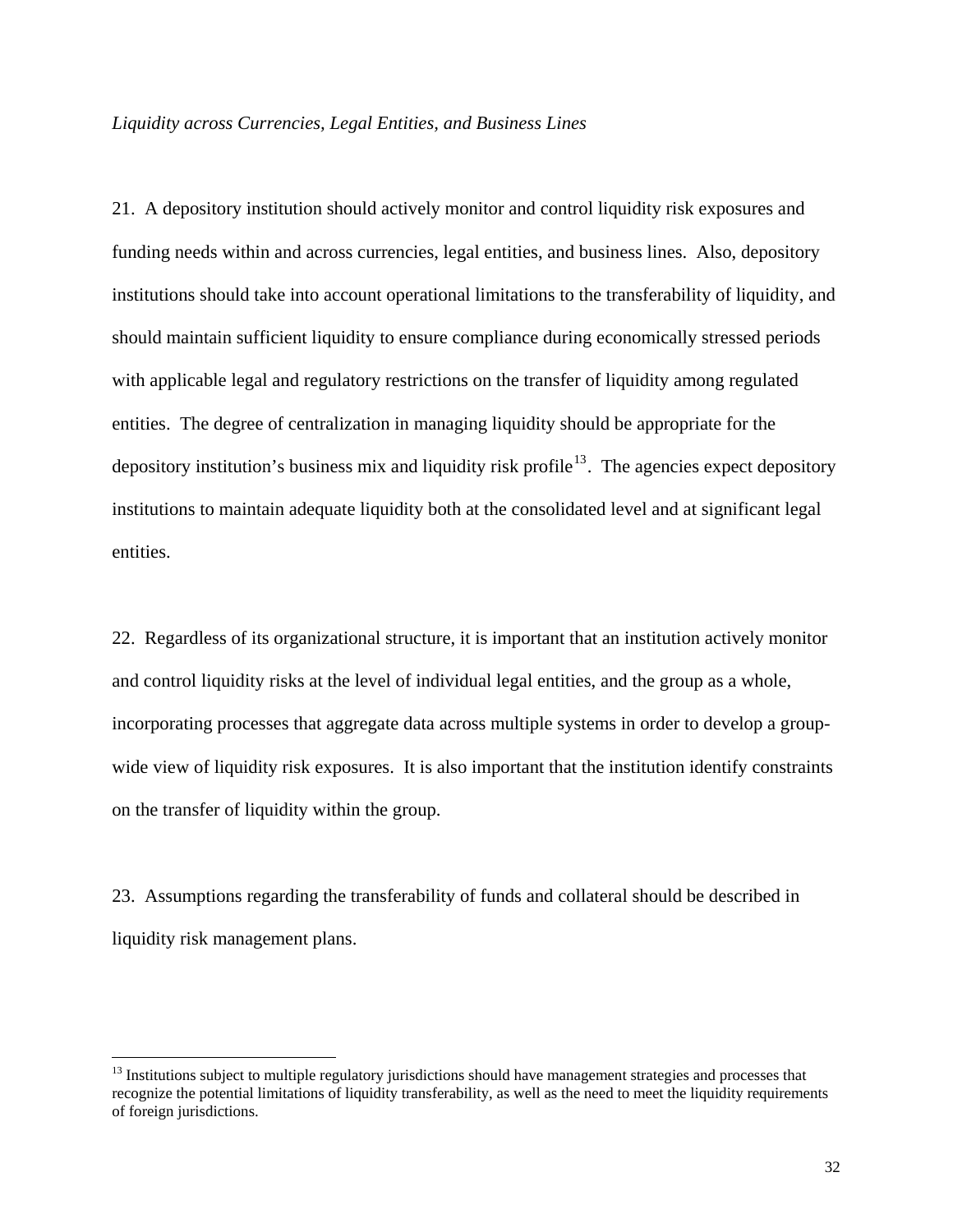# **Intraday Liquidity Position Management**

24. Intraday liquidity monitoring is an important component of the liquidity risk management process for institutions engaged in significant payment, settlement, and clearing activities. An institution's failure to manage intraday liquidity effectively, under normal and stressed conditions, could leave it unable to meet payment and settlement obligations in a timely manner, adversely affecting its own liquidity position and that of its counterparties. Among large, complex organizations, the interdependencies that exist among payment systems and the inability to meet certain critical payments has the potential to lead to systemic disruptions that can prevent the smooth functioning of all payment systems and money markets. Therefore, institutions with material payment, settlement and clearing activities should actively manage their intraday liquidity positions and risks to meet payment and settlement obligations on a timely basis under both normal and stressed conditions. Senior management should develop and adopt an intraday liquidity strategy that allows the institution to:

- Monitor and measure expected daily gross liquidity inflows and outflows.
- Manage and mobilize collateral when necessary to obtain intraday credit.
- Identify and prioritize time-specific and other critical obligations in order to meet them when expected.
- Settle other less critical obligations as soon as possible.
- Control credit to customers when necessary.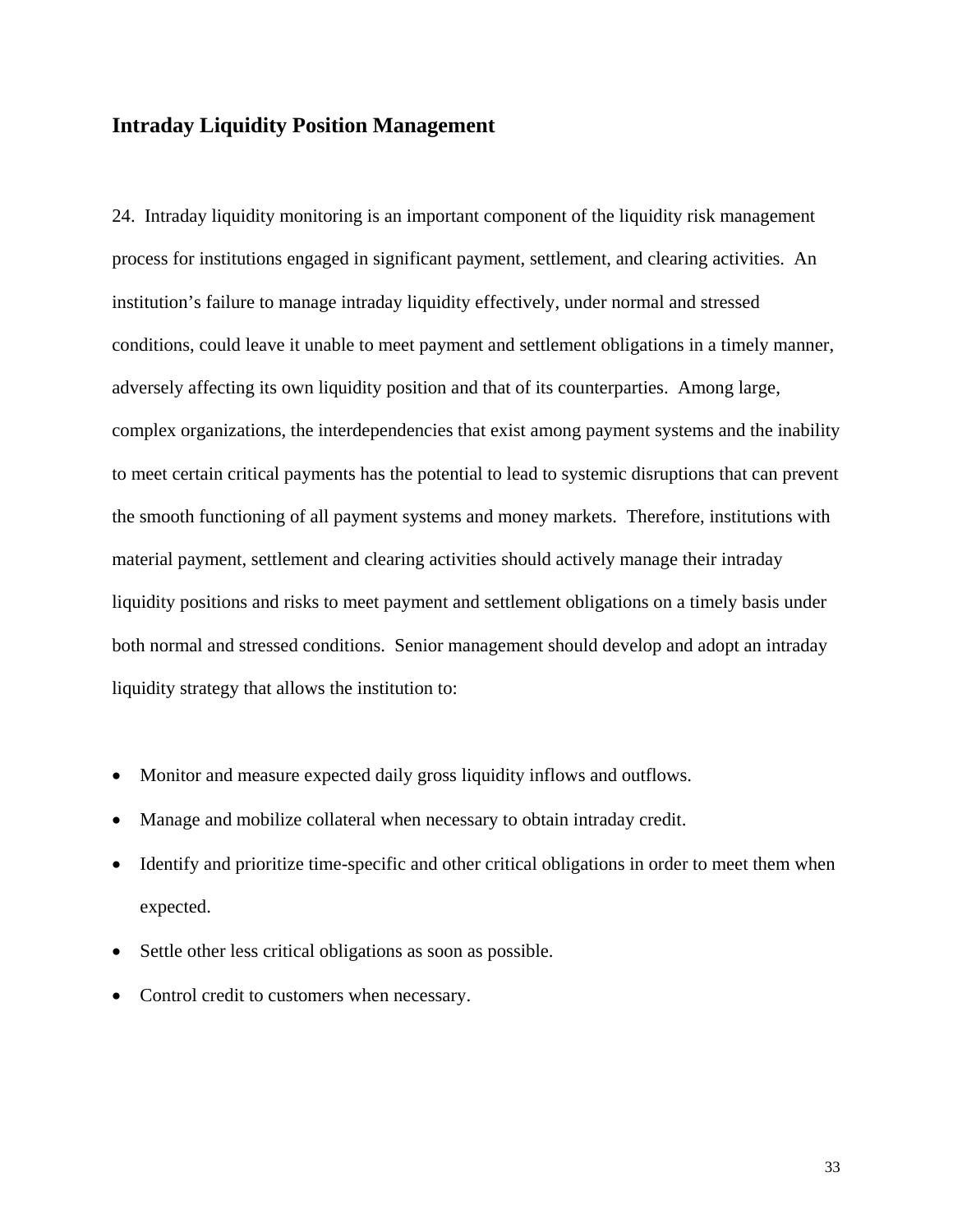• Ensure that liquidity planners understand the amounts of collateral and liquidity needed to perform payment-system obligations when assessing the organization's overall liquidity needs.

## **Diversified Funding**

25. An institution should establish a funding strategy that provides effective diversification in the sources and tenor of funding. It should maintain an ongoing presence in its chosen funding markets and strong relationships with funds providers to promote effective diversification of funding sources. An institution should regularly gauge its capacity to raise funds quickly from each source. It should identify the main factors that affect its ability to raise funds and monitor those factors closely to ensure that estimates of fund raising capacity remain valid.

26. An institution should diversify available funding sources in the short-, medium-, and longterm. Diversification targets should be part of the medium- to long-term funding plans and should be aligned with the budgeting and business planning process. Funding plans should take into account correlations between sources of funds and market conditions. Funding should also be diversified across a full range of retail as well as secured and unsecured wholesale sources of funds, consistent with the institution's sophistication and complexity. Management should also consider the funding implications of any government programs or guarantees it uses. As with wholesale funding, the potential unavailability of government programs over the intermediateand long-tem should be fully considered in the development of liquidity risk management strategies, tactics, and risk tolerances. Funding diversification should be implemented using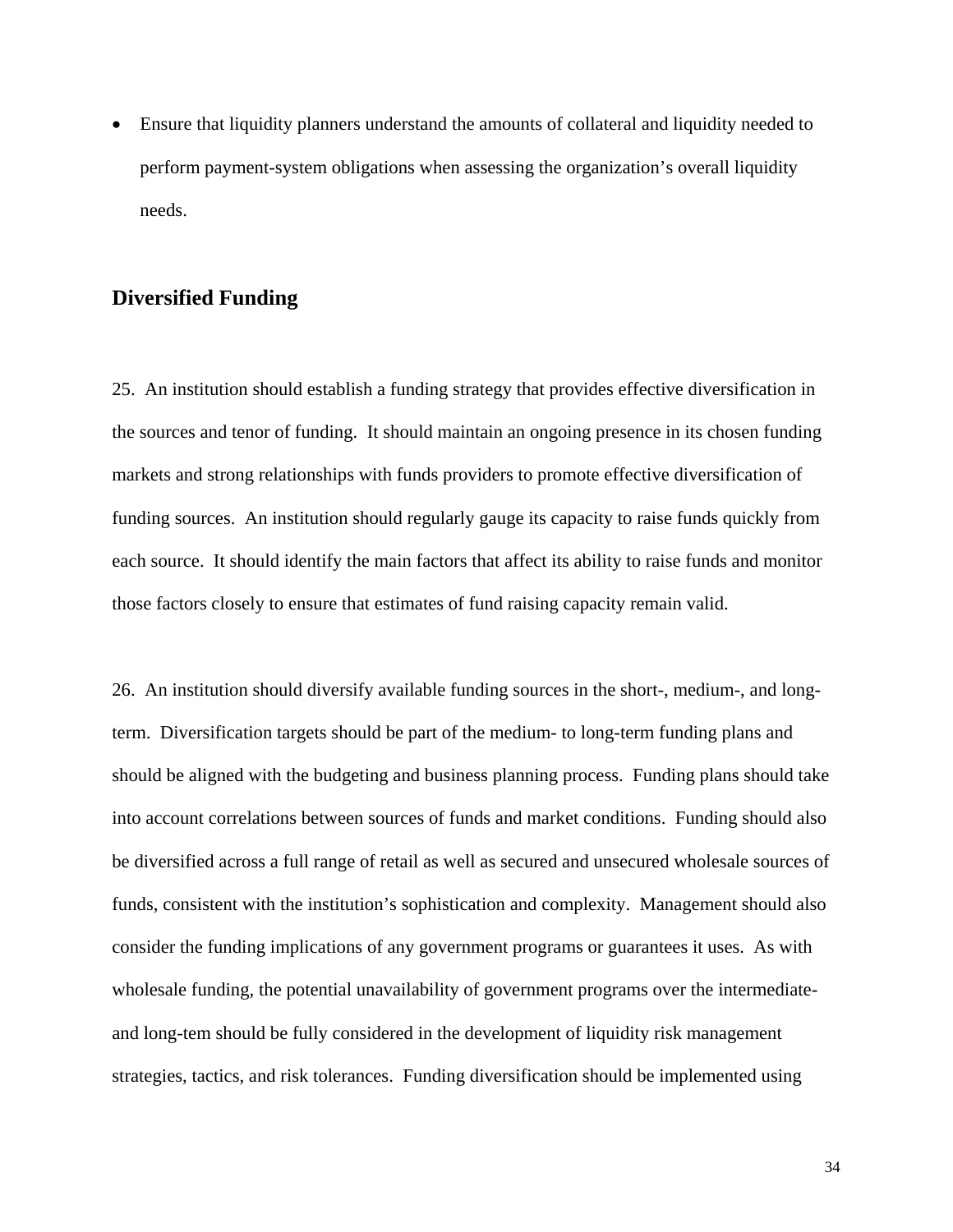limits addressing counterparties, secured versus unsecured market funding, instrument type, securitization vehicle, and geographic market. In general, funding concentrations should be avoided. Undue over-reliance on any one source of funding is considered an unsafe and unsound practice.

27. An essential component of ensuring funding diversity is maintaining market access. Market access is critical for effective liquidity risk management as it affects both the ability to raise new funds and to liquidate assets. Senior management should ensure that market access is being actively managed, monitored, and tested by the appropriate staff. Such efforts should be consistent with the institution's liquidity risk profile and sources of funding. For example, access to the capital markets is an important consideration for most large complex institutions, whereas the availability of correspondent lines of credit and other sources of wholesale funds are critical for smaller, less complex institutions.

28. An institution should identify alternative sources of funding that strengthen its capacity to withstand a variety of severe institution-specific and marketwide liquidity shocks. Depending upon the nature, severity, and duration of the liquidity shock, potential sources of funding include, but are not limited to, the following:

• Deposit growth.

 $\overline{a}$ 

- Lengthening maturities of liabilities.
- Issuance of debt instruments  $14$ .

<span id="page-34-0"></span> $14$  Federally insured credit unions can borrow funds (which includes issuing debt) as given in section 106 of the Federal Credit Union Act (FCUA). Section 106 of the FCUA as well as section 741.2 of the NCUA Rules and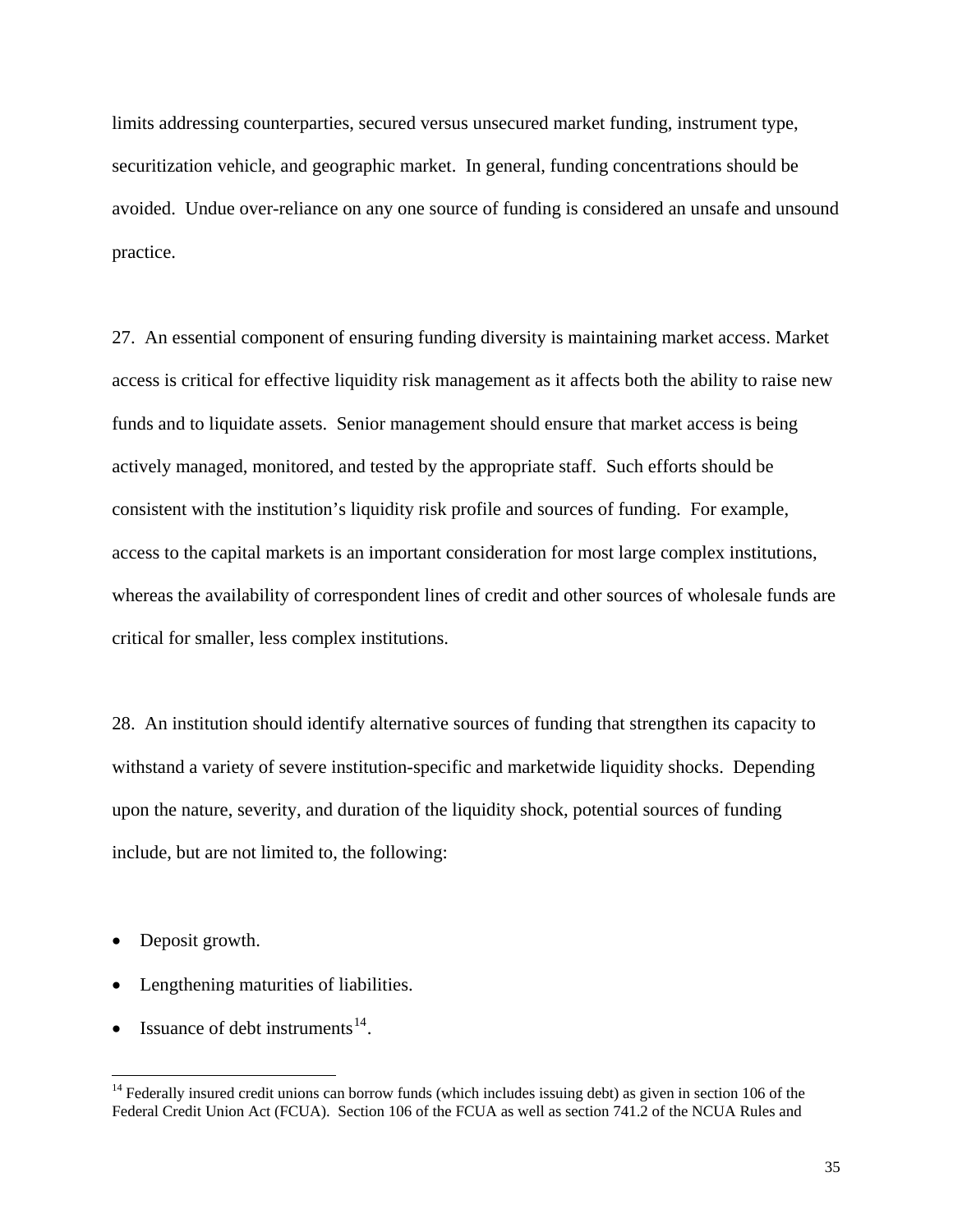- Sale of subsidiaries or lines of business.
- Asset securitization.
- Sale (either outright or through repurchase agreements) or pledging of liquid assets.
- Drawing down committed facilities.
- Borrowing.

# **Cushion of Liquid Assets**

29. Liquid assets are an important source of both primary (operating liquidity) and secondary (contingent liquidity) funding at many institutions. Indeed, a critical component of an institution's ability to effectively respond to potential liquidity stress is the availability of a cushion of highly liquid assets without legal, regulatory, or operational impediments (i.e., unencumbered) that can be sold or pledged to obtain funds in a range of stress scenarios. These assets should be held as insurance against a range of liquidity stress scenarios including those that involve the loss or impairment of typically available unsecured and/or secured funding sources. The size of the cushion of such high-quality liquid assets should be supported by estimates of liquidity needs performed under an institution's stress testing as well as aligned with the risk tolerance and risk profile of the institution. Management estimates of liquidity needs during periods of stress should incorporate both contractual and noncontractual cash flows, including the possibility of funds being withdrawn. Such estimates should also assume the inability to obtain unsecured and uninsured funding as well as the loss or impairment of access to funds secured by assets other than the safest, most liquid assets.

Regulations establish specific limitations on the amount that can be borrowed. Federal Credit Unions can borrow from natural persons in accordance with the requirements of part 701.38 of the NCUA Rules and Regulations.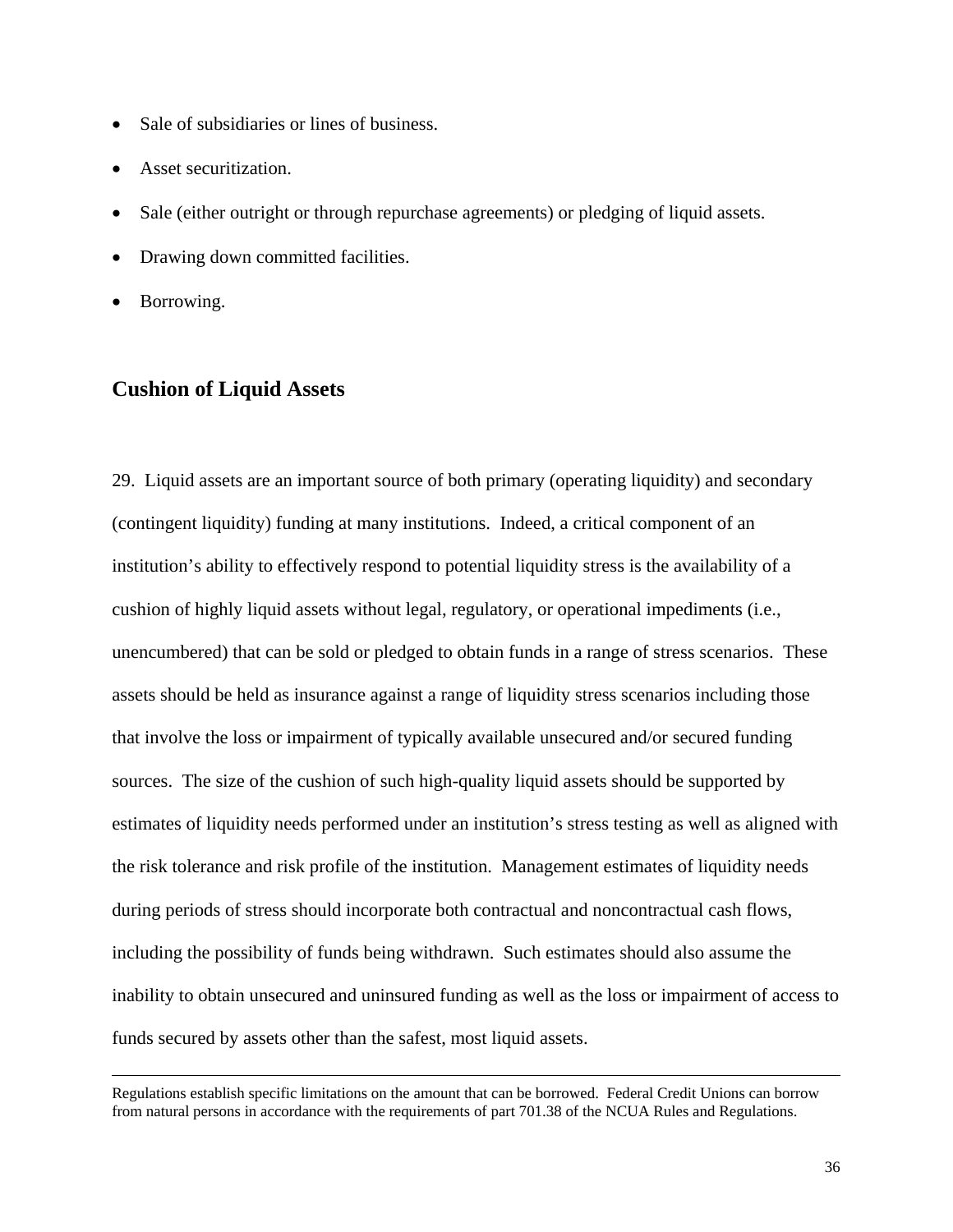30. Management should ensure that unencumbered, highly liquid assets are readily available and are not pledged to payment systems or clearing houses. The quality of unencumbered liquid assets is important as it will ensure accessibility during the time of most need. An institution could use its holdings of high-quality securities, for example, U.S. Treasury securities, securities issued by U.S. government-sponsored agencies, excess reserves at the central bank or similar instruments, and enter into repurchase agreements in response to the most severe stress scenarios.

# **Contingency Funding Plan[15](#page-36-0)**

 $\overline{a}$ 

31. All financial institutions, regardless of size and complexity, should have a formal CFP that clearly sets out the strategies for addressing liquidity shortfalls in emergency situations. A CFP should delineate policies to manage a range of stress environments, establish clear lines of responsibility, and articulate clear implementation and escalation procedures. It should be regularly tested and updated to ensure that it is operationally sound. For certain components of the CFP, affirmative testing (e.g., liquidation of assets) may be impractical. In these instances, institutions should be sure to test operational components of the CFP. For example, ensuring that roles and responsibilities are up-to-date and appropriate; ensuring that legal and operational documents are up-to-date and appropriate; and ensuring that cash and collateral can be moved where and when needed, and ensuring that contingent liquidity lines can be drawn when needed.

<span id="page-36-0"></span> $15$  Financial institutions that have had their liquidity supported by temporary government programs administered by the Department of the Treasury, Federal Reserve and/or FDIC should not base their liquidity strategies on the belief that such programs will remain in place indefinitely.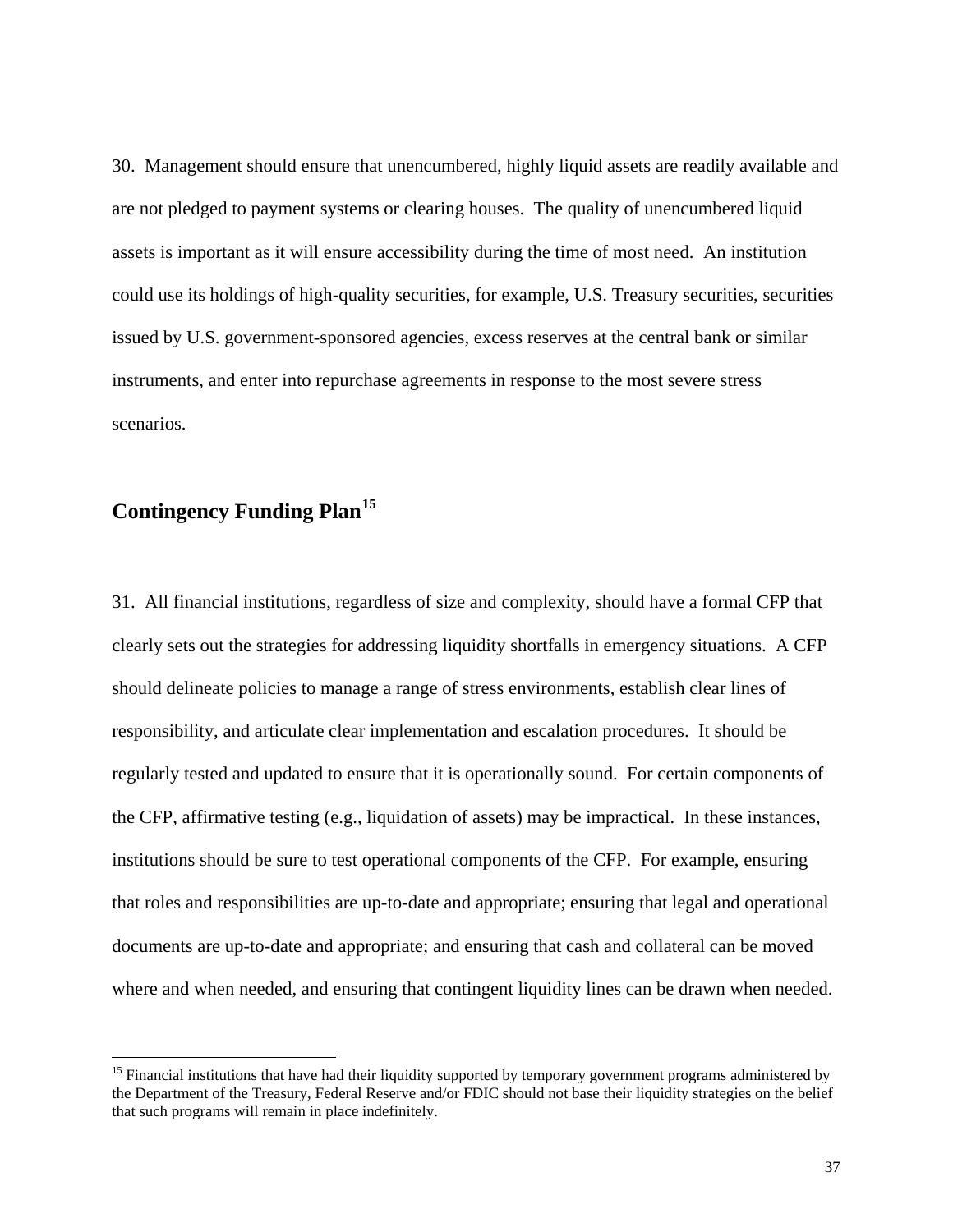32. Contingent liquidity events are unexpected situations or business conditions that may increase liquidity risk. The events may be institution-specific or arise from external factors and may include:

• The institution's inability to fund asset growth.

 $\overline{a}$ 

- The institution's inability to renew or replace maturing funding liabilities.
- Customers unexpectedly exercising options to withdraw deposits or exercise off-balancesheet commitments.
- Changes in market value and price volatility of various asset types.
- Changes in economic conditions, market perception, or dislocations in the financial markets.
- Disturbances in payment and settlement systems due to operational or local disasters.

33. Insured institutions should be prepared for the specific contingencies that will be applicable to them if they become less than Well Capitalized pursuant to Prompt Correction Action (PCA) provisions under the Federal Deposit Insurance Corporation Improvement  $Act^{16}$  $Act^{16}$  $Act^{16}$ . Contingencies may include restricted rates paid for deposits, the need to seek approval from the FDIC/NCUA to accept brokered deposits, and the inability to accept any brokered deposits  $\frac{17}{17}$  $\frac{17}{17}$  $\frac{17}{17}$ .

<span id="page-37-0"></span><sup>&</sup>lt;sup>16</sup> See 12 USC 1831o; 12 CFR 6 (OCC), 12 CFR 208.40 (FRB), 12 CFR 325.101 (FDIC), and 12 CFR 565 (OTS) and 12 USC 1790d; 12 CFR 702 (NCUA).

<span id="page-37-1"></span><sup>&</sup>lt;sup>17</sup> Section 38 of the FDI Act [\(12 USC 1831](http://www.fdic.gov/regulations/laws/rules/1000-4000.html#1000sec.38a)<sub>0</sub>) requires insured depository institutions that are not well capitalized to receive approval prior to engaging in certain activities. Section 38 restricts or prohibits certain activities and requires an insured depository institution to submit a capital restoration plan when it becomes undercapitalized. Section 216 of the Federal Credit Union Act and part 702 of the NCUA Rules and Regulations establish the requirements and restrictions for federally insured credit unions under Prompt Corrective Action. For brokered, nonmember deposits, additional restrictions apply to federal credit unions as given in parts 701.32 and 742 of the NCUA Rules and Regulations.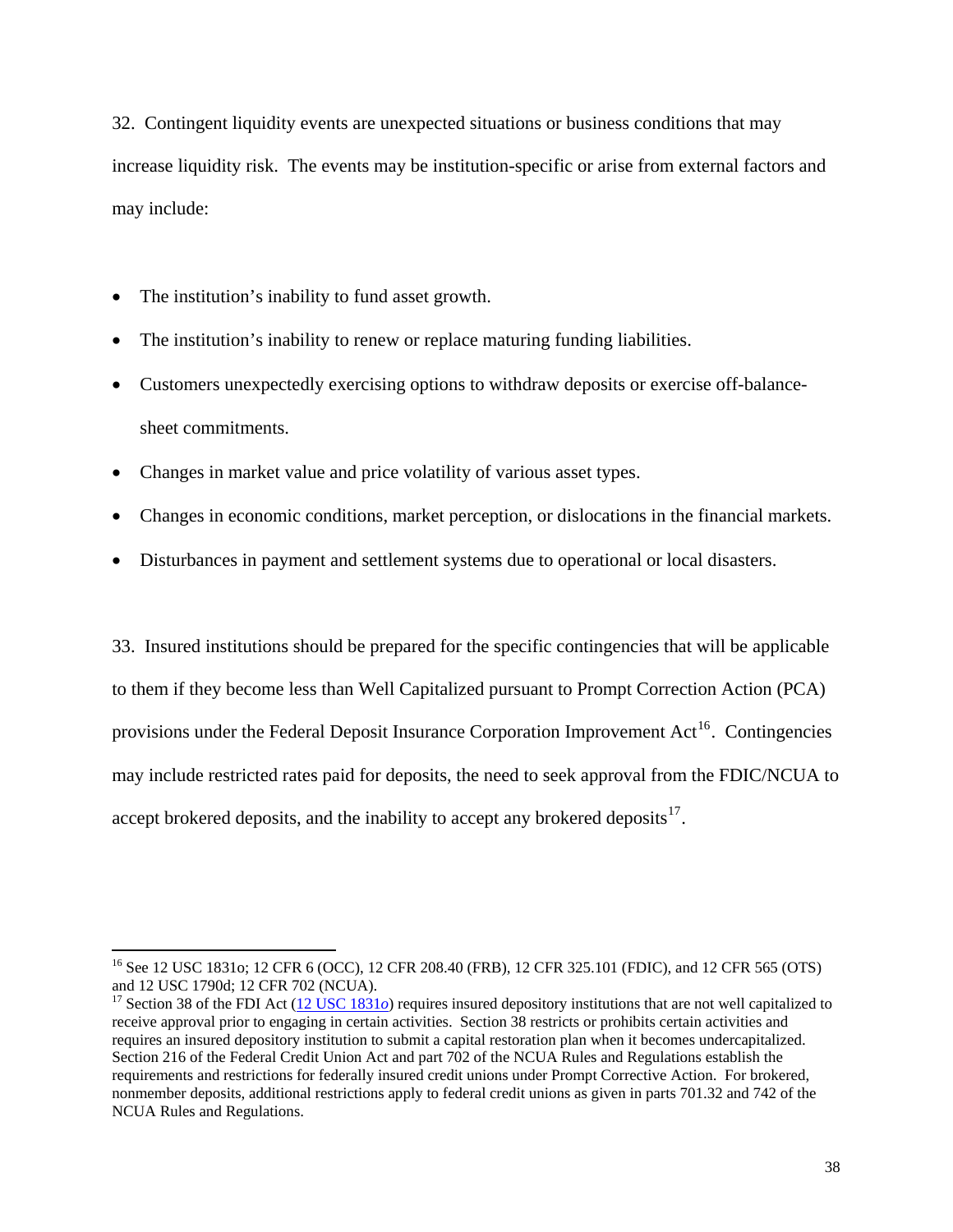34. A CFP provides a documented framework for managing unexpected liquidity situations. The objective of the CFP is to ensure that the institution's sources of liquidity are sufficient to fund normal operating requirements under contingent events. A CFP also identifies alternative contingent liquidity resources<sup>[18](#page-38-0)</sup> that can be employed under adverse liquidity circumstances. An institution's CFP should be commensurate with its complexity, risk profile, and scope of operations. As macroeconomic and institution-specific conditions change, CFPs should be revised to reflect these changes

35. Contingent liquidity events can range from high-probability/low-impact events to lowprobability/high-impact events. Institutions should incorporate planning for highprobability/low-impact liquidity risks into the day-to-day management of sources and uses of funds. Institutions can generally accomplish this by assessing possible variations around expected cash flow projections and providing for adequate liquidity reserves and other means of raising funds in the normal course of business. In contrast, all financial institution CFPs will typically focus on events that, while relatively infrequent, could significantly impact the institution's operations. A CFP should:

• Identify Stress Events. Stress events are those that may have a significant impact on the institution's liquidity given its specific balance-sheet structure, business lines, organizational structure, and other characteristics. Possible stress events may include deterioration in asset

 $\overline{a}$ 

<span id="page-38-0"></span> $18$  There may be time constraints, sometimes lasting weeks, encountered in initially establishing lines with FRB and/or FHLB. As a result, financial institutions should plan to have these lines set up well in advance.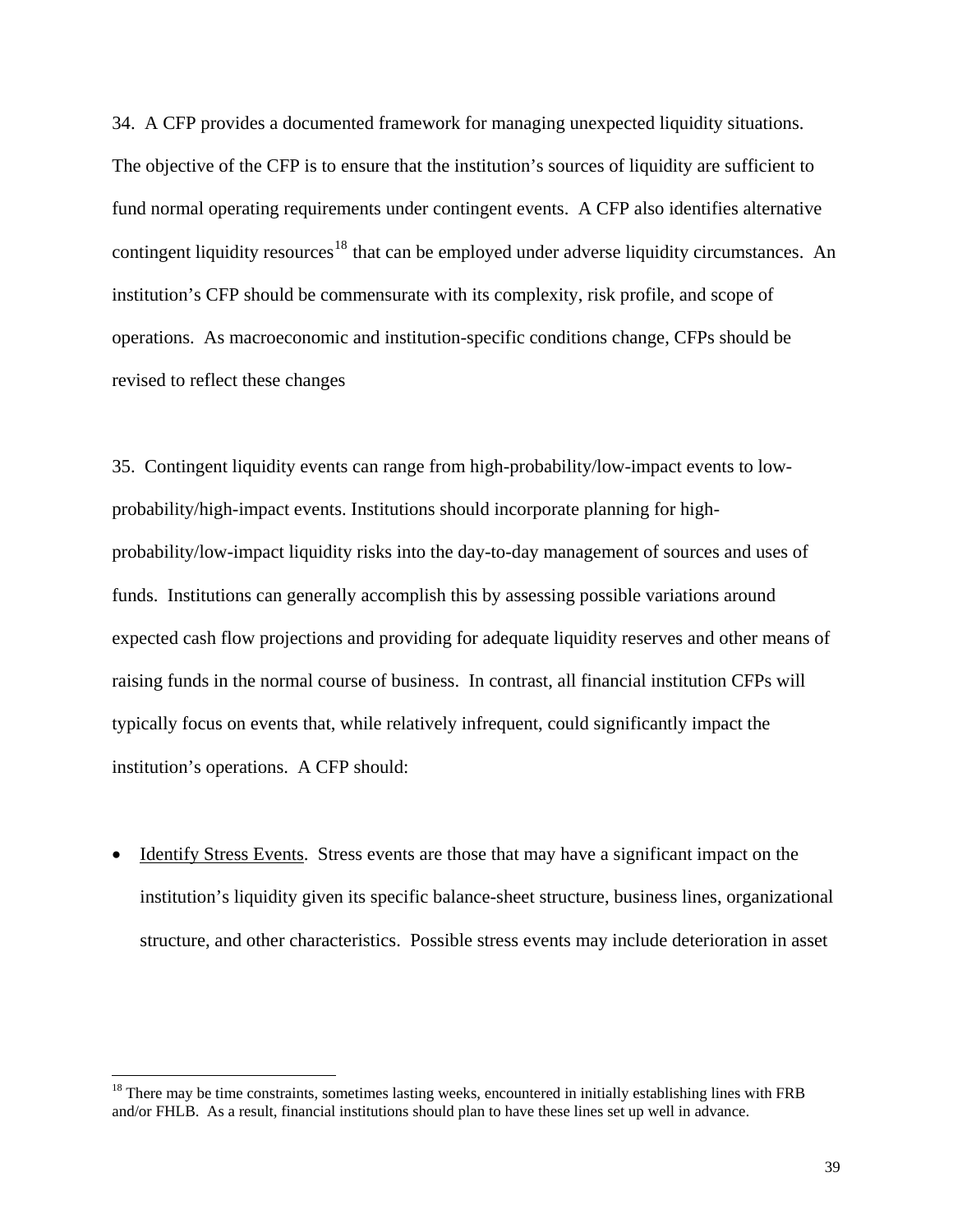quality, changes in agency credit ratings, PCA capital categories and  $CAMELS<sup>19</sup>$  $CAMELS<sup>19</sup>$  $CAMELS<sup>19</sup>$  ratings downgrades, widening of credit default spreads, operating losses, declining financial institution equity prices, negative press coverage, or other events that may call into question an institution's ability to meet its obligations.

- Assess Levels of Severity and Timing. The CFP should delineate the various levels of stress severity that can occur during a contingent liquidity event and identify the different stages for each type of event. The events, stages, and severity levels identified should include temporary disruptions, as well as those that might be more intermediate term or longer-term. Institutions can use the different stages or levels of severity identified to design earlywarning indicators, assess potential funding needs at various points in a developing crisis, and specify comprehensive action plans. The length of the scenario will be determined by the type of stress event being modeled and should encompass the duration of the event.
- Assess Funding Sources and Needs. A critical element of the CFP is the quantitative projection and evaluation of expected funding needs and funding capacity during the stress event. This entails an analysis of the potential erosion in funding at alternative stages or severity levels of the stress event and the potential cash flow mismatches that may occur during the various stress levels. Management should base such analysis on realistic assessments of the behavior of funds providers during the event and incorporate alternative contingency funding sources. The analysis also should include all material on- and off-

 $\overline{a}$ 

<span id="page-39-0"></span> $19$  Federally insured credit unions are evaluated using the "CAMEL" rating system, which is substantially similar to the "CAMELS" system without the "S" component for rating Sensitivity to market risk. Information on NCUA's rating system can be found in Letter to Credit Unions 07-CU-12, CAMEL Rating System.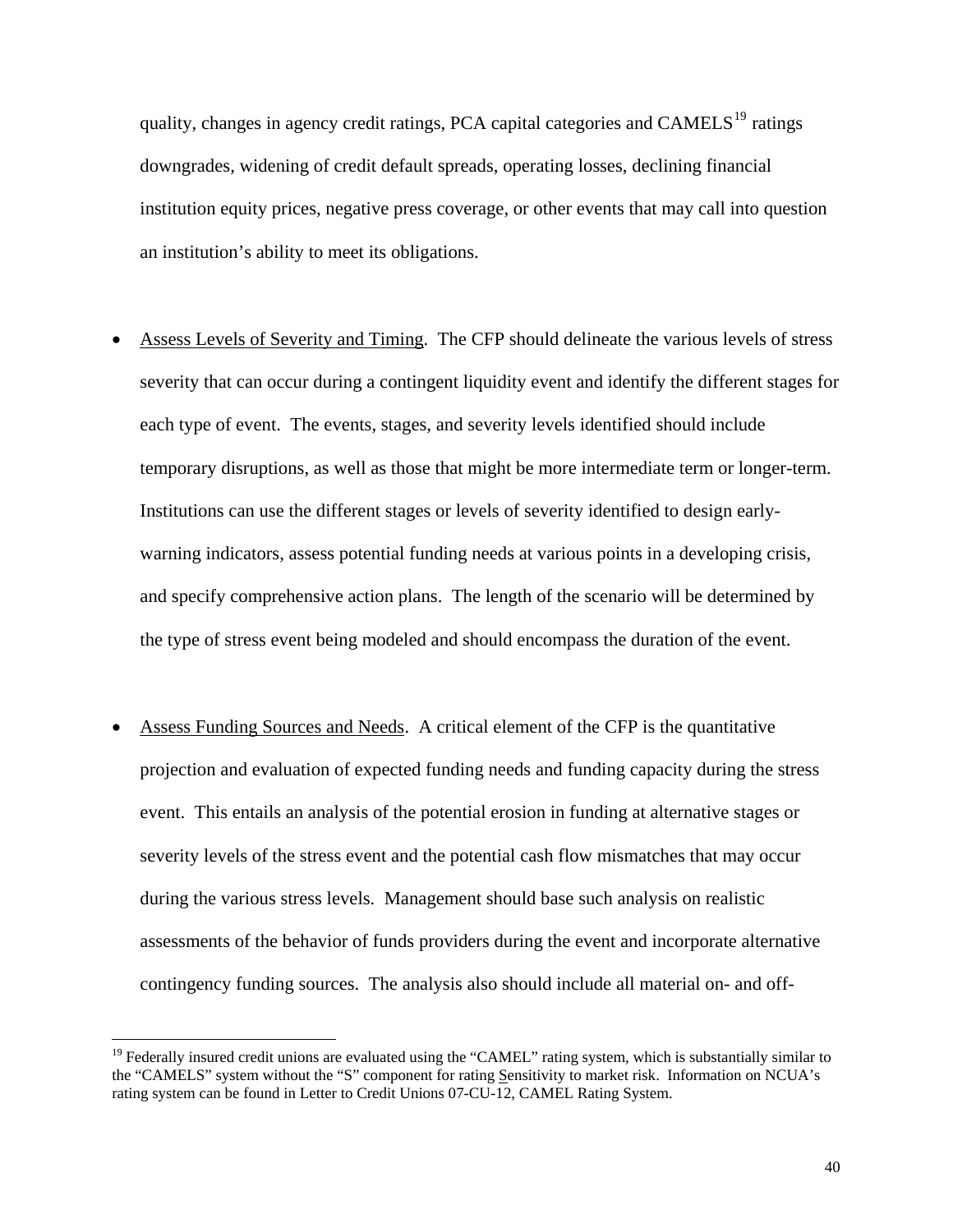balance-sheet cash flows and their related effects. The result should be a realistic analysis of cash inflows, outflows, and funds availability at different time intervals during the potential liquidity stress event in order to measure the institution's ability to fund operations. Common tools to assess funding mismatches include:

- o *Liquidity gap analysis* A cash flow report that essentially represents a base case estimate of where funding surpluses and shortfalls will occur over various future time frames.
- o *Stress tests* A pro forma cash flow report with the ability to estimate future funding surpluses and shortfalls under various liquidity stress scenarios and the institution's ability to fund expected asset growth projections or sustain an orderly liquidation of assets under various stress events.
- Identify Potential Funding Sources. Because liquidity pressures may spread from one funding source to another during a significant liquidity event, institutions should identify alternative sources of liquidity and ensure ready access to contingent funding sources. In some cases, these funding sources may rarely be used in the normal course of business. Therefore, institutions should conduct advance planning and periodic testing to ensure that contingent funding sources are readily available when needed.
- Establish Liquidity Event Management Processes. The CFP should provide for a reliable crisis management team and administrative structure, including realistic action plans used to execute the various elements of the plan for given levels of stress. Frequent communication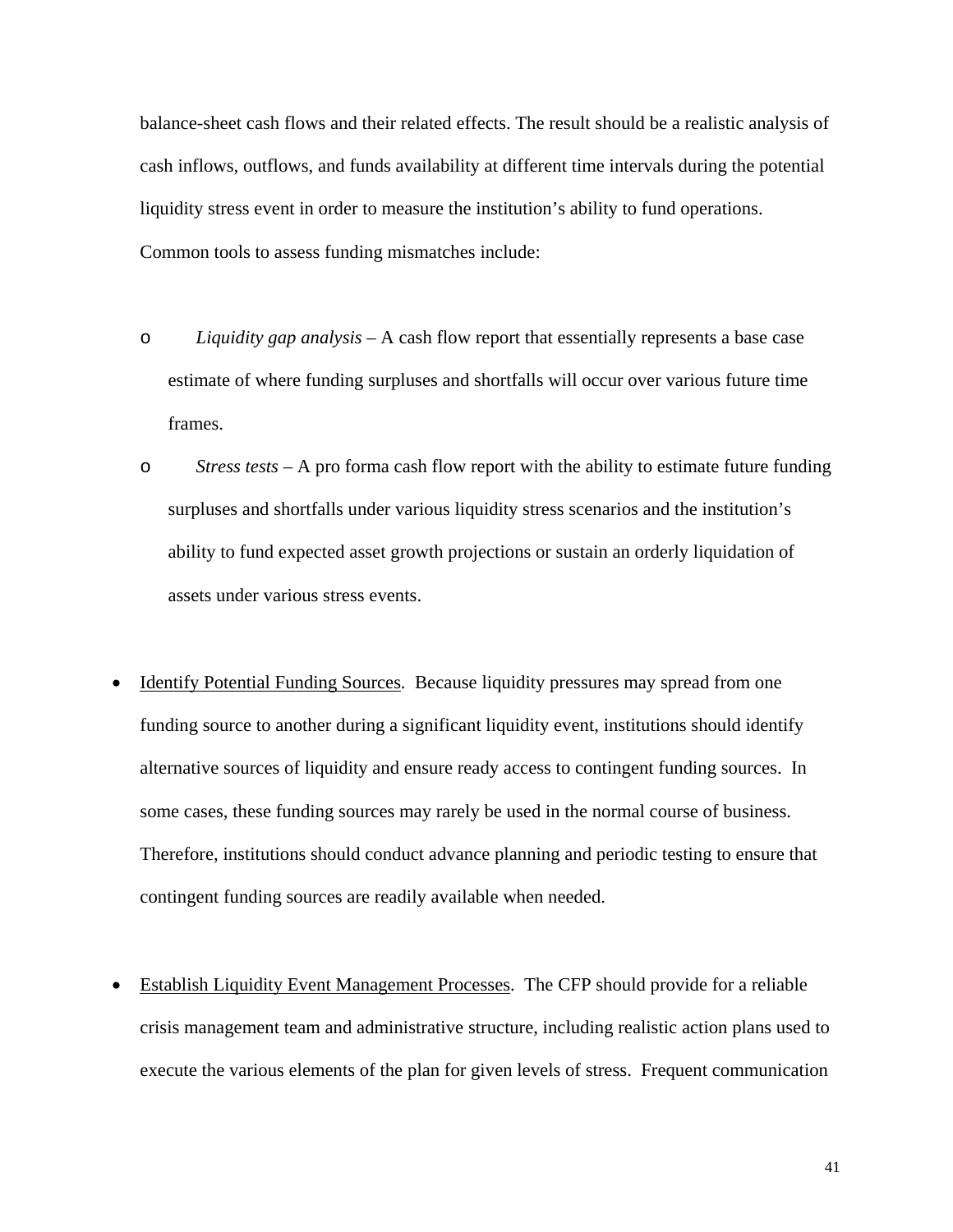and reporting among team members, the board of directors, and other affected managers optimize the effectiveness of a contingency plan during an adverse liquidity event by ensuring that business decisions are coordinated to minimize further disruptions to liquidity. Such events may also require the daily computation of regular liquidity risk reports and supplemental information. The CFP should provide for more frequent and more detailed reporting as the stress situation intensifies.

• Establish a Monitoring Framework for Contingent Events. Institution management should monitor for potential liquidity stress events by using early-warning indicators and event triggers. The institution should tailor these indicators to its specific liquidity risk profile. The early recognition of potential events allows the institution to position itself into progressive states of readiness as the event evolves, while providing a framework to report or communicate within the institution and to outside parties. Early-warning signals may include, but are not limited to, negative publicity concerning an asset class owned by the institution, increased potential for deterioration in the institution's financial condition, widening debt or credit default swap spreads, and increased concerns over the funding of off-balance-sheet items.

36. To mitigate the potential for reputation contagion, effective communication with counterparties, credit-rating agencies, and other stakeholders when liquidity problems arise is of vital importance. Smaller institutions that rarely interact with the media should have plans in place for how they will manage press inquiries that may arise during a liquidity event. In addition,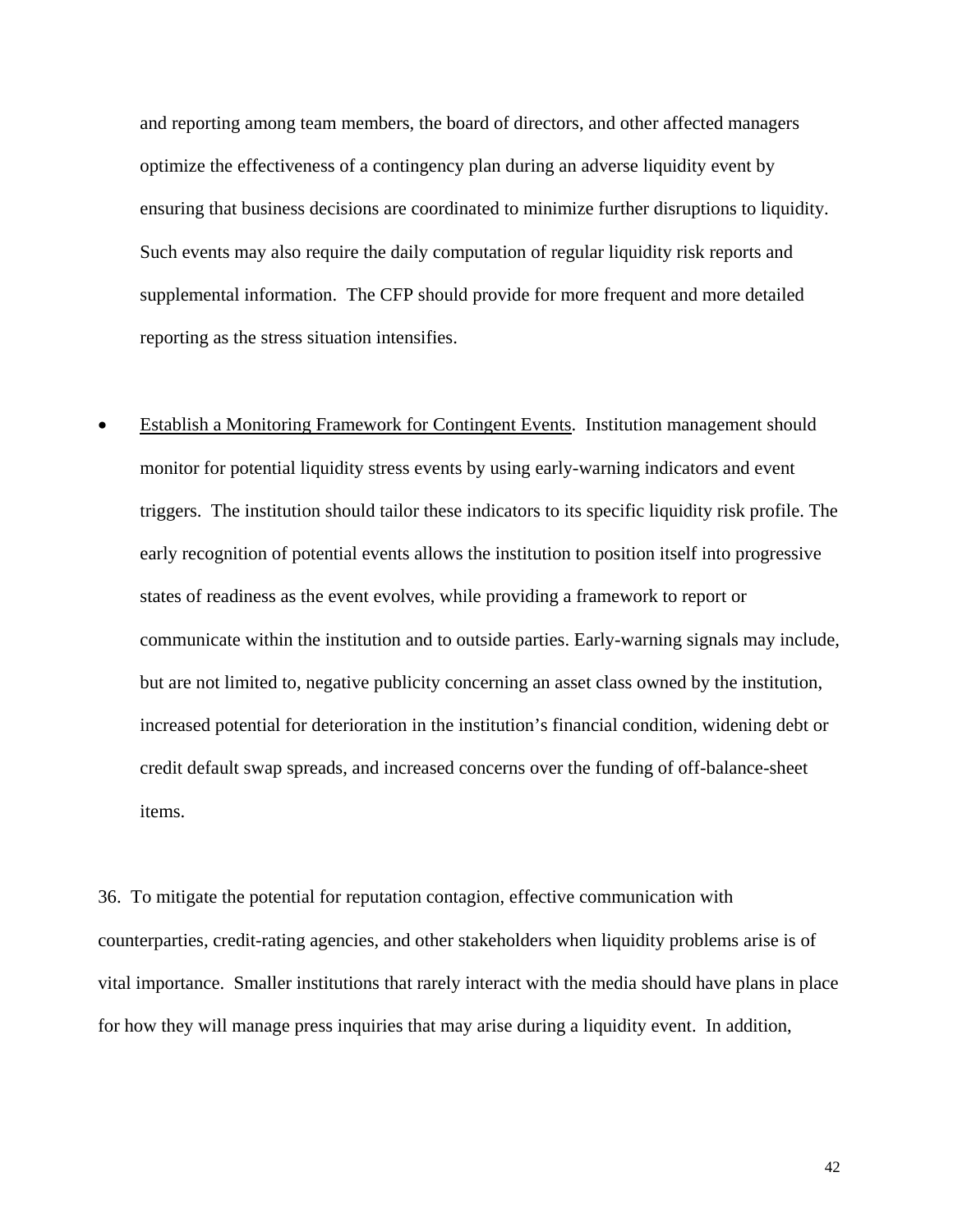groupwide contingency funding plans, liquidity cushions, and multiple sources of funding are mechanisms that may mitigate reputation concerns.

37. In addition to early-warning indicators, institutions that issue public debt, use warehouse financing, securitize assets, or engage in material over-the-counter derivative transactions typically have exposure to event triggers embedded in the legal documentation governing these transactions. Institutions that rely upon brokered deposits should also incorporate PCA-related downgrade triggers into their CFPs since a change in PCA status could have a material bearing on the availability of this funding source. Contingent event triggers should be an integral part of the liquidity risk monitoring system. Institutions that originate and/or purchase loans for asset securitization programs pose heightened liquidity risk concerns due to the unexpected funding needs associated with an early amortization event or disruption of warehouse funding. Institutions that securitize assets should have liquidity contingency plans that address these risks.

38. Institutions that rely upon secured funding sources also are subject to potentially higher margin or collateral requirements that may be triggered upon the deterioration of a specific portfolio of exposures or the overall financial condition of the institution. The ability of a financially stressed institution to meet calls for additional collateral should be considered in the CFP. Potential collateral values also should be subject to stress tests since devaluations or market uncertainty could reduce the amount of contingent funding that can be obtained from pledging a given asset. Additionally, triggering events should be understood and monitored by liquidity managers.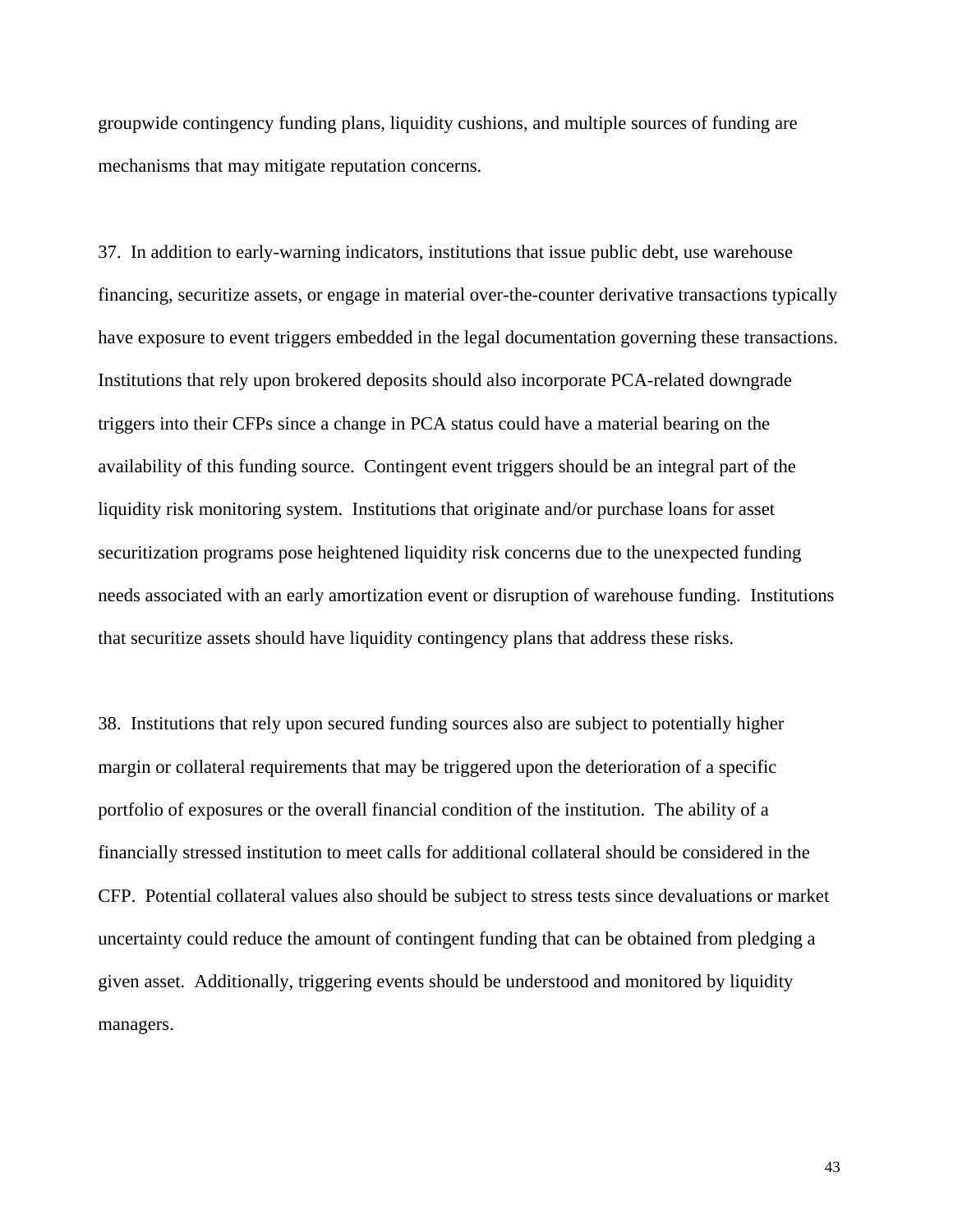39. Institutions should test various elements of the CFP to assess their reliability under times of stress. Institutions that rarely use the type of funds they identify as standby sources of liquidity in a stress situation, such as the sale or securitization of loans, securities repurchase agreements, Federal Reserve discount window borrowing, or other sources of funds, should periodically test the operational elements of these sources to ensure that they work as anticipated. However, institutions should be aware that during real stress events, prior market access testing does not guarantee that these funding sources will remain available within the same time frames and/or on the same terms.

40. Larger, more complex institutions can benefit by employing operational simulations to test communications, coordination, and decision making involving managers with different responsibilities, in different geographic locations, or at different operating subsidiaries. Simulations or tests run late in the day can highlight specific problems such as difficulty in selling assets or borrowing new funds at a time when business in the capital markets may be less active.

## **Internal Controls**

41. An institution's internal controls consist of procedures, approval processes, reconciliations, reviews, and other mechanisms designed to provide assurance that the institution manages liquidity risk consistent with board-approved policy. Appropriate internal controls should address relevant elements of the risk management process, including adherence to policies and procedures, the adequacy of risk identification, risk measurement, reporting, and compliance with applicable rules and regulations.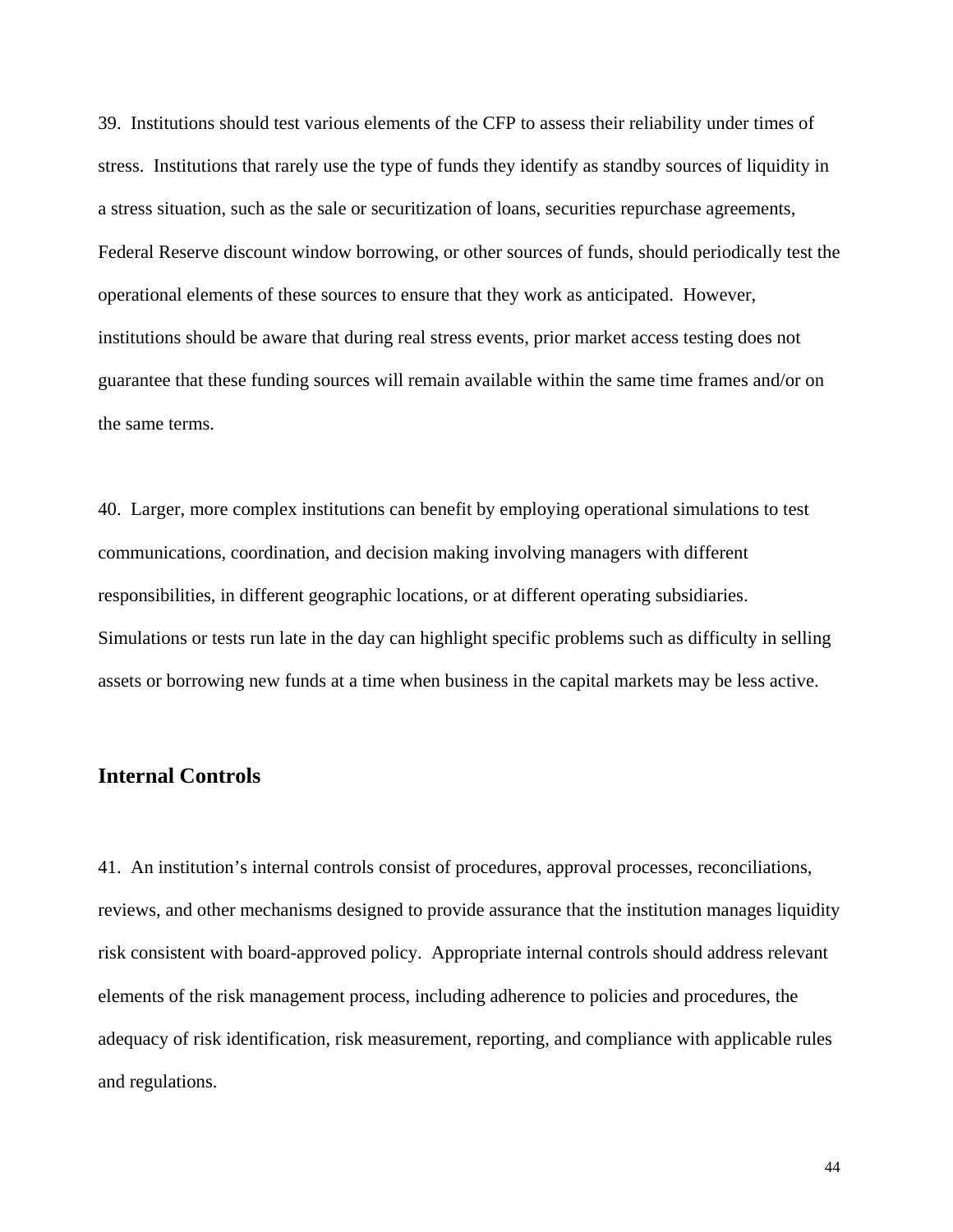42. Management should ensure that an independent party regularly reviews and evaluates the various components of the institution's liquidity risk management process. These reviews should assess the extent to which the institution's liquidity risk management complies with both supervisory guidance and industry sound practices, taking into account the level of sophistication and complexity of the institution's liquidity risk profile<sup>[20](#page-44-0)</sup>. Smaller, less-complex institutions may achieve independence by assigning this responsibility to the audit function or other qualified individuals independent of the risk management process. The independent review process should report key issues requiring attention including instances of noncompliance to the appropriate level of management for prompt corrective action consistent with approved policy.

<span id="page-44-0"></span> $20$  This includes the standards established in this interagency guidance as well as the supporting material each agency provides in its examination manuals and handbooks directed at their supervised institutions. Industry standards include those advanced by recognized industry associations and groups.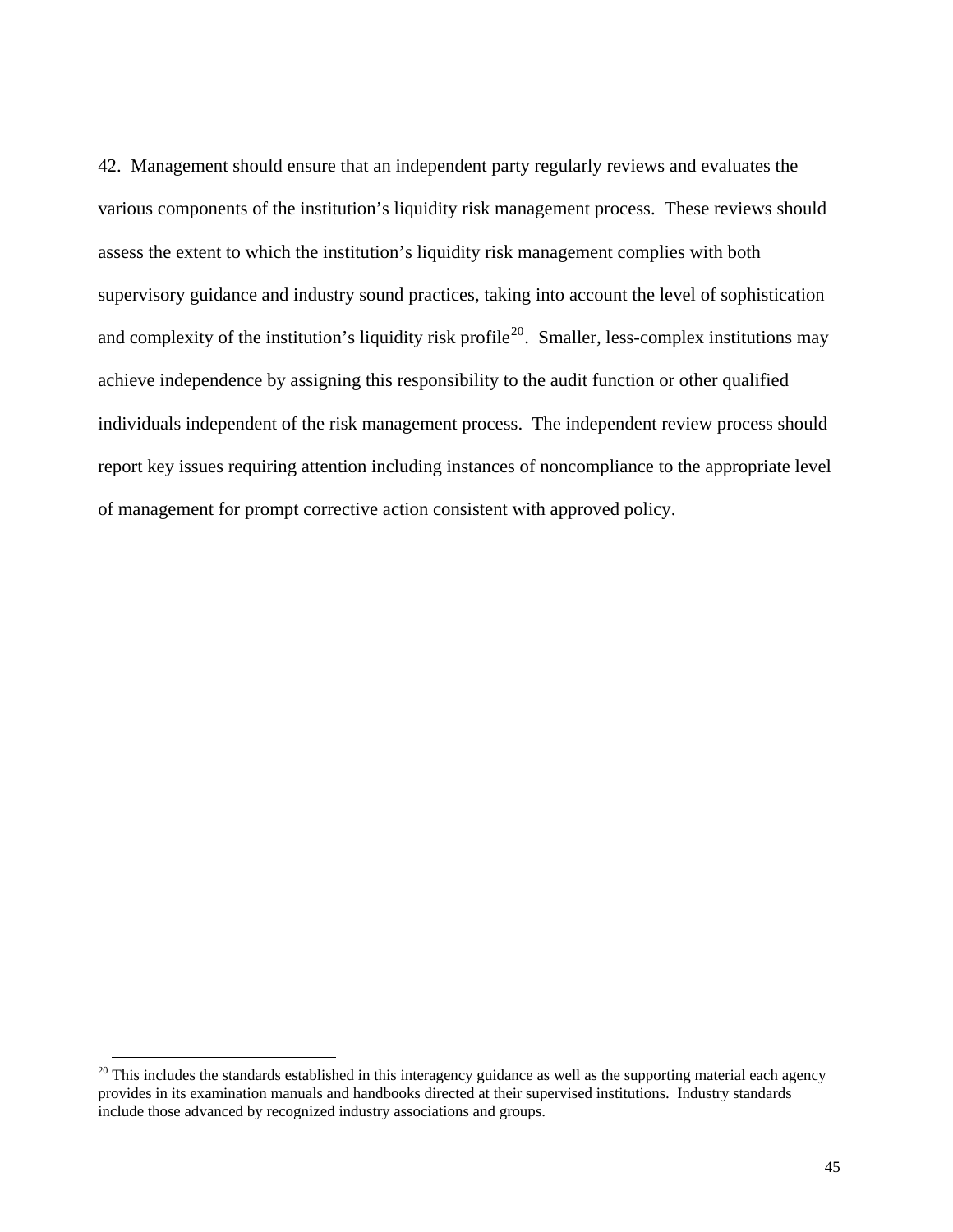Dated: March 3, 2010.

John C. Dugan, Comptroller of the Currency.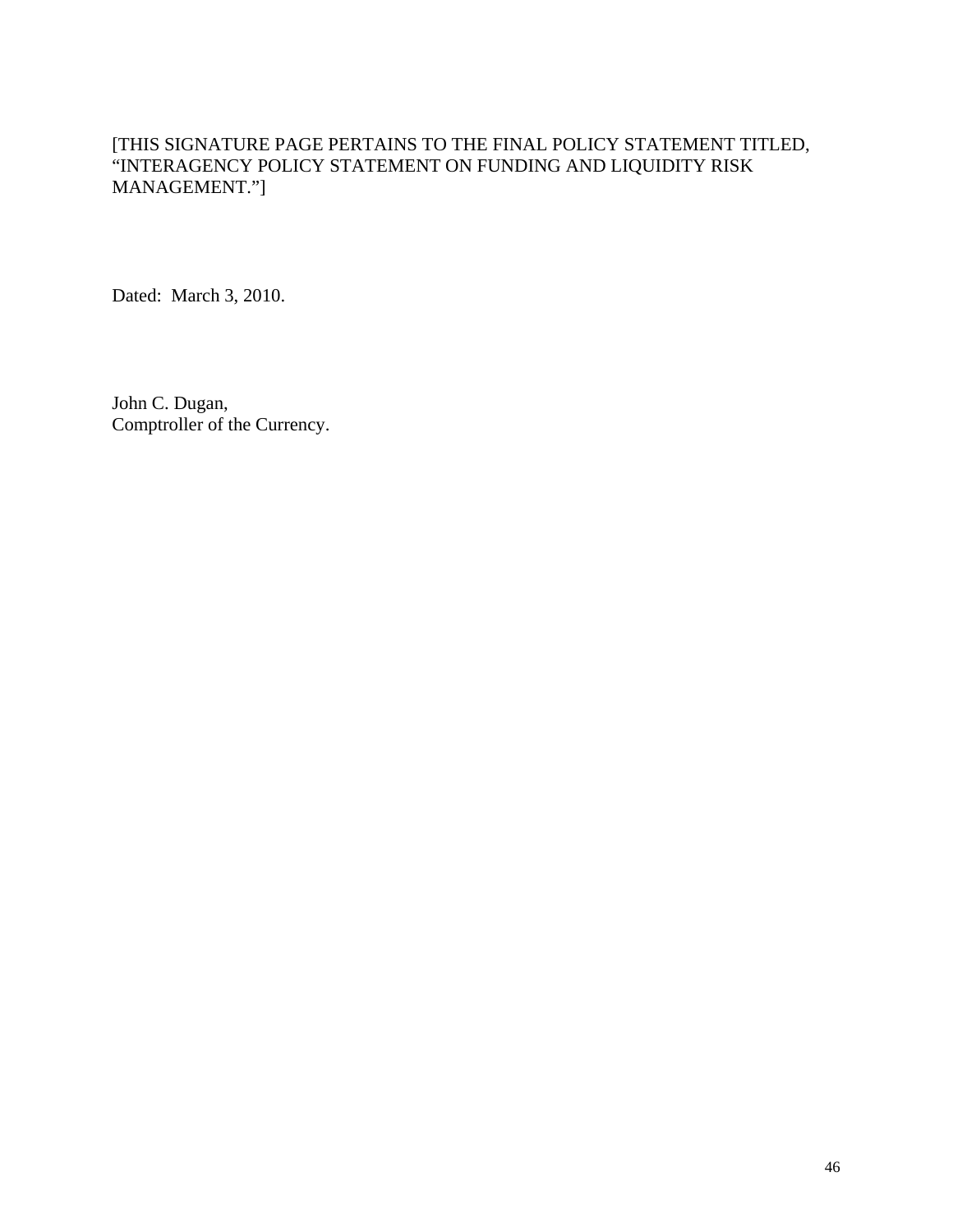By order of the Board of Governors of the Federal Reserve System, March 15, 2010.

Jennifer J. Johnson, Secretary of the Board.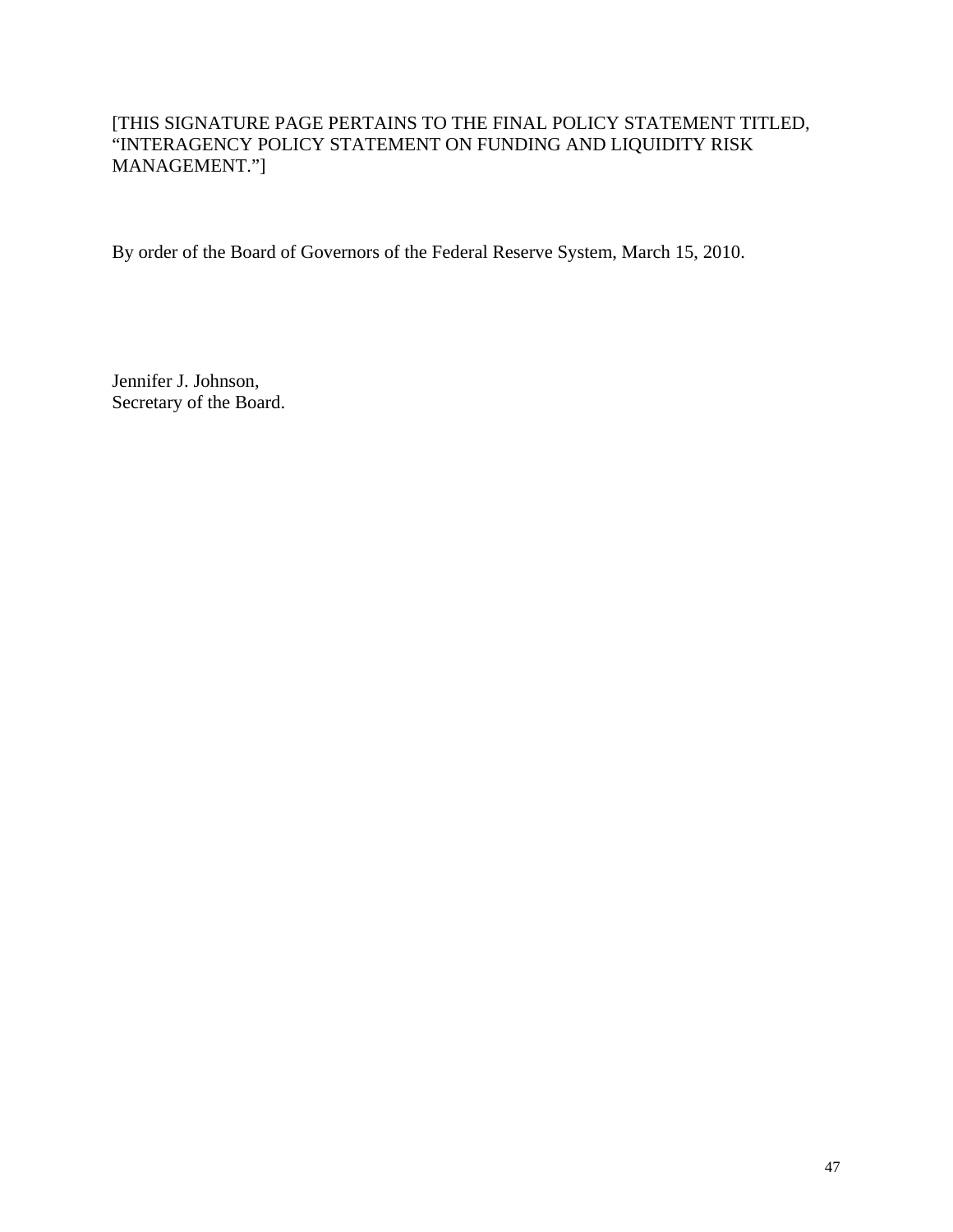Dated at Washington, D.C., the 4<sup>th</sup> day of March 2010.

By order of the Federal Deposit Insurance Corporation.

Valerie J. Best, Assistant Executive Secretary.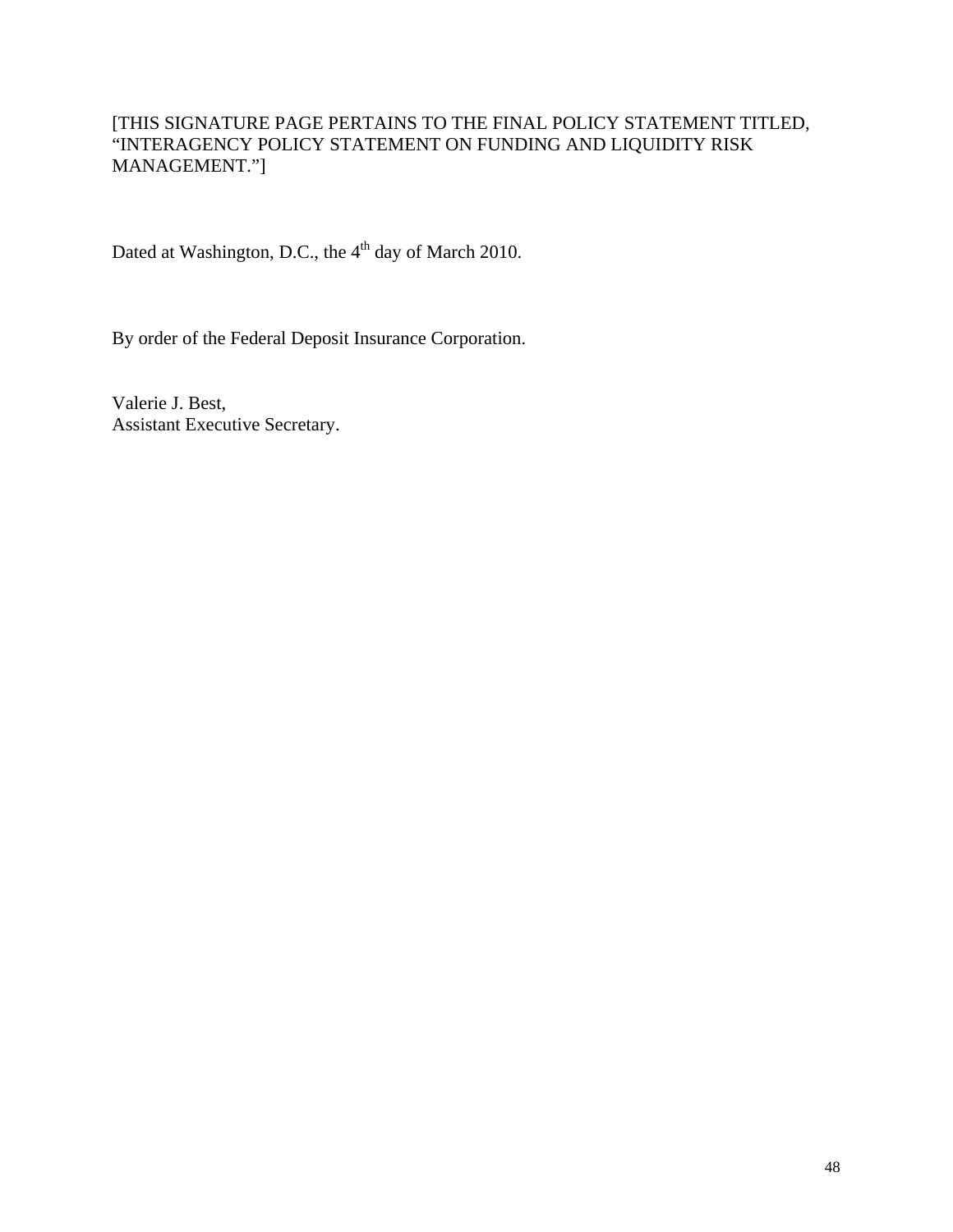Dated: March 16, 2010.

By the Office of Thrift Supervision.

John E. Bowman,

Acting Director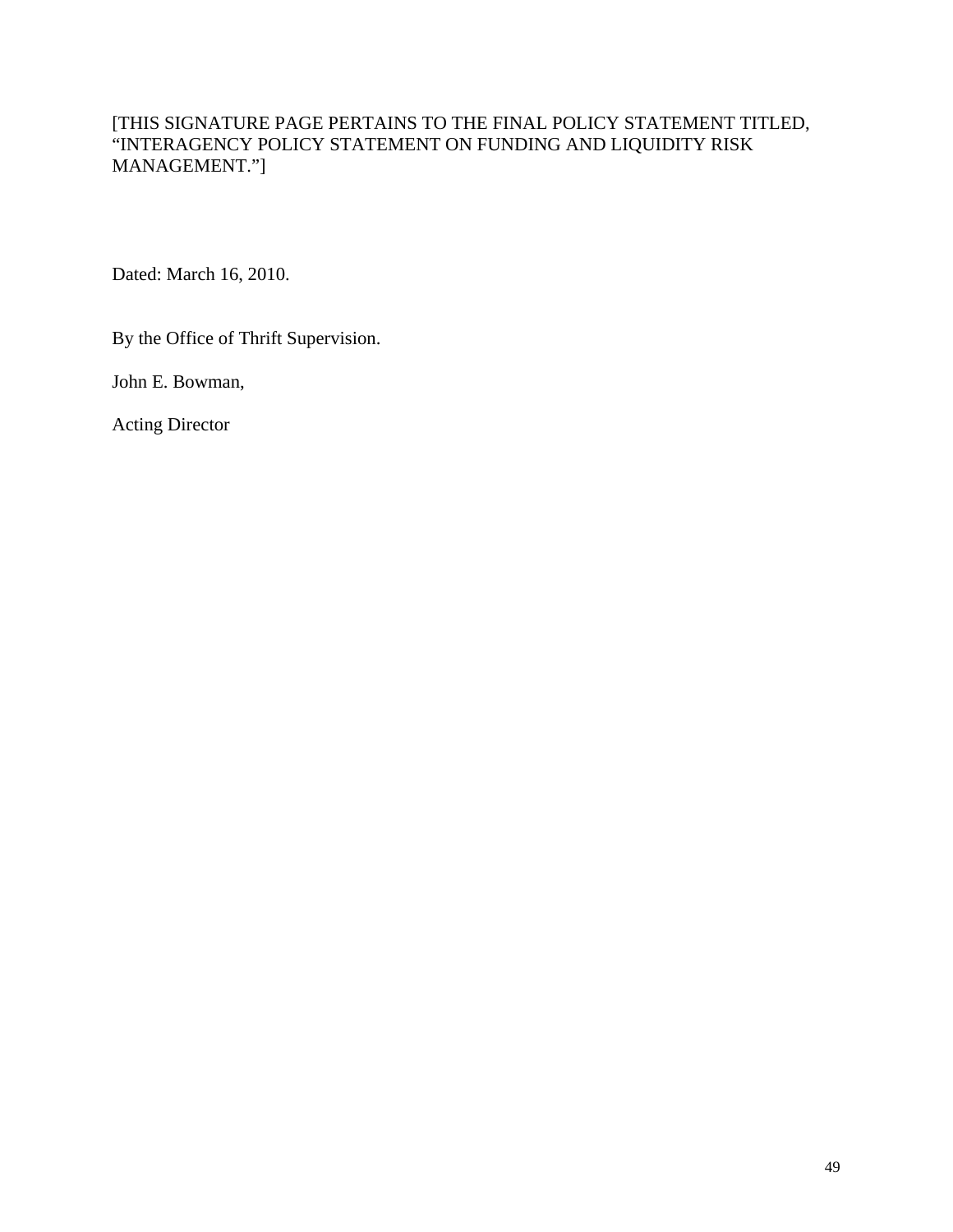Dated: March 4, 2010

By the National Credit Union Administration Board.

Mary F. Rupp

Secretary of the Board